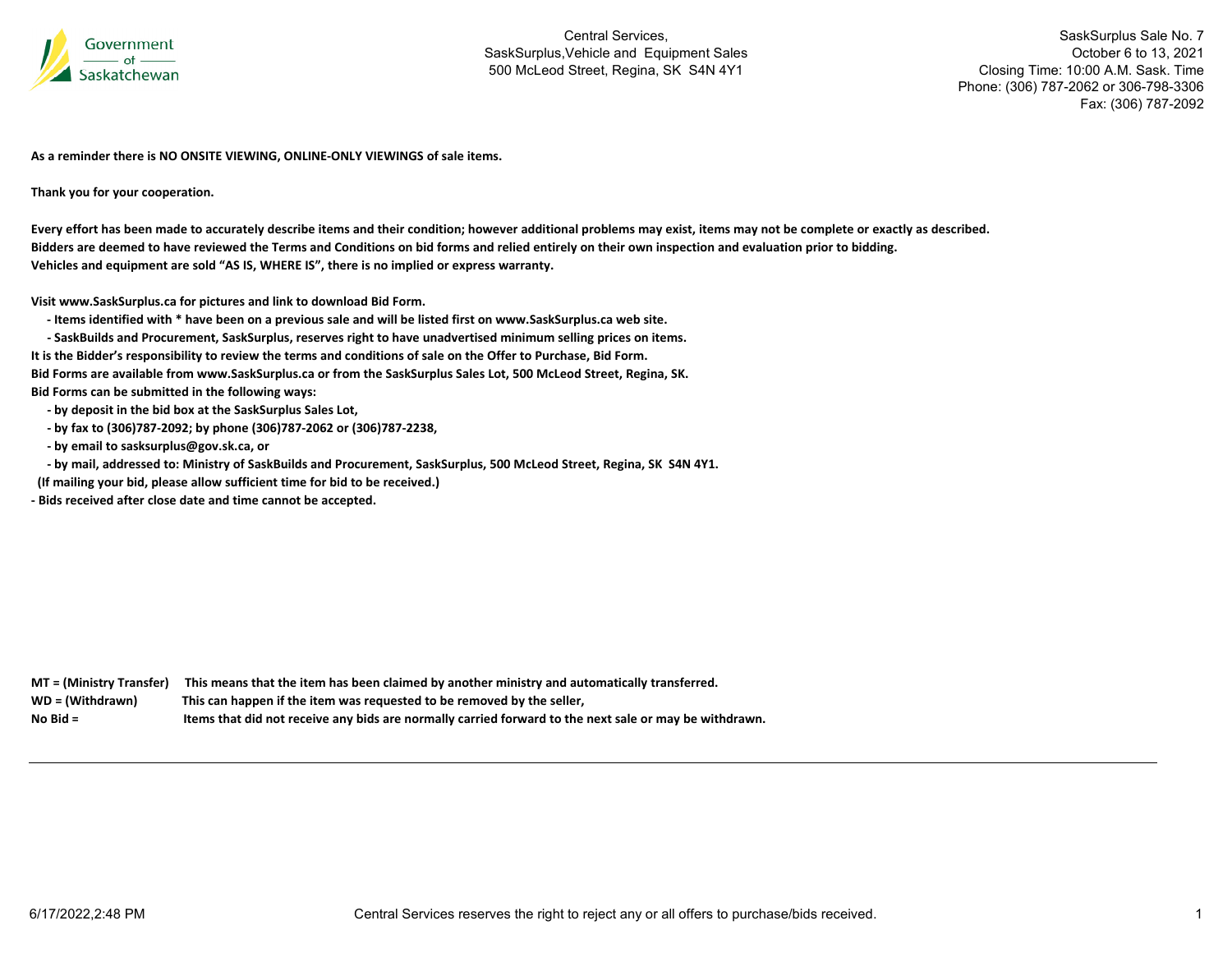

|            | Item# | <b>Description</b>                                                                                                                                                                                                                                                                                                                                                                                                                                                                                                                                                                                                                                                                                                                                                                                                                                                     | <b>Kms</b>     | <b>Selling Price</b> | <b>Serial Number</b> |
|------------|-------|------------------------------------------------------------------------------------------------------------------------------------------------------------------------------------------------------------------------------------------------------------------------------------------------------------------------------------------------------------------------------------------------------------------------------------------------------------------------------------------------------------------------------------------------------------------------------------------------------------------------------------------------------------------------------------------------------------------------------------------------------------------------------------------------------------------------------------------------------------------------|----------------|----------------------|----------------------|
|            |       | REGINA, SaskBuilds and Procurement, SaskSurplus Sales Lot, 500 McLeod Street - Vehicles                                                                                                                                                                                                                                                                                                                                                                                                                                                                                                                                                                                                                                                                                                                                                                                |                |                      |                      |
|            |       | ON-LINE VIEWING ONLY. NO ON-SITE VIEWING. Contact SaskSurplus (306) 787-2062 or (306) 798-3306.                                                                                                                                                                                                                                                                                                                                                                                                                                                                                                                                                                                                                                                                                                                                                                        |                |                      |                      |
| \$2,519.00 | 7-001 | Car 2007 CHEVROLET Cobalt LT FWD 2.2L L4 Gas Auto A/C, tilt, cruise, AM/FM/CD player, power<br>locks/mirrors/windows, keyless entry (2 keys, 2 fobs) Grey, 171,559 Kms, Recent Repairs:, PROBLEMS: rear<br>coil spring broken, front wheel alignment needed, top mount brake light, grille broken, hood<br>scuffs/scratches/hail damage, both bumpers scraped, Lf and LR fender chips, RR fender chips, scrape, LF door<br>scratched, RF door rust along bottom, roof hail damage, trunk lid scratches, windshield chips, no first aid kit,<br>no fire extinguisher, gas tank filler door partially open, battery poor, minor exterior damage>, As is, Where<br>is                                                                                                                                                                                                     | 171,559<br>Kms | \$650                | 1G1AL55F477358332    |
| \$2,089.89 | 7-002 | Car 2009 CHEVROLET Impala FWD 3.5L V6 Gas Auto A/C dual zone, tilt, cruise, AM/FM/CD player, power<br>locks/heated mirrors/windows/LF seat/trunk release, keyless entry 2 keys 1 fob Grey, 248,550 Kms, Recent<br>Repairs: washer fluid,, PROBLEMS: rear links, alignment out, small oil leak under oil pan, hood chips,<br>scratches, bumpers chips, scratches, RR fender chips, dents, scratches, LF door rust along bottom, RF and RR<br>door rust inside bottom, dents, roof rust at front, trunk lid scratches, no first aid kit, no fire extinguisher,<br>windshield chips, minor exterior damage,>, As is, Where is                                                                                                                                                                                                                                             | 248,550<br>Kms | \$915                | 2G1WB57K291325011    |
| \$2,689.89 | 7-003 | Car 2008 CHRYSLER Sebring FWD 2.7L V6 Gas Auto A/C, tilt, cruise, AM/FM/CD player, power heated<br>mirrors/windows/locks, keyless entry (2 fobs, 1 key) driving lights Silver, 197,020 Kms, Recent Repairs:,<br>PROBLEMS: rear links, front & rear pads/rotors, no horn, headlights foggy, driving lights foffed hood chips,<br>front bumper crack, rear bumper chips, scratches, LF fender scratches, RR fender rust, both right doors<br>dents/windows scratched, trunk lid scratches, no first aid kit, no fire extinguisher, windshield chips, driver<br>mirror paint chipped, head liner loose at rear, battery poor, minor exterior damage>, As is, Where is                                                                                                                                                                                                     | 197,020<br>Kms | \$823                | 1C3LC56R78N230452    |
| \$3,289.89 | 7-004 | Car 2008 CHRYSLER Sebring FWD 2.7L V6 Gas Auto A/C, tilt, cruise, AM/FM/CD player, power heated mirrors, 179,066<br>power locks, windows, trunk release, keyless entry (2 fobs) Red, 179,066 Kms, Recent Repairs:, PROBLEMS:<br>Warning lights: P0440- EVAP failure, P0456 - EVAP small leak, P0457- loose fuel cap/gas door won't close,<br>transmission cooler lines, hood hail damage/paint bubbling, front bumper cracked, front and rear bumpers<br>chips and scratches, LF fender scratches, rocker panels road rash, both rear doors road rash, RR fender<br>surface rust, RF inner fender has been cut open, trunk lid rust/scratches, headlights fogged, roof hail<br>damage, trunk lid rust, scratches, windshield small chips, driver seat stained, both wipers, headliner peeling<br>loose at rear, battery poor, minor exterior damage.>, As is, Where is | Kms            | \$523                | 1C3LC56R18N230477    |
| \$3,089.89 | 7-005 | Car 2009 CHRYSLER Sebring FWD 2.4 L L4 Gas Auto A/C (dual zone), tilt, cruise, AM/FM/CD player, power<br>windows/mirrors/locks/trunk release, keyless entry (2 key fobs) Silver, 146,783 Kms, Recent Repairs: washer Kms<br>fluid, , PROBLEMS: removed from service due to rust on under carriage, left outer tie rod, rear struts, all<br>pads, rotors, headlights fogged, alignment, hood hail, paint bubbling, scratches, front bumper scratches,<br>chips, LF fender scratches, LR fender rust, RF fender dent, scratch, RR fender rust, all doors rust along<br>bottom, inside and out, roof hail, trunk lid rust, scratches, hail, no first aid kit, no fire extinguisher, windshield<br>chips, gas filler door will not close completely, minor exterior damage, >, As is, Where is                                                                             | 146,783        | \$596                | 1C3LC46B29N573412    |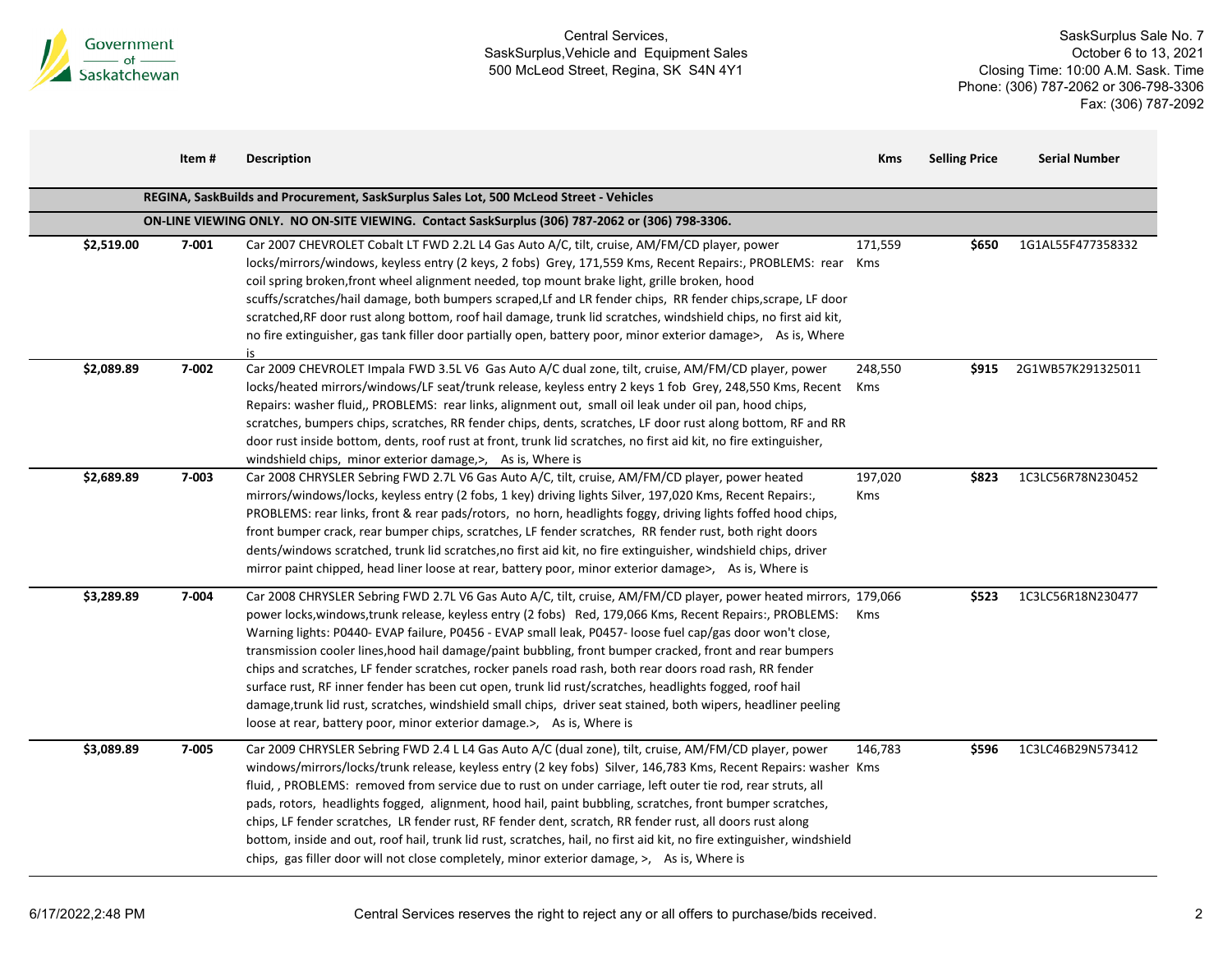

|     |            | Item# | <b>Description</b>                                                                                                                                                                                                                                                                                                                                                                                                                                                                                                                                                                                                                                                                                                                                                                                                                                                                                                                                                                   | <b>Kms</b>            | <b>Selling Price</b> | <b>Serial Number</b> |
|-----|------------|-------|--------------------------------------------------------------------------------------------------------------------------------------------------------------------------------------------------------------------------------------------------------------------------------------------------------------------------------------------------------------------------------------------------------------------------------------------------------------------------------------------------------------------------------------------------------------------------------------------------------------------------------------------------------------------------------------------------------------------------------------------------------------------------------------------------------------------------------------------------------------------------------------------------------------------------------------------------------------------------------------|-----------------------|----------------------|----------------------|
|     | \$2,089.89 | 7-006 | Car 2009 CHRYSLER Sebring LX FWD 2.4L L4 Gas Auto A/C, tilt, cruise, AM/FM/CD player, power heated<br>mirrors, power locks, windows, trunk release, keyless entry (2 fobs) Silver, 275,080 Kms, Recent Repairs:<br>Washer fluid, PROBLEMS: LT ball joint, antifreeze leak (upper rad hose tee), windshield pitted, headlights<br>foggy, LT washer nozzle, hood scratches, paint bubbling, front & rear bumpers dented, chips, LF fender<br>scratches, LR fender rusted, RR fender rusted, all doors rusted along bottom (inside & out), drivers door<br>binds, trunk lid rusted, battery poor, wheel wrench and jack loose in trunk, minor exterior damage>, As is,                                                                                                                                                                                                                                                                                                                  | 275,080<br><b>Kms</b> | \$596                | 1C3LC46B69N573414    |
|     | \$3,289.89 | 7-007 | Car 2009 CHRYSLER Sebring LX FWD 2.4L L4 Gas Auto A/C, tilt, cruise, AM/FM/CD player, power heated<br>mirrors, power locks, windows, trunk release, keyless entry (1 fob, 1 non-coded key) Beige, 162,246 Kms,<br>Recent Repairs:, PROBLEMS: Front & rear rotors, alignment needed, hood paint bubbling, scratches, both<br>bumpers cracked, dent, chips, LF fender scratches, both left doors rust along bottom, LF door scratches,<br>chips, left headlight housing cracked, windshield chips, LF mirror cover missing, no first id kit, no fire<br>extinguisher, battery poor, minor exterior damage>, As is, Where is                                                                                                                                                                                                                                                                                                                                                            | 162,246<br><b>Kms</b> | \$596                | 1C3LC46B09N573442    |
|     | \$3,519.00 | 7-008 | Car 2011 DODGE Avenger SXT FWD 2.4L L4 Gas Auto A/C, tilt, cruise, AM/FM/CD player, power<br>locks/windows/mirrors, trunk release, keyless entry (1 fob, 1 key) Black, 226,098 Kms, Recent Repairs:<br>Washer fluid, PROBLEMS: left axle seal seeping, right lower ball joint, front pads & rotors, rear struts,<br>windshield cracked, grille chrome pitted, hood paint bubbling, scratches, bumpers scratches, chips, LFand LR<br>doors scratches, RF and RR fenders chips, small dents, rust spots on right doors, all doors rust along bottom,<br>dents above driver door, trunk lid scratches, no first aid kit, no fire extinguisher, battery poor, minor exterior<br>Acic Whore is                                                                                                                                                                                                                                                                                            | 226,098<br><b>Kms</b> | \$1,222              | 1B3BD4FB3BN501226    |
|     | \$2,155.21 | 7-009 | Car 2009 DODGE Charger SE RWD 5.7L V8 Gas Auto A/C, tilt, cruise, AM/FM/CD player, power mirrors, locks, 187,375<br>mirrors, rear seat vinyl, trunk release - not working, keyless entry (2 key fobs) driving lights, trailer hitch, full<br>size spare tire (not secured) White, 187,375 Kms, Recent Repairs: Rear doors repaired \$500.00, PROBLEMS:<br>\$6000 mechanical repairs needed, RF bearing, front struts, e-brake does not hold, TPMS, battery hold down,<br>all tires poor, windshield cracked, rear seat belt buckle, rear locks/window switches inoperable, rear door<br>handles do not work from inside, RF corner marker, weather controls loose, holes drilled & sealed in both A<br>pillars, LF fender road rash, tear in passengers seat/cushion visable/missing trim, wipers poor, centre console<br>missing, rear bumper has metal plate attached, 3 sealed holes in roof, wheel wrench/jack missing, battery<br>poor, minor exterior damage>, As is, Where is | Kms                   | \$515                | 2B3KA43T89H635478    |
| *WD |            | 7-010 | SUV 2007 CHEVROLET Tahoe, 5 passenger 2WD 5.3L V8 Gas Auto A/C, tilt, cruise, AM/FM/CD player, power<br>locks/windows/mirrors/driver seat, rear HVAC, keyless entry (3 keys, 2 fobs) vinyl rear seat, handles for B<br>pillars in centre arm rest, front tow hooks White, 267,294 Kms, Recent Repairs:, PROBLEMS: rear tires<br>bald/extremely poor (automatically failed inspection as per SGI policy), hood small dents, rust on all fenders,<br>RF fender dents, LF and LR doors rust inside bottom, LR door dents, RR door rust along bottom, tailgate<br>chips, paint cracking, no first aid kit, no fire extinguisher, windshield chips, driver seat worn/holes/covered<br>with tape, holes drilled in dash & centre arm rest, holes drilled in mirror housing, roof small dents/3 sealed<br>holes, battery poor, minor exterior damage>, As is, Where is                                                                                                                      | 267,294<br>Kms        | \$1,365              | 1GNEC03067R401705    |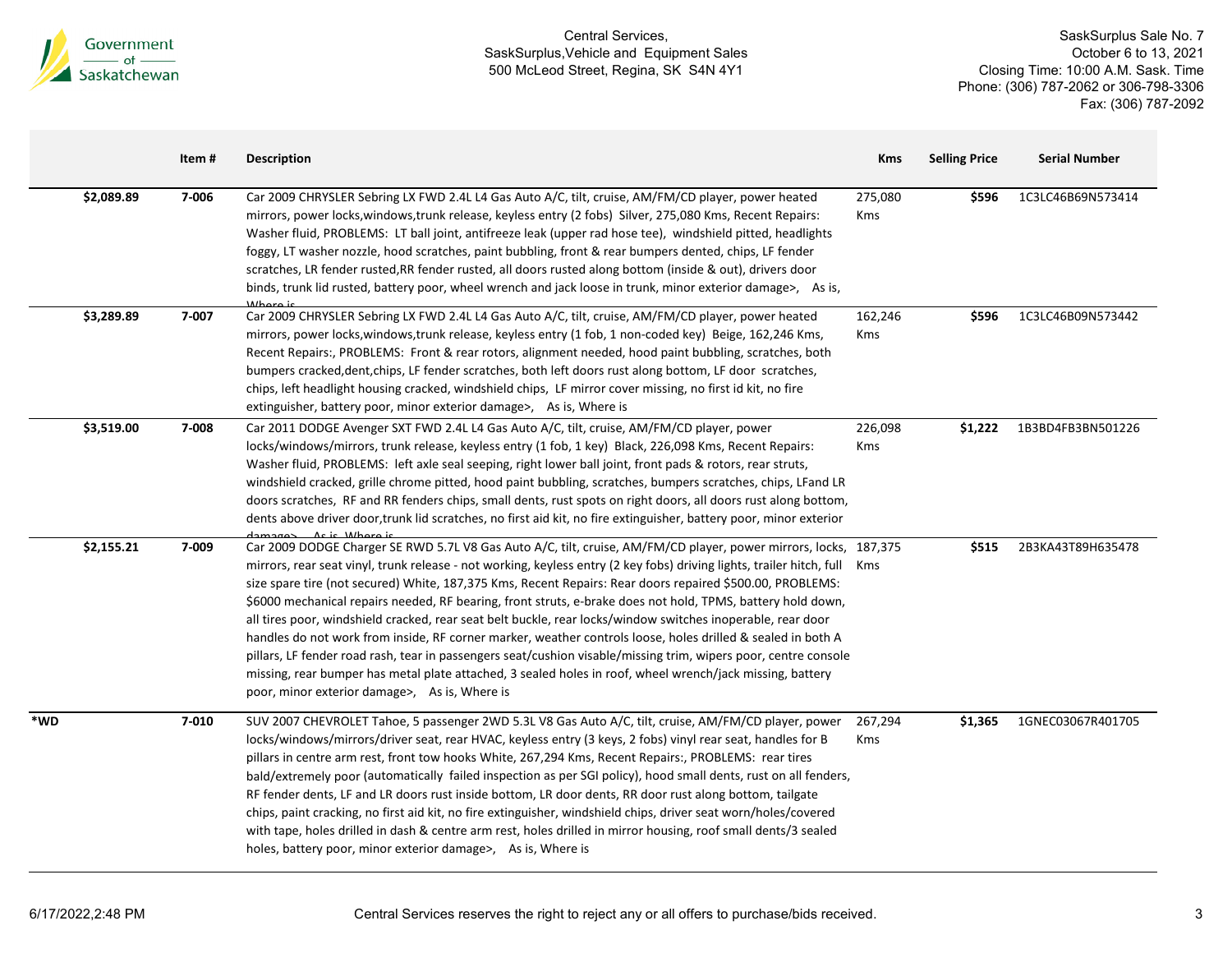

|            | Item#     | <b>Description</b>                                                                                                                                                                                                                                                                                                                                                                                                                                                                                                                                                                                                                                                                                                                                                                                                                                                                                                                                                                                              | <b>Kms</b>     | <b>Selling Price</b> | <b>Serial Number</b> |
|------------|-----------|-----------------------------------------------------------------------------------------------------------------------------------------------------------------------------------------------------------------------------------------------------------------------------------------------------------------------------------------------------------------------------------------------------------------------------------------------------------------------------------------------------------------------------------------------------------------------------------------------------------------------------------------------------------------------------------------------------------------------------------------------------------------------------------------------------------------------------------------------------------------------------------------------------------------------------------------------------------------------------------------------------------------|----------------|----------------------|----------------------|
| \$6,777.00 | $7 - 011$ | SUV 2015 CHRYSLER JEEP Patriot North FWD 2.4L L4 Gas Auto A/C, tilt, cruise, AM/FM/CD player, power<br>windows/locks/mirrors, keyless entry (1 fob) driving lights, roof rails White, 142,296 Kms, Recent Repairs:,<br>PROBLEMS: check engine light (P0480 - cooling fan 1 control, P0691 - fan 1 control circuit), right inner tie<br>rod, right CV boot, rad cap coolant leak, (could be caused by circuit), hood chips scratches, front bumper<br>chips, LF and LR fender chips, scratches, tires poor, wheel wrench missing, no first aid kit, no fire extinguisher<br>, windshield chips, LR door road rash, battery poor, minor exterior damage>, As is, Where is                                                                                                                                                                                                                                                                                                                                         | 142,296<br>Kms | \$2,200              | 1C4NJPAB3FD274385    |
| \$5,500.00 | 7-012     | SUV 2009 JEEP Patriot 4WD, 5 Passenger 2.4L L4 Gas Auto A/C, tilt, cruise, AM/FM/CD player, power<br>locks/windows/mirrors, 2 key fobs White, 123,195 Kms, Recent Repairs: Tire light, washer fluid, PROBLEMS: Kms<br>Rack leaking, tires poor (side walls), rear bumper cracked, hood chips/scratches, right rear door road rash,<br>driver seat cushion worn, roof small dents, battery poor, no fire extinguisher, no first aid kit, LF mat worn,<br>minor exterior damages As is Where is                                                                                                                                                                                                                                                                                                                                                                                                                                                                                                                   | 123,195        | \$660                | 1J4FF28B79D240236    |
| \$4,589.89 | $7 - 013$ | SUV 2009 SATURN Vue, Green Line Hybrid, 5 passenger FWD 2.4L L4 Gas, hybrid Auto A/C, tilt, cruise,<br>AM/FM/CD player, power locks/windows/mirrors, keyless entry (2 keys, 2 fobs) functioning remote start (1<br>control), complete cargo management system White, 103,054 Kms, Recent Repairs: washer fluid, PROBLEMS:<br>front & rear pads/rotors, front & rear wipers, missing wheel wrench jack & spare tire, tire sealant &<br>compressor kit missing, windshield chips, battery poor, minor exterior damage.>, As is, Where is                                                                                                                                                                                                                                                                                                                                                                                                                                                                          | 103,054<br>Kms | \$860                | 3GSCL93Z39S619723    |
| \$5,089.89 | $7 - 017$ | Van 2006 CHEVROLET Express 3500, Cargo Van RWD 6.0L V8 Gas Auto A/C, tilt, cruise, AM/FM, power locks,<br>rear aux heater, 2 keys solid cargo barrier, map box, wood floor, shelving, hitch with pintlel hook, trailer<br>wiring, eletric trailer brake White, 195,034 Kms, Recent Repairs: engine oil, washer fluid, PROBLEMS: check<br>engine light (P0420 - catalyst system low efficiency), tire noise, hood chips, badly dented, both bumpers<br>rust/hole drilled chips, scratches, LF fender paint peeling, LR fender dents scratches, both right fenders paint<br>peeling/moulding broken, LF door paint peeling/dents, both right doors paint peeling, roof paint<br>peeling/large rust spots, tailgate paint peeling/dents, LR trim broken above tail light, LR fender rust/dent,<br>rear bumper dented/bent/scratched, driver's sun visor broken, driver's seat torn/frame visible, 1 sealed hole<br>in roof, wheel wrench/jack loose in rear, battery poor, minor exterior damage>, As is, Where is | 195,034<br>Kms | \$1,370              | 1GCHG35U661242287    |
| \$1,189.89 | $7 - 018$ | Van 2008 CHEVROLET Uplander FWD, 7 passenger 3.9L V6 Gas Auto A/C, tilt, cruise, AM/FM/CD player,<br>power mirrors/locks/front windows, 1 key Brown, 181,521 Kms, Recent Repairs: engine oil, washer fluid, ,<br>PROBLEMS: engine rough running (misfire), alignment, driver door, right rear tail light assembly, hood<br>dented, scratched, bumpers scratches, chips, LF fender badly dented, Lr fender road rash, RF fender badly<br>dented, RR fender road rash, LF door dented, binding, RR door dented, RF door dent, roof scratch, rust,<br>small dents, tailgate glass scratched, no first aid kit, no fire extinguisher, wheel covers missing, back of rear<br>seat ripped, carpets soiled, battery poor, minor exterior damage, left front fender (door), windshield chips,<br>large chip,>, As is, Where is                                                                                                                                                                                          | 181,521<br>Kms | \$550                | 1GNDU23W78D195589    |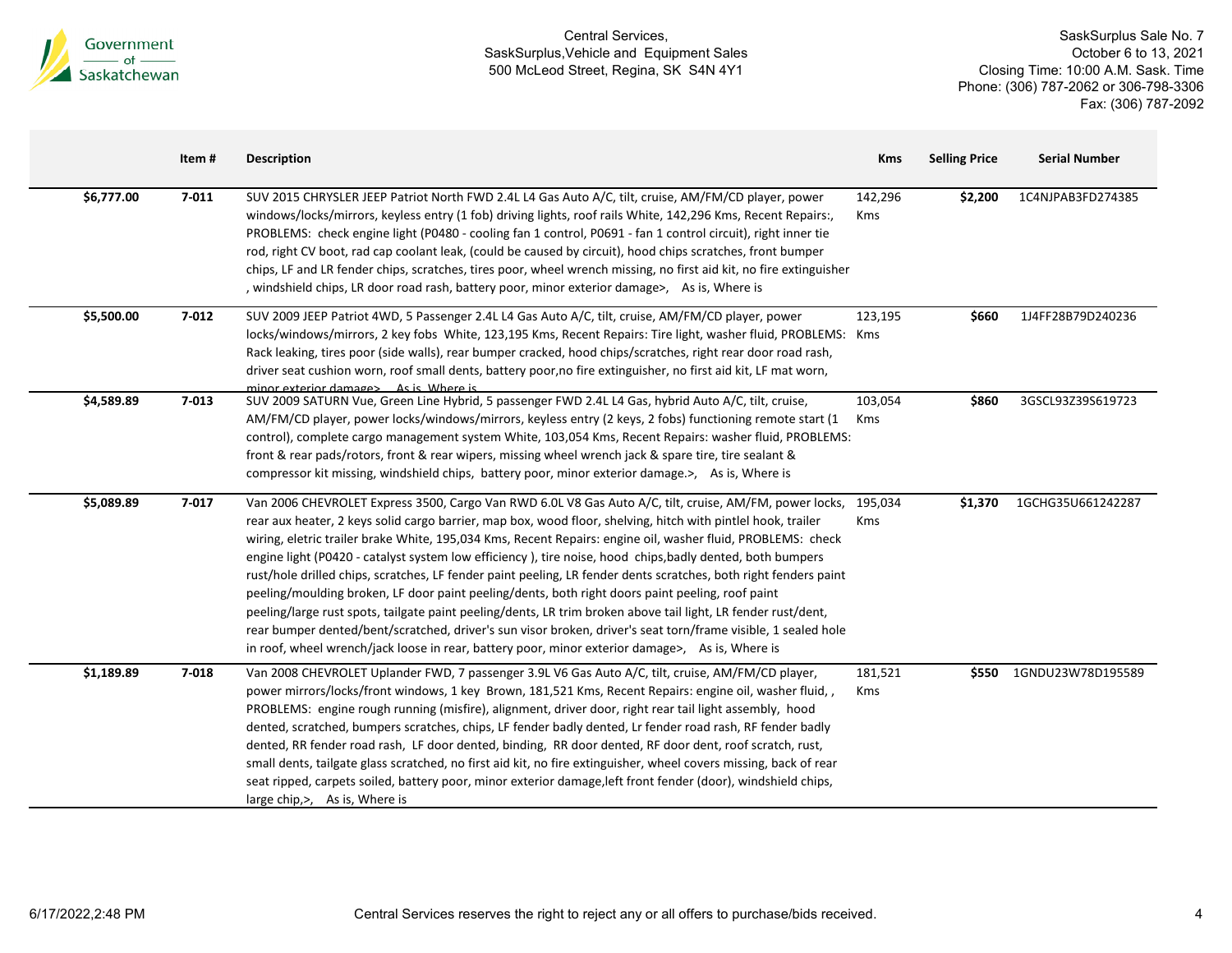

|            | Item# | <b>Description</b>                                                                                                                                                                                                                                                                                                                                                                                                                                                                                                                                                                                                                                                                                                                                                                               | <b>Kms</b>            | <b>Selling Price</b> | <b>Serial Number</b> |
|------------|-------|--------------------------------------------------------------------------------------------------------------------------------------------------------------------------------------------------------------------------------------------------------------------------------------------------------------------------------------------------------------------------------------------------------------------------------------------------------------------------------------------------------------------------------------------------------------------------------------------------------------------------------------------------------------------------------------------------------------------------------------------------------------------------------------------------|-----------------------|----------------------|----------------------|
| \$1,889.89 | 7-019 | Van 2008 CHEVROLET Uplander FWD, 7 passenger 3.9L V6 Gas Auto A/C, tilt, cruise, AM/FM/CD player,<br>power mirrors/locks/front windows, keyless entry, 2 keys 2 fobs Brown, 200,353 Kms, Recent Repairs:,<br>PROBLEMS: oil leak, rack leaking, left and right rockers rusted (PMVI), front wheel alignment, hood hail, chips,<br>bumpers chips, scratches, LF and LR fender road rash, RF and RR fender road rash chips, LF and LR doors<br>chips, road rash, RF and RR doors chips, road rash, roof hail, scratches, tailgate chips, glass scratched, no first<br>aid kit, no fire extinguisher, windshield chips, minor exterior damage, >, As is, Where is                                                                                                                                    | 200,353<br>Kms        | \$550                | 1GNDU23W28D192308    |
| \$4,200.00 | 7-021 | Van 2009 DODGE Grand Caravan FWD, 7 passenger, Stow-N-Go (rear seat only) 3.3L V6 Gas Auto A/C, tilt,<br>cruise, AM/FM/CD player, power front windows/locks/mirrors, rear HVAC, keyless entry (2 fobs) Brown,<br>201,632 Kms, Recent Repairs: washer fluid, PROBLEMS: front bumper cracked/hole, hood paint<br>poor/peeling, LF fender scratches, windshield small chips, no first aid kit, no fire extinguisher, battery poor,<br>minor exterior damage> As is, Where is                                                                                                                                                                                                                                                                                                                        | 201,632<br><b>Kms</b> | \$726                | 2D8HN44E99R685301    |
| \$3,089.89 | 7-022 | Van 2009 DODGE Grand Caravan SE 2WD, 7 Passenger Stow-N-Go (rear seat only) 3.3L V6 Gas Auto A/C, tilt,<br>cruise, AM/FM/CD player, power locks/mirrors/front windows, rear HVAC, keyless entry (2 fobs, 1 key)<br>White, 184,995 Kms, Recent Repairs:, PROBLEMS: Left outer tie rod, all tires poor, alignment needed,<br>headlights foggy, stone chip on windshield, hood chips, paint bubbling/dents, LR fender rust, LF door rust on<br>bottom (inside & out), tailgate glass scratched, LF seat cushion worn, no first aid kit, no fire extinguisher,<br>minor exterior damages - As is Where is                                                                                                                                                                                            | 184,995<br>Kms        | \$526                | 2D8HN44E19R685325    |
| \$3,589.89 | 7-023 | Van 2009 DODGE Grand Caravan SE 2WD, 7 Passenger Stow-N-Go (rear seat only) 3.3L V6 Gas Auto A/C, tilt,<br>cruise, AM/FM/CD player, power locks/mirrors/front windows, keyless entry (2 fobs) Silver, 164,297 Kms,<br>Recent Repairs: Recall W09 repaired, PROBLEMS: Check engine light (P0456), EVAP small leak, rockers and<br>RR fender rust, front bumper chips, scratches, rear bumper cracked, hood paint bubbling/dirt in paint on<br>hood, tailgate rust/glass scratched, LF fender scratches, RR fender rust, LF door rust inside bottom door rust<br>inside rear, LF door side molding loose, no first aid kit, no fire extinguisher, tire light on, battery poor, minor<br>exterior damage>, As is, Where is                                                                          | 164,297<br>Kms        | \$526                | 2D8HN44E79R683434    |
| \$2,089.89 | 7-024 | Van 2009 DODGE Grand Caravan SE FWD, 7 passenger, Stow-N-Go (rear seat only) 3.3L V6 Gas Auto A/C, tilt, 266,848<br>cruise, AM/FM/CD player, power front windows/locks/mirrors, rear HVAC, keyless entry (2 fobs) Red,<br>266,848 Kms, Recent Repairs:, PROBLEMS: RT inner tie rod and alignment, rear rotors & rear calipers<br>sticking, all tires poor, hood paint poor, front bumper chips, rear bumper broken, headlights fogged, LR<br>fender rusted, both right fenders rust/dents, both rockers panels rusted, all doors rusted at bottom/dents on<br>both left doors, tailgate glass scratched, left sunvisor clip, windshield chips, left washer nozzle, wheel wrench<br>& jack missing, no first aid kit, no fire extinguisher, battery poor, minor exterior damage>, As is, Where is | <b>Kms</b>            | \$526                | 2D8HN44E49R685304    |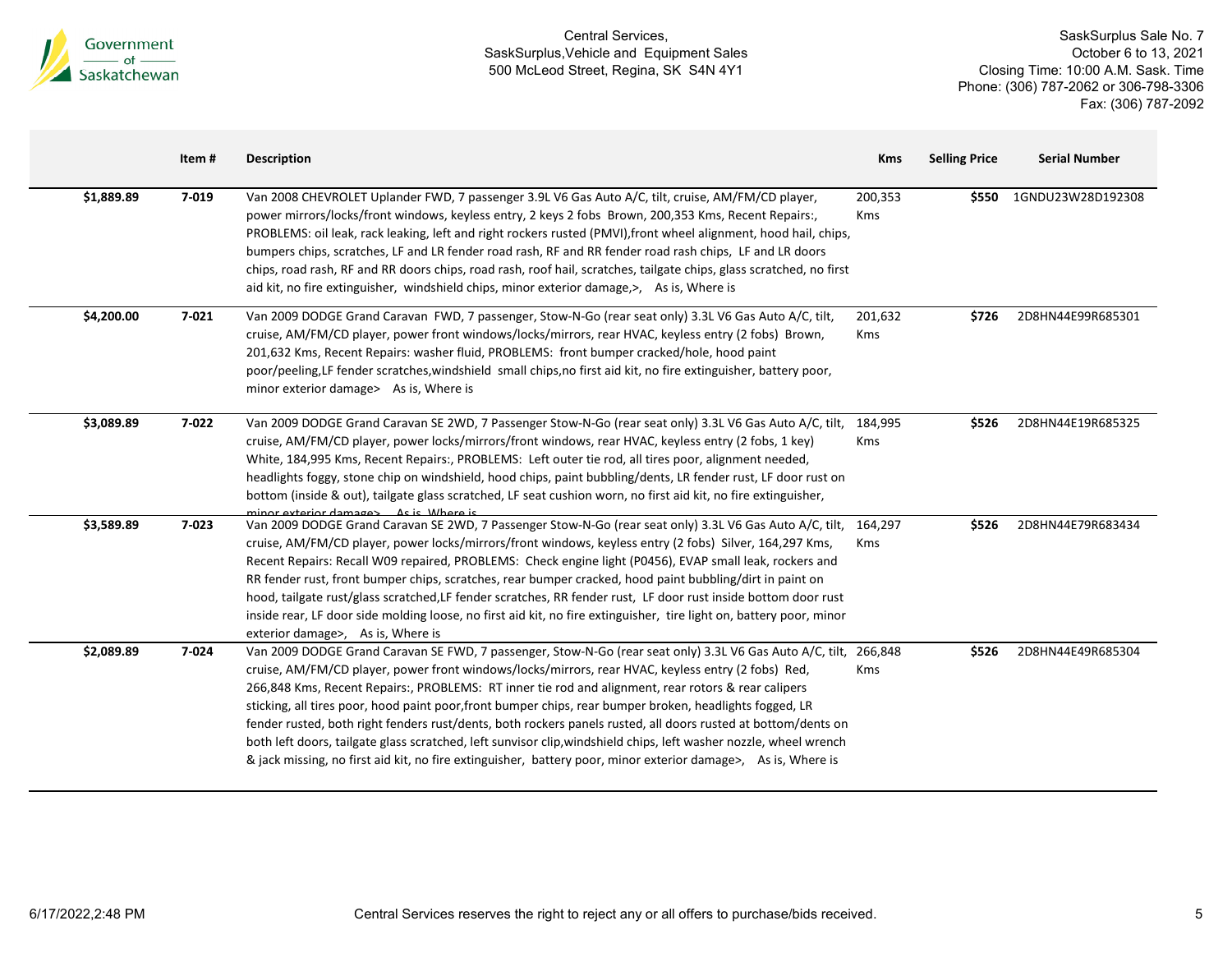

|            | Item# | <b>Description</b>                                                                                                                                                                                                                                                                                                                                                                                                                                                                                                                                                                                                                                                                                                                                                                                                                                                                                                                                                                                                                                                                                                                                                                             | <b>Kms</b>     | <b>Selling Price</b> | <b>Serial Number</b> |
|------------|-------|------------------------------------------------------------------------------------------------------------------------------------------------------------------------------------------------------------------------------------------------------------------------------------------------------------------------------------------------------------------------------------------------------------------------------------------------------------------------------------------------------------------------------------------------------------------------------------------------------------------------------------------------------------------------------------------------------------------------------------------------------------------------------------------------------------------------------------------------------------------------------------------------------------------------------------------------------------------------------------------------------------------------------------------------------------------------------------------------------------------------------------------------------------------------------------------------|----------------|----------------------|----------------------|
| \$5,770.25 | 7-025 | Van 2008 DODGE Grand Caravan, Cargo 2WD 3.3L V6 Gas Auto A/C, tilt, cruise, AM/FM/CD player, power<br>locks/mirrors/front windows, keyless entry (2 fobs) map box, cargo barrier, roof rack with beacon (condition<br>unknown), metal floor, shelving, hitch White, 67,016 Kms, Recent Repairs:, PROBLEMS: front pads/rotors,<br>rear rotors, alignment needed, hood paint peeling/hail damage, front bumper broken, scratches, tailgate has<br>large dent, LF fender rust, wiper blades, 3 sealed holes in roof, battery poor, minor exterior damage>, As is,<br>Where is                                                                                                                                                                                                                                                                                                                                                                                                                                                                                                                                                                                                                     | 67,016 Kms     | \$1,060              | 1D4HN11H28B143890    |
| \$5,008.00 | 7-026 | Van 2008 DODGE Grand Caravan, Cargo 2WD 3.3L V6 Gas Auto A/C, tilt, cruise, AM/FM/CD player, power<br>front windows/locks/mirrors cargo barrier, computer stand, map box, shelving, metal floor, amber beacon in<br>shelving for roof rack, roof rack, handle on roof at rear White, 99,902 Kms, Recent Repairs: Recall W09<br>repaired, PROBLEMS: power steering hose leaking, brake pulsation, rear u-joint loose (rear drive shaft), rear<br>pads & rotors grooved/rusted (recommend replacement), e-brake not holding, wheel alignment out of spec,<br>TPMS light, windshield cracked, drivers inside door handle broken, sliding door damaged, RR fender<br>damaged/rusted through, LR & RF fender rust spots, RF door small dents, high mount stop lamp inoperable,<br>rear washer inoperable, rear dome light out, driver seat wearing, missing RF mud flap, roof scratches/dents/4<br>sealed holes, spare tire not secured, battery poor, minor exterior damage.>, As is, Where is                                                                                                                                                                                                     | 99,902 Kms     | \$1,325              | 1D4HN11H28B172709    |
| \$4,508.00 | 7-027 | Van 2008 DODGE Grand Caravan, Cargo 2WD 3.3L V6 Gas Auto A/C, tilt, cruise, AM/FM/CD player, power<br>locks/front windows/mirrors, keyless entry (2 fobs) Map box, cargo barrier, steel floor, handle on tailgate,<br>roof rack brackets - no cross pieces, hitch, cargo storage at lower rear empty White, 117,727 Kms, Recent<br>Repairs: W09 recall repaired, PROBLEMS: Engine light (P013A oxygen ,sensor bank 1, sensor 2), both front<br>axles, EVAP small leak (P0456), cooler lines leaking, oil leak, coolant leak crossover pipe, LR E-brake cables<br>sticking, RF wheel bearing, front and rear pads/rotors rusted/poor, TPMS light, tires poor, hood hail damage,<br>front bumper cracked, all fenders rusted, both left doors moulding missing/broken, driver door rust around<br>handle, both right doors rust, passenger door handle broken/will not open, hole in drivers seat/cushion badly<br>worn, tailgate rust at bottom inside and out, headlights glazed, front wipers torn, missing trim on headliner<br>storage, passenger lock works intermittently, drivers floor mat has a hole, 2 sealed holes in roof, battery<br>poor, minor exterior damage>, As is, Where is | 117,727<br>Kms | \$725                | 1D4HN11H98B172707    |
| \$3,508.00 | 7-028 | Van 2008 DODGE Grand Caravan, Cargo FWD 3.3L V6 Gas Auto A/C, tilt, cruise, AM/FM/CD player, power<br>front windows/locks map box, cargo barrier, steel floor in cargo area, hitch White, 199,919 Kms, Recent<br>Repairs: Recall W09 repaired, PROBLEMS: airbag light on, no park brake, RF axle noisy, CV joint, drive belt,<br>front pads and rotors, battery hold down, crossover pipe, belt tensor, all tires poor, wheel alignment, both<br>backup lights, both bumpers cracked/broken/scratched, all fenders rusted, both left doors rusted, LR door<br>handle broken/door will not open, tailgate dents/will not open/missing trim piece, LF entrance rusted,<br>passenger window doesn't work, windshield chipped, hole in driver seat, arm rest damaged, rear wiper<br>blades, driver floor mat missing, 2 holes sealed in roof, battery poor, no first aid kit or fire extinguisher,<br>minor exterior damage > As is Where is                                                                                                                                                                                                                                                       | 199,919<br>Kms | \$1,225              | 1D4HN11H68B139924    |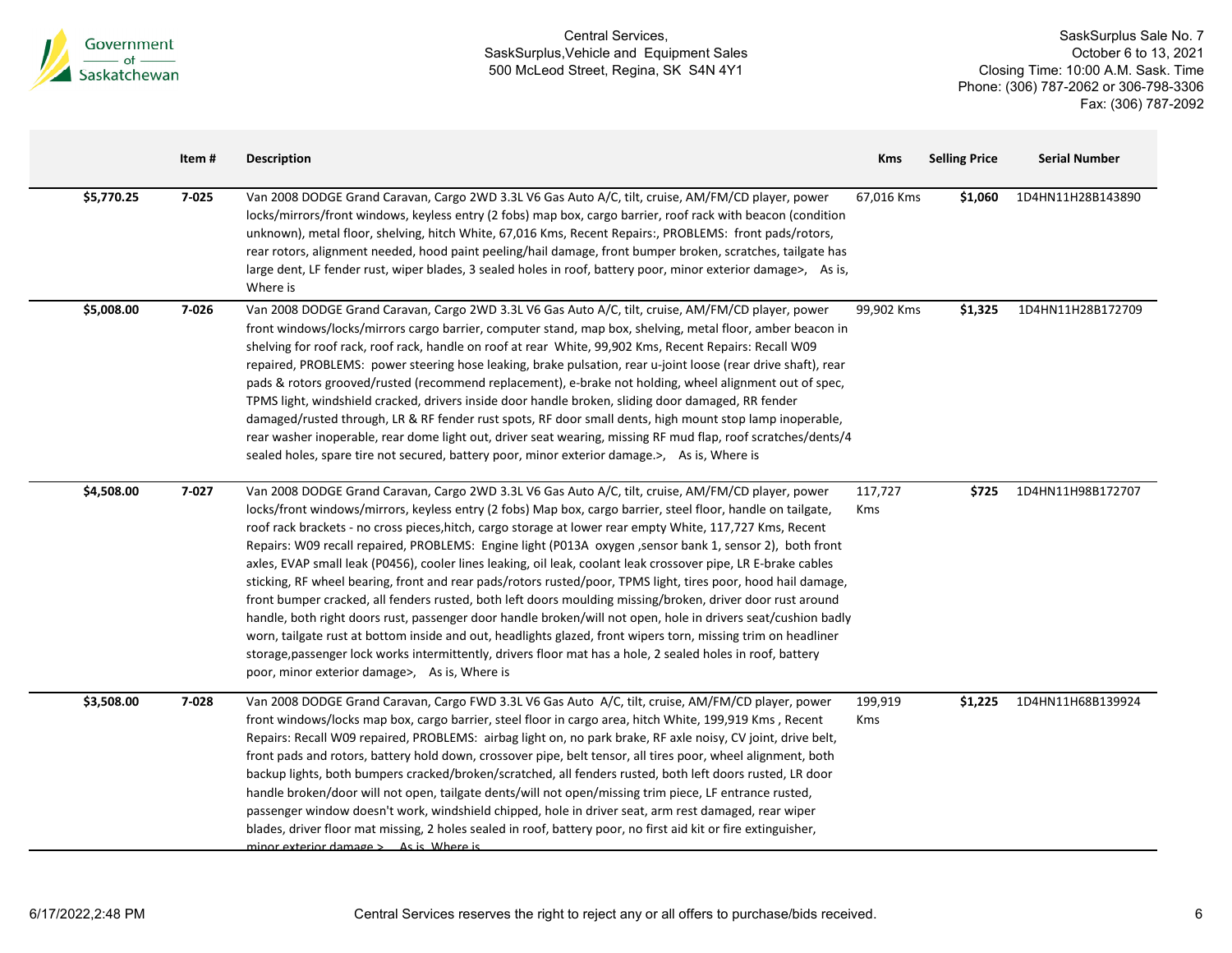

|     |            | Item#     | <b>Description</b>                                                                                                                                                                                                                                                                                                                                                                                                                                                                                                                                                                                                                                                                                                                                                                                                                                                                                                                                                                                                                                      | <b>Kms</b>     | <b>Selling Price</b> | <b>Serial Number</b>                        |
|-----|------------|-----------|---------------------------------------------------------------------------------------------------------------------------------------------------------------------------------------------------------------------------------------------------------------------------------------------------------------------------------------------------------------------------------------------------------------------------------------------------------------------------------------------------------------------------------------------------------------------------------------------------------------------------------------------------------------------------------------------------------------------------------------------------------------------------------------------------------------------------------------------------------------------------------------------------------------------------------------------------------------------------------------------------------------------------------------------------------|----------------|----------------------|---------------------------------------------|
|     | \$7,108.00 | 7-029     | Van 2008 GMC Savana 1500, Cargo Van AWD 5.3L V8 Gas Auto A/C, tilt, cruise, AM/FM, power locks, rear<br>aux heater, 3 keys map box, solid cargo barrier, wood floor, hitch, trailer wiring, electric trailer brake, roof<br>rack with beacon (condition unknown) White, 143,831 Kms, Recent Repairs:, PROBLEMS: exhaust manifolds<br>leaking, oil cooler lines leaking, power steering leak, hydra boost leaking, , ignition sticky/difficult, TPMS<br>warning, rear tires mismatched, LF mirror glass cracked, hood paint peeling, rear bumper rust<br>spots/dent/pad loose, LR fender large dent, RR door dented/hard to open & close, tailgate badly<br>dented/paint peeling, rear rocker panel dented near front, tear in driver's seat/frame visable, mirrors LF glass<br>cracked, driver's sun visor broken, wipers, plate light, RF corner marker, no first aid kit, no fire extinguisher,<br>missing rear mud flaps, 3 sealed holes in roof, battery poor, minor exterior damage>, As is, Where is                                              | 143,831<br>Kms | \$1,067              | 1GTFH154X81210583                           |
|     | \$5,575.00 | 7-030     | Van 2004 GMC Savana 3500, Cargo EXT RWD 6.0L V8 Gas Auto A/C, tilt, cruise, AM/FM, rear HVAC, 2 keys<br>map box, cargo barrier with net, wood floors, shelving, work table, roof mounted 2 compartment cargo<br>containers with beacon condition unknown, HD rear bumper, pintle hook, trailer wiring, electric trailer<br>brake, remote start 1 control (condition unknown), White, 148,075 Kms, Recent Repairs:, PROBLEMS: idler<br>arm, right side upper & lower ball joint, alignment needed, rear tires poor, hood paint poor peeling,<br>windshield cracked, hood paint poor/peeling, front bumper rust/hole drilled/dents, both rear fenders<br>rusted/dents, both dog legs rusted/dented, left rocker panel rust, driver door paint peeling, RF door rust, RR<br>door rust/dent/paint peeling, tailgate dents/rust/paint peeling, roof dent/rust in drip rails/2 sealed holes,<br>driver seat ripped/frame exposed, no first aid kit, no fire extinguisher, missing clip on sun visor, battery poor,<br>minor exterior damage>, As is, Where is | 148,075<br>Kms | \$1,560              | 1GTHG39U041228554                           |
|     | \$6,770.31 | 7-031     | Van 2009 DODGE Grand Caravan, Cargo FWD 3.3L V6 Gas Auto A/C, tilt, cruise, AM/FM/CD player, power<br>front windows/locks/mirrors computer stand, map box, cargo barrier, steel floor, shelving, roof rack with<br>beacon (condition unknown), hitch with step, handle on top of tailgate White, 83,156 Kms, Recent Repairs:<br>Recall W09 repaired, engine oil, PROBLEMS: front bumper broken, rear bumper scratches/chips, hood paint<br>bubbling/dents, LF fender rust, tailgate glass scratched, windshield chips,3 sealed holes in roof, battery poor,<br>parking lot dents and scratches, minor exterior damage>, As is, Where is                                                                                                                                                                                                                                                                                                                                                                                                                 | 83,156 Kms     | \$1,876              | 2D4HN11E09R617649                           |
|     |            |           | REGINA, SaskBuilds and Procurement, SaskSurplus Sales Lot, 500 McLeod Street - Miscellaneous Items and Equipment.                                                                                                                                                                                                                                                                                                                                                                                                                                                                                                                                                                                                                                                                                                                                                                                                                                                                                                                                       |                |                      |                                             |
|     |            |           | ON-LINE VIEWING ONLY. NO ON-SITE VIEWING. Contact SaskSurplus (306) 787-2062 or (306) 798-3306.                                                                                                                                                                                                                                                                                                                                                                                                                                                                                                                                                                                                                                                                                                                                                                                                                                                                                                                                                         |                |                      |                                             |
| *WD |            | $7 - 101$ | Aluminum Chest Lock handles face front, no keys 30 1/4 inches W x 17 3/4 inches D x 19 3/4 inches H, lip<br>open up, has some mount holes,,,,, Good                                                                                                                                                                                                                                                                                                                                                                                                                                                                                                                                                                                                                                                                                                                                                                                                                                                                                                     |                | \$15                 | NIL serial # KRJ made<br>410704             |
| *WD |            | $7 - 102$ | Aluminum Chest Lock handles, face front, no keys 30 1/4 inches W x 17 3/4 inches D x 19 3/4 inches H, lip<br>open up, has some mount holes,,,,<br>Good                                                                                                                                                                                                                                                                                                                                                                                                                                                                                                                                                                                                                                                                                                                                                                                                                                                                                                  |                |                      | \$15 NIL serial # Titan Stainless<br>437563 |
| *WD |            | $7 - 103$ | Aluminum Chest Lock handles, face front, no keys 30 1/4 inches W x 17 3/4 inches D x 19 3/4 inches H, lip<br>open up, has some mount holes,,,,<br>Good                                                                                                                                                                                                                                                                                                                                                                                                                                                                                                                                                                                                                                                                                                                                                                                                                                                                                                  |                | \$15                 | NIL serial # KRJ made<br>417139A            |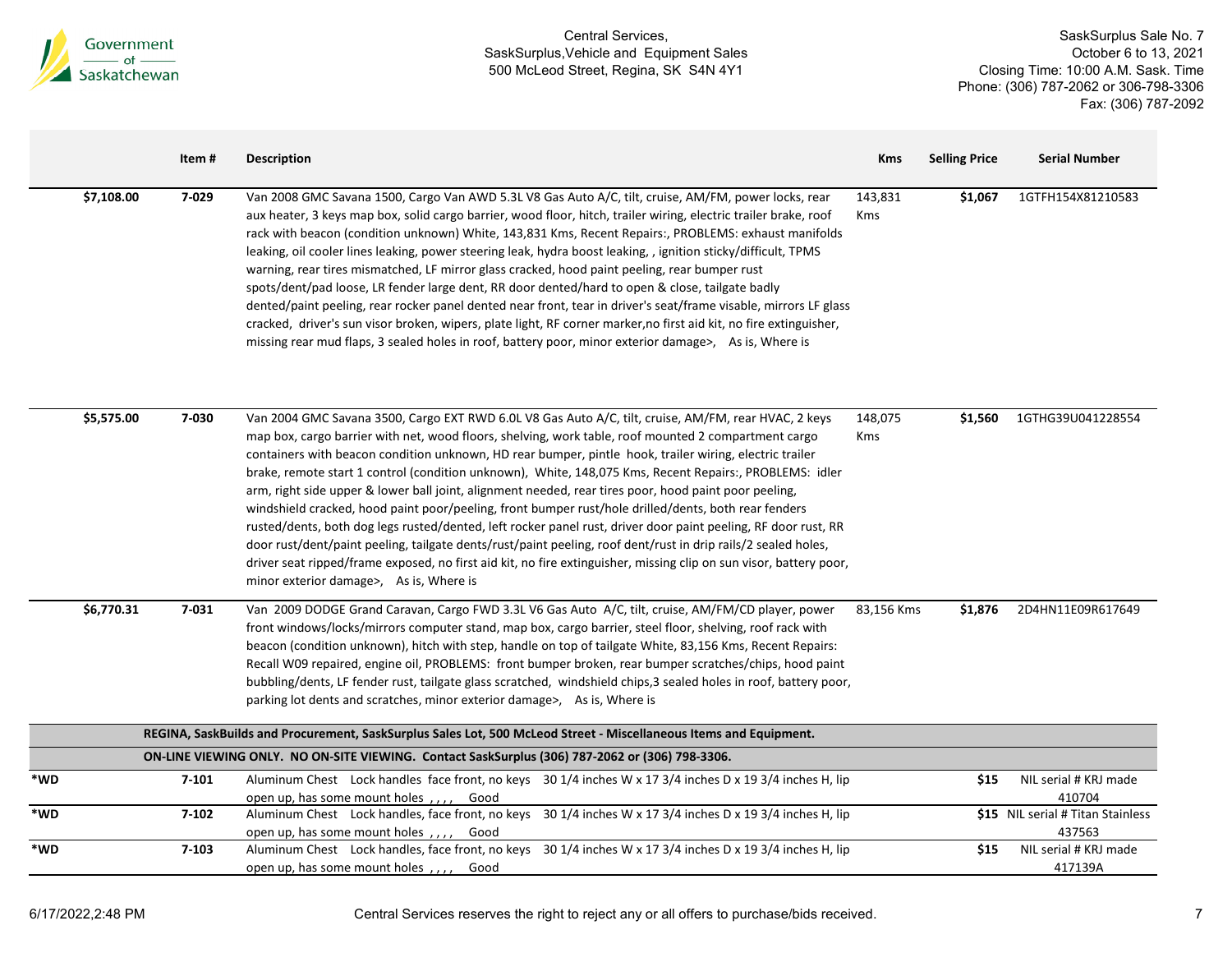

SaskSurplus Sale No. 7 October 6 to 13, 2021 Closing Time: 10:00 A.M. Sask. Time Phone: (306) 787-2062 or 306-798-3306 Fax: (306) 787-2092

|            | Item #    | <b>Description</b>                                                                                                                                                                                                                                                                                                                                                                                                                                                                                                                                 | <b>Selling Price</b><br><b>Kms</b> | <b>Serial Number</b>             |
|------------|-----------|----------------------------------------------------------------------------------------------------------------------------------------------------------------------------------------------------------------------------------------------------------------------------------------------------------------------------------------------------------------------------------------------------------------------------------------------------------------------------------------------------------------------------------------------------|------------------------------------|----------------------------------|
| \$53.00    | 7-104     | Aluminum Chest Lock handles, face front, no keys 30 1/4 inches W x 17 3/4 inches D x 19 3/4 inches H, lip<br>open up, has some mount holes, , Good                                                                                                                                                                                                                                                                                                                                                                                                 | \$15                               | NIL serial # KRJ made<br>417139  |
| \$53.00    | $7 - 105$ | Aluminum Chest Lock handles, face front, no keys 30 1/4 inches W x 17 3/4 inches D x 19 3/4 inches H, lip<br>open up, has some mount holes,,,,, Good                                                                                                                                                                                                                                                                                                                                                                                               | \$15                               | NIL serial # KRJ made<br>434156  |
| \$47.11    | $7 - 106$ | Aluminum Chest Lock handles, face front, no keys 30 1/4 inches W x 17 3/4 inches D x 19 3/4 inches H, lip<br>open up, has some mount holes,,,,, Good                                                                                                                                                                                                                                                                                                                                                                                               | \$15                               | NIL serial # KRJ made<br>437647  |
| \$53.00    | $7 - 107$ | Aluminum Chest Lock handles, face front, no keys 30 1/4 inches W x 17 3/4 inches D x 19 3/4 inches H, lip<br>open up, has some mount holes,,,, Good                                                                                                                                                                                                                                                                                                                                                                                                | \$15                               | NIL serial # KRJ made<br>410704A |
| $$2.50$ *  | $6 - 109$ | Bearings Lot of 2 Torrington, Ingersoll-Rand 1-1/2 inch ball bearing, 1/2 inch deep; 1-1/2 inch x 2 1/4<br>inch deep, ball bearing, ,,,, New - Unused                                                                                                                                                                                                                                                                                                                                                                                              | \$1                                |                                  |
| \$3.25     | 7-108     | Booster cable, tow rope Lot of 2 Tow Rope - Erickson 010202 booster cables - heavy duty, medium gauge,<br>19 feet in length. tow rope - 2 inches wide, 15 feet long, steel hooks, nylon webbing, 5000 lbs max, ,,,<br>Good                                                                                                                                                                                                                                                                                                                         | \$1                                |                                  |
| $$1.25$ *  | $6 - 113$ | Bulbs Lot of 17 Sylvania E17 medium, ballast S55,,,, New - Unused                                                                                                                                                                                                                                                                                                                                                                                                                                                                                  | \$1                                |                                  |
| $$1.25$ *  | $6 - 115$ | Bulbs Lot of 8 Sylvania, Philips, Lumalux 2-ED 37 mercury bulb, 2-ET 23.5, 1-ED 28, 1-Lumalux 568<br>Sylvania, 2-C E 26, 125 Watt Philips,,,, New - Unused                                                                                                                                                                                                                                                                                                                                                                                         | \$1                                |                                  |
| $$2.75$ *  | $6 - 116$ | Bulbs Lot of 26 Sylvania, Sunlux, Philips, Westinghouse Ceramalux, Panasonic, Haskelite 4-ET1 8 Sylvania,<br>1- LU250 Sunlux, 1-Lumaluv S62 , Sylvania, 1-Ceramalux, 150Watt 50 Volt, Philips, 6- LU150 55 Volt, Sylvania,<br>2- Ceramalux C150 S55 Westinghouse, 1-20 Watt reflector flood LED, Philips, 1-LED 60 watt Sylvania, 2-100<br>watt, incandescent 1-A18 LED Blue, 1-25 watt philips, blue, 2-120 volt TCP Blue, 1-EPA 13 E 500L<br>Panasonic, 1-A23 Haskelite, 150W 230 Volt, Philips, 1- philips 50Watt 230 Volt , , , , New - Unused | \$1                                |                                  |
| $$1.75$ *  | $6 - 117$ | Bulbs Lot of 68 Westinghouse 11-L56 electrical interlock, 2 NO Pole 3 L56 Electrical interlock, universal<br>pole, 13-Type OT light lens red, 8- Type OT Light lens Red, 8- OT3 light lens, green, 7- OT4 light lens, amber, 4-<br>OTITG pilot light with transformer, 13- push to test light, 240 volt AC OTPG, 1- push button accessorories,<br>New - Unused<br>OT2PG                                                                                                                                                                            | \$1                                |                                  |
| \$35.00    | 7-109     | Cart Metal 24"W x 48"L x 40"H, 2 fixed casters, 2 swivel casters, chrome handle, blue, ,,,, Good                                                                                                                                                                                                                                                                                                                                                                                                                                                   | \$1                                |                                  |
| \$3.19     | $7 - 110$ | Cart Plastic 31" W X 16"D X 36"H, 3 shelves, 4 swivel casters, brown,,,, Fair                                                                                                                                                                                                                                                                                                                                                                                                                                                                      | \$1                                |                                  |
| \$31.00    | $7 - 111$ | Cart Plastic 35"W X 27" DX 35 1/2 " H, 3 shelves, 4 swivel casters, black, ,,,, Fair                                                                                                                                                                                                                                                                                                                                                                                                                                                               | \$1                                |                                  |
| \$5.00     | $7 - 112$ | Cart Stainless steel 38" W X 22" D X 32 1/2 " H, 3 shelves, 4 casters, 2 swivel, 2 fixed,,,, Poor                                                                                                                                                                                                                                                                                                                                                                                                                                                  | \$1                                |                                  |
| $$5.50$ *  | $6 - 124$ | Cart Wood 22" w x 50"l x 30"h, 2 swivel casters, 2 fixed, pink $, \ldots$ Fair                                                                                                                                                                                                                                                                                                                                                                                                                                                                     | \$1                                |                                  |
| $$4.26$ *  | $6 - 125$ | Cart Wooden 22 1/2 WX 41LX 40H, platform, 2 swivel casters, 2 fixed, brown, ,,,, Fair                                                                                                                                                                                                                                                                                                                                                                                                                                                              | \$1                                |                                  |
| $$10.00$ * | $6 - 127$ | Cart Wooden 23WX48LX50H, 2 shelves, 2 swivel casters, 2 fixed, brown,,,, Fair                                                                                                                                                                                                                                                                                                                                                                                                                                                                      | \$1                                |                                  |
| $$10.00$ * | $6 - 129$ | Cart Wooden 24WX48LX50H, platform, 2 swivel casters, 2 fixed, 2 shelves,1 drawer, brown,,,, Fair                                                                                                                                                                                                                                                                                                                                                                                                                                                   | \$1                                |                                  |
| $$1.75$ *  | $6 - 130$ | Cart Wooden 25WX48LX50H,platform, 2 shelves, 2 swivel casters, 2 fixed, brown,,,, Fair                                                                                                                                                                                                                                                                                                                                                                                                                                                             | \$1                                |                                  |

6/17/2022,2:48 PM Central Services reserves the right to reject any or all offers to purchase/bids received. 8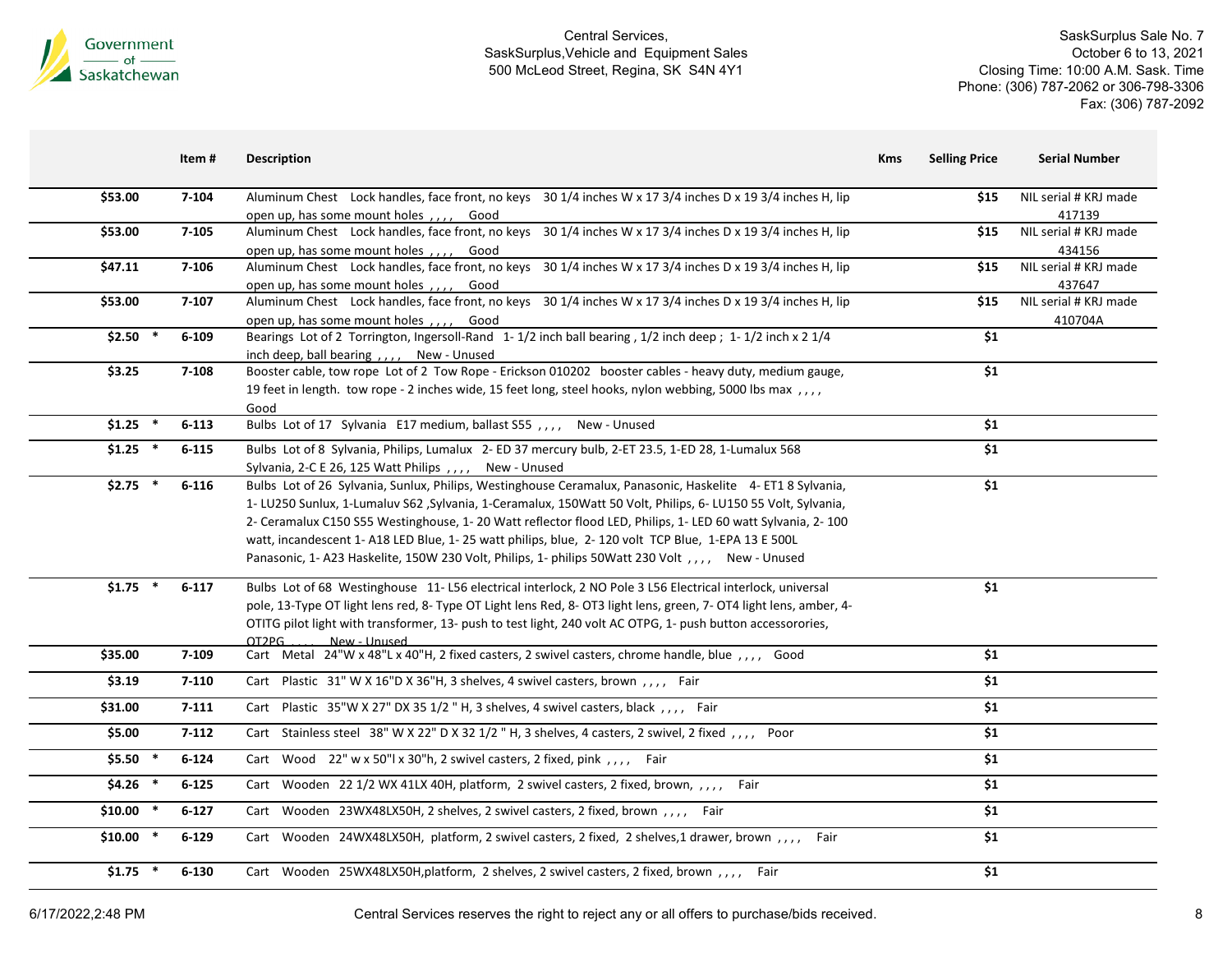

SaskSurplus Sale No. 7 October 6 to 13, 2021 Closing Time: 10:00 A.M. Sask. Time Phone: (306) 787-2062 or 306-798-3306 Fax: (306) 787-2092

|     |            |   | Item#     | <b>Description</b>                                                                                                                                                                                                                                                                                                                                                                                                                                                                                                                                                                                                                                                                                                                                                                                                                                                                                                                                                                                                                                                                                                                                                                                                                                                                                                                                                                                                                                                                                                                | <b>Selling Price</b><br><b>Kms</b> | <b>Serial Number</b>                                                                                                                                                |
|-----|------------|---|-----------|-----------------------------------------------------------------------------------------------------------------------------------------------------------------------------------------------------------------------------------------------------------------------------------------------------------------------------------------------------------------------------------------------------------------------------------------------------------------------------------------------------------------------------------------------------------------------------------------------------------------------------------------------------------------------------------------------------------------------------------------------------------------------------------------------------------------------------------------------------------------------------------------------------------------------------------------------------------------------------------------------------------------------------------------------------------------------------------------------------------------------------------------------------------------------------------------------------------------------------------------------------------------------------------------------------------------------------------------------------------------------------------------------------------------------------------------------------------------------------------------------------------------------------------|------------------------------------|---------------------------------------------------------------------------------------------------------------------------------------------------------------------|
|     | $$1.75$ *  |   | $6 - 131$ | Cart Wooden 25WX54LX54H, platform, 2 shelves, 2 swivel casters, 2 fixed, brown, ,,,, Fair                                                                                                                                                                                                                                                                                                                                                                                                                                                                                                                                                                                                                                                                                                                                                                                                                                                                                                                                                                                                                                                                                                                                                                                                                                                                                                                                                                                                                                         | \$1                                |                                                                                                                                                                     |
|     | $$1.75$ *  |   | 4-199     | Cart Wooden 36"L x 24"W x 52"H, 2 shelves, swivel casters, brown,,,, Good                                                                                                                                                                                                                                                                                                                                                                                                                                                                                                                                                                                                                                                                                                                                                                                                                                                                                                                                                                                                                                                                                                                                                                                                                                                                                                                                                                                                                                                         | \$1                                |                                                                                                                                                                     |
| *WD |            | * | $5 - 116$ | Cart Metal 18"  x 24"w x 26"h, 4 casters all swivel, lock detached, no key, rubber mat on top, orange, ,,,<br>Fair                                                                                                                                                                                                                                                                                                                                                                                                                                                                                                                                                                                                                                                                                                                                                                                                                                                                                                                                                                                                                                                                                                                                                                                                                                                                                                                                                                                                                | \$1                                |                                                                                                                                                                     |
|     | $$2.50$ *  |   | $5 - 125$ | Cart Wood 22"w x 48"l x 37"h, 2 caster wheels, 2 fixed wheels, metal handle, worn, scuffed, ,,,, Fair                                                                                                                                                                                                                                                                                                                                                                                                                                                                                                                                                                                                                                                                                                                                                                                                                                                                                                                                                                                                                                                                                                                                                                                                                                                                                                                                                                                                                             | \$1                                |                                                                                                                                                                     |
|     | $$15.51$ * |   | 6-160     | Electrical and Plumbing Fittings Lot of 2 boxes Various, Plastic Box 1: 1-1 34" threaded coupling, 1-2 "45-<br>degree elbow, 6- 1 1/2" tees, 10 -2"X 2" X1 1/2 " tees, 1-1" 90-degree elbow, 1-1 1/2 " 45-degree elbow, 1-2 "90-<br>degree elbow, 1-1 1/2 "coupling, 1-2 1/2 "X 1 1/2 "tees, 1-3 1/2 "X 2 1/4 "tee, 1-2" threaded coupling, 1-4" coupling, 2-<br>2 34" treaded one end coupling, 1-2" coupling, 1-2 "union, 1-1 1/2" treaded union, 2-2 "floor fixtures, no cap, 1-<br>1 1/2 "ball check valve, 2- 2" to 1 1/2 "reducers, 2- 1 1/2 "unions- no thread, 2- 2" X 1 1/4 "reducers<br>Box 2 8-2 1/2 "end fittings, 2-2 "threaded couplings, 1-1/4" threaded tee, 3-1 34 "caps, 1-2 "cap threaded, 2-1<br>$\frac{1}{4}$ " reducers, 21 – 1 $\frac{1}{4}$ "unions threaded one end, friction fit other end, 4-2" threaded one end, friction fit<br>other end, 3-1 $\frac{1}{2}$ "couplings threaded one end, 3-2 "reducer coupling to 1 $\frac{1}{2}$ ", 2-2 "coupling threaded, 1 $\frac{1}{2}$<br>"coupling threaded, 2-1 1/2 "X 2" threaded one end, 2-1 "union threaded, 2-2" threaded coupling, 2-2" 90-<br>degree elbow, 2- 1 1/4" 90-degree elbow, 2- 2 1/2" 90 degree elbows, 3- 1 1/4 "45 degree elbows, 5- 2" to 1<br>"reducers, 1-1 ¼ "pressure coupling, 10 -2"X 2" X1 ½ "tees, 1-1/14 "threaded reducer, 1-2 " threaded outside<br>reducer, 1-3" threaded outside union, 1-2" threaded outside union, 1-1 1/4" threaded inside union, 1-2" cap, 1-<br>2 1/2" threaded inside one end only,,,, New - Unused |                                    | \$1 Continue Box 2: $1 - 1$ %<br>"IPEX union, open end,1-<br>2" IPEX union, center 1", 1-<br>2 $1/2$ " union, 1 - 2 $\frac{1}{2}$ "union<br>threaded inside one end |
|     | $$3.25$ *  |   | $6 - 162$ | Fan Blade Unknown brand aluminum fins, 4 blade, 20 inches across, centre hole 1/2 inch, brass centre<br>bearing, steel blade supports, , , , New - Unused                                                                                                                                                                                                                                                                                                                                                                                                                                                                                                                                                                                                                                                                                                                                                                                                                                                                                                                                                                                                                                                                                                                                                                                                                                                                                                                                                                         | \$1                                |                                                                                                                                                                     |
|     | No Bid *   |   | $6 - 174$ | Magnetic ballasts Lot of 2 Sylvania, Luminux For 50 watt, high pressure sodium bulbs, 120 volt , , , , New<br>in Box                                                                                                                                                                                                                                                                                                                                                                                                                                                                                                                                                                                                                                                                                                                                                                                                                                                                                                                                                                                                                                                                                                                                                                                                                                                                                                                                                                                                              | \$1                                |                                                                                                                                                                     |
|     | No Bid *   |   | $6 - 175$ | Manual Motor Controller Pass and Seymour, Legrand 3-30 HP motor rating, all poles breaking, 3 P, 3PH , ,<br>Good                                                                                                                                                                                                                                                                                                                                                                                                                                                                                                                                                                                                                                                                                                                                                                                                                                                                                                                                                                                                                                                                                                                                                                                                                                                                                                                                                                                                                  | \$1                                | Cut 7863-R                                                                                                                                                          |
|     | $$2.01$ *  |   | $6 - 178$ | Microwave Oven Danby Model DMW657W, unknown condition, does light up,,,, Fair                                                                                                                                                                                                                                                                                                                                                                                                                                                                                                                                                                                                                                                                                                                                                                                                                                                                                                                                                                                                                                                                                                                                                                                                                                                                                                                                                                                                                                                     | \$1                                |                                                                                                                                                                     |
|     | \$50.00    |   | $7 - 113$ | Pots Lot of 11 Stainless steel 7 1/4"W x 8"H , , , , Fair                                                                                                                                                                                                                                                                                                                                                                                                                                                                                                                                                                                                                                                                                                                                                                                                                                                                                                                                                                                                                                                                                                                                                                                                                                                                                                                                                                                                                                                                         | \$1                                |                                                                                                                                                                     |
|     | $$1.00$ *  |   | $6 - 187$ | Pressure switch Lot of 2 Square D Class 9016, Type GVG-1, Form F, 3361-169, On 3, Off 8, , New                                                                                                                                                                                                                                                                                                                                                                                                                                                                                                                                                                                                                                                                                                                                                                                                                                                                                                                                                                                                                                                                                                                                                                                                                                                                                                                                                                                                                                    | \$1                                |                                                                                                                                                                     |
|     | No Bid *   |   | 6-189     | Push button sign indicators Lot of 137 Metal, Westinghouse 13/4"W, 1/2" open centre for<br>Westinghouse panel,,,, Good                                                                                                                                                                                                                                                                                                                                                                                                                                                                                                                                                                                                                                                                                                                                                                                                                                                                                                                                                                                                                                                                                                                                                                                                                                                                                                                                                                                                            | \$1                                |                                                                                                                                                                     |
|     | $$2.01$ *  |   | 6-190     | Razor Outlet Lot of 3 E+H LTD 110 volt, 60 cycles, single razor outlet, for inside use, 2 1/4 inch deep box, ,<br>$, \, , \,$ New - Unused                                                                                                                                                                                                                                                                                                                                                                                                                                                                                                                                                                                                                                                                                                                                                                                                                                                                                                                                                                                                                                                                                                                                                                                                                                                                                                                                                                                        | \$1                                |                                                                                                                                                                     |
|     | \$25.00    |   | $7 - 114$ | Rear Seat grey cloth may be compatible with a 2012 Ram 5500 crew cab, , , ,<br>Good                                                                                                                                                                                                                                                                                                                                                                                                                                                                                                                                                                                                                                                                                                                                                                                                                                                                                                                                                                                                                                                                                                                                                                                                                                                                                                                                                                                                                                               | \$15                               | 517300                                                                                                                                                              |
|     | \$25.00    |   | $7 - 115$ | Rear Seat grey cloth may be compatible with a 2012 Ram 5500 crew cab, , , ,<br>Good                                                                                                                                                                                                                                                                                                                                                                                                                                                                                                                                                                                                                                                                                                                                                                                                                                                                                                                                                                                                                                                                                                                                                                                                                                                                                                                                                                                                                                               | \$15                               | 510008                                                                                                                                                              |

6/17/2022,2:48 PM Central Services reserves the right to reject any or all offers to purchase/bids received. 9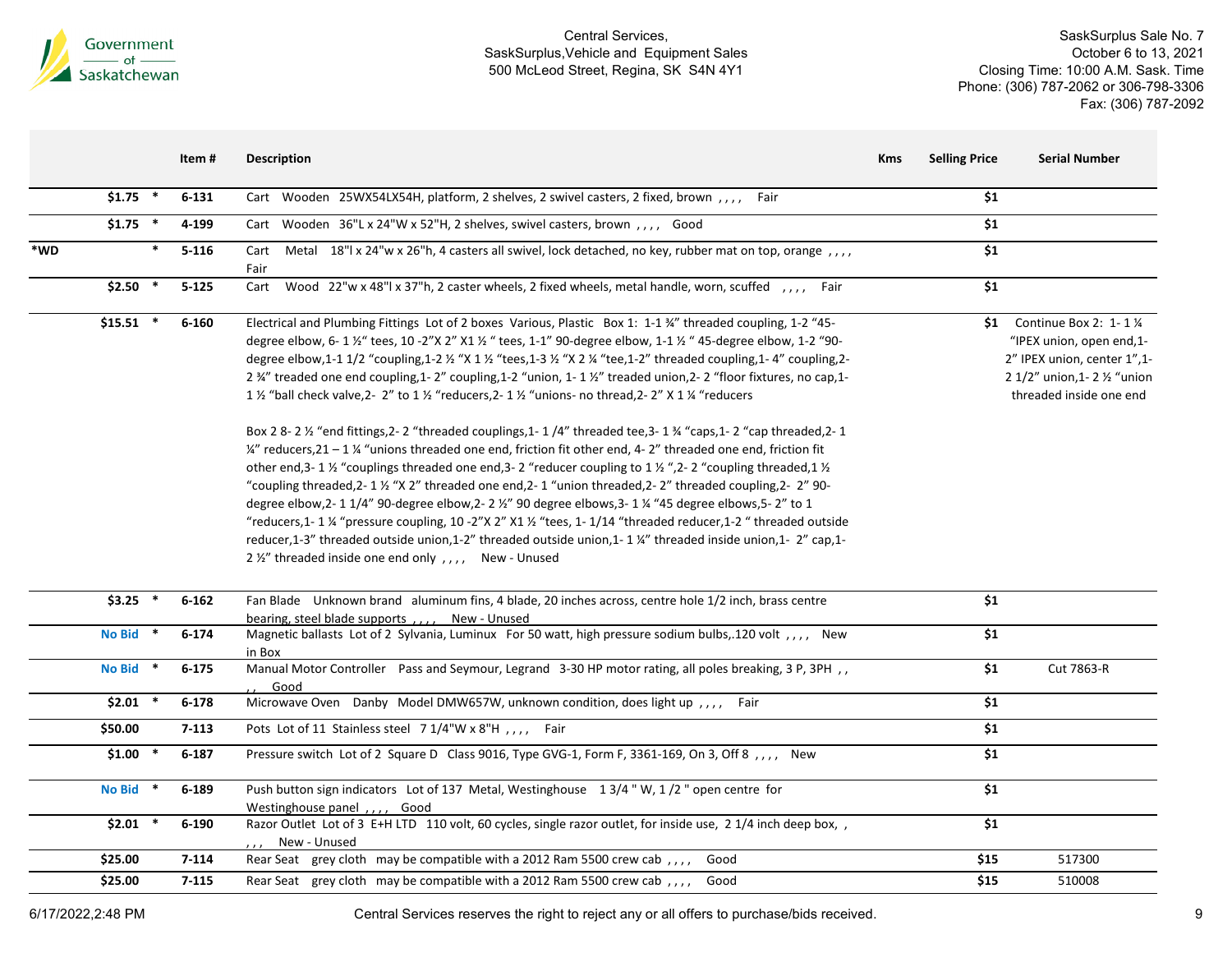

|         | Item#     | <b>Description</b>                                                                                                   | <b>Kms</b> | <b>Selling Price</b> | <b>Serial Number</b> |
|---------|-----------|----------------------------------------------------------------------------------------------------------------------|------------|----------------------|----------------------|
| \$7.19  | $7 - 116$ | Safety Supplies Lot of 10 Miscellaneous 12 volt air compressor, siphon, tow rope, 13 feet in length, steel           |            | \$1                  |                      |
|         |           | hooks, emergency use only, yellow, cutting blade knife, spoon, fork knife set, scissors, air pressure gauge,         |            |                      |                      |
|         |           | windshield scraper, candle, cup,,,, Good                                                                             |            |                      |                      |
| \$8.19  | $7-117$   | Safety Supplies Lot of 10 Miscellaneous blanket, 2 rescue blankets, cup, emergency stove, tow rope,                  |            | \$1                  |                      |
|         |           | booster cables, flashlight, 2 triangle warning signs,,,, Good                                                        |            |                      |                      |
| \$8.75  | $7 - 118$ | Safety Supplies Lot of 10 Miscellaneous blanket, 2 rescue blankets, folding shovel, poncho, scissors,                |            | \$1                  |                      |
|         |           | booster cables, tow rope, 2 triangle warning signs, ,,,, Good                                                        |            |                      |                      |
| \$12.00 | $7 - 119$ | Safety Supplies Lot of 9 Miscellaneous blanket, 2 rescue blankets, poncho, booster cables, tow rope,                 |            | \$1                  |                      |
|         |           | flashlight, scissors, 2 triangle warning signs, ,,,, Good                                                            |            |                      |                      |
| \$8.19  | $7 - 120$ | Safety Supplies Lot of 9 Miscellaneous blanket, 2 rescue blankets, scissors, booster cables, rescue tow              |            | \$1                  |                      |
|         |           | rope, 2 triangle warning signs, ,,,, Good                                                                            |            |                      |                      |
| \$10.19 | $7 - 121$ | Safety Supplies Lot of 12 Miscellaneous blanket, 4 rescue blankets, emergency stove, booster cables,                 |            | \$1                  |                      |
|         |           | flashlight, 2 triangle warning signs, scissors and metal cup,,,, Good                                                |            |                      |                      |
| \$9.19  | $7 - 122$ | Safety Supplies Lot 11 Miscellaneous blanket, 4 rescue blankets, rescue tow rope with one hook,                      |            | \$1                  |                      |
|         |           | emergency stove, scissors, flash light, booster cables, 2 triangle warning signs,,,, Good                            |            |                      |                      |
| \$4.25  | $7-123$   | Safety Supplies Lot of 2 Miscellaneous booster cables, 8 feet long, light gauge, tow rope, 14 feet long, 5/8         |            | \$1                  |                      |
|         |           | inch polypropylene, 2 steel hooks, ,,,, Good                                                                         |            |                      |                      |
| \$8.25  | $7 - 124$ | Safety Supplies Lot of 12 Miscellaneous booster cables, cup, shovel, cutting knife, 2 tie downs, tow rope,           |            | \$1                  |                      |
|         |           | poly tow, 5/8 inch, 15 feet in length, steel hooks, emergency use only, 6200 lbs max, safety vest, flashlight,       |            |                      |                      |
|         |           | screw driver, (air pressure gauge, multi tool set in case), spoon, fork, knife set, 2 triangle warning signs , , , , |            |                      |                      |
|         |           | Good                                                                                                                 |            |                      |                      |
| \$5.75  | $7 - 125$ | Safety Supplies Lot of 2 Miscellaneous booster cables, general duty, light gauge, 12 feet in length, tow             |            | \$1                  |                      |
|         |           | rope,,,, Good                                                                                                        |            |                      |                      |
| \$5.75  | $7 - 126$ | Safety Supplies Lot of 2 Miscellaneous booster cables, light duty, light gauge, 8 feet in length; tow rope,          |            | \$1                  |                      |
|         |           | braided, 14 foot long, steel hooks, orange, ,,,, Good                                                                |            |                      |                      |
| \$6.25  | $7-127$   | Safety Supplies Lot of 4 Miscellaneous booster cables, tow rope rescue rope with hook, 2 warning sign                |            | \$1                  |                      |
|         |           | triangles , , , Good                                                                                                 |            |                      |                      |
| \$6.19  | $7 - 128$ | Safety Supplies Lot of 7 Miscellaneous shovel, recovery tow rope, booster cables, 2 triangle warning signs,          |            | \$1                  |                      |
|         |           | poncho, flashlight, scissors, tweezers, ,,,, Good                                                                    |            | \$1                  |                      |
| \$7.19  | $7 - 129$ | Safety Supplies Lot of 7 Miscellaneous shovel, rescue tow rope with one hook, booster cables, poncho,                |            |                      |                      |
|         |           | scissors, 2 triangle warning signs, , , , Good                                                                       |            |                      |                      |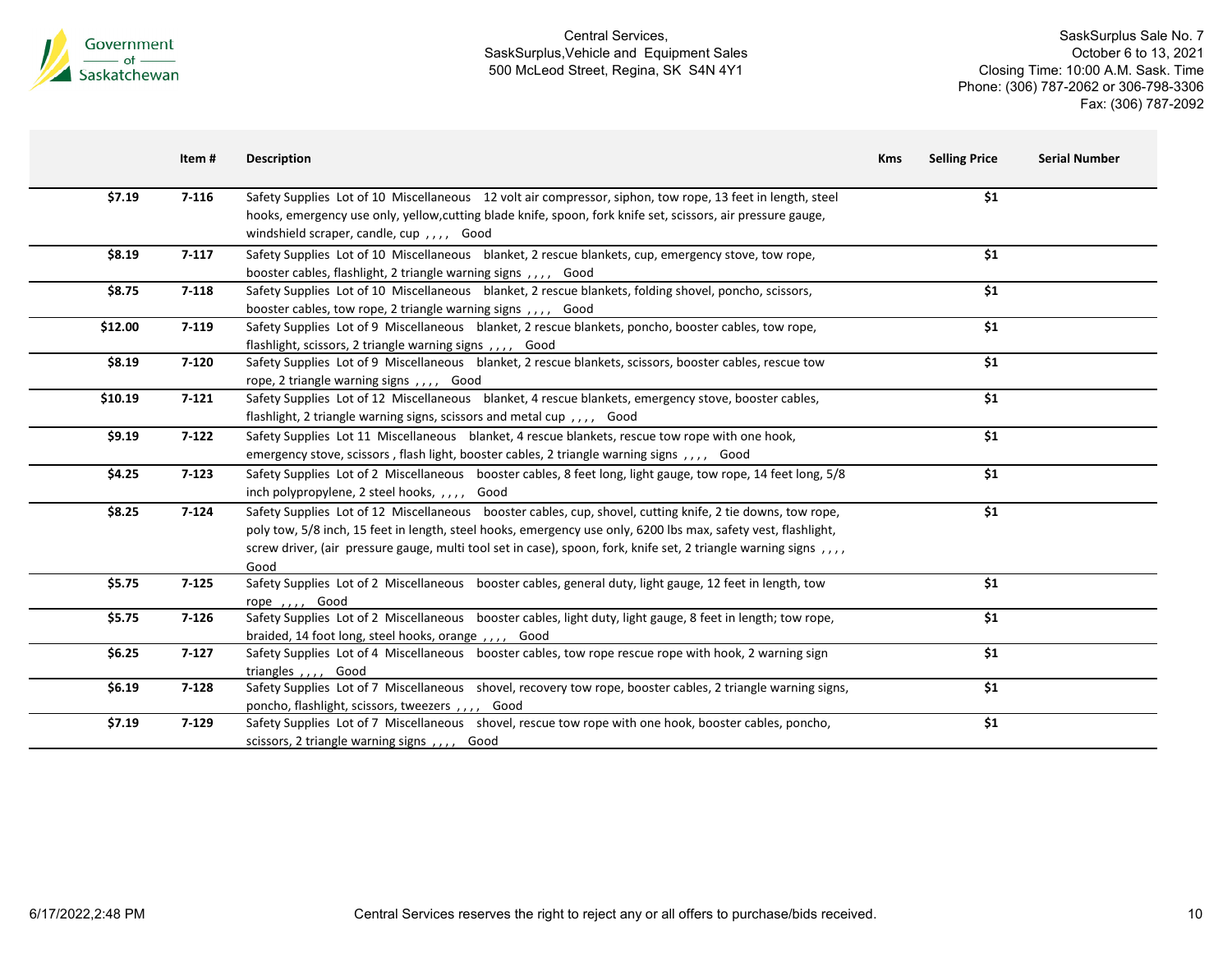

| \$1<br>\$9.25<br>$7 - 130$<br>Safety Supplies Lot of 13 Tow Rope - Crawford 6463 12 volt air compressor, candle, 2 cups, siphon, tire<br>pressure gauge, tow rope, 13 feet in length, steel hooks, emergency use only, 6800 lbs max, measuring tape,<br>cutting blade knife, screw driver spoon, fork and knife set, windshield scraper, scissors, snow brush,,,,<br>Good<br>\$8.19<br>$7 - 131$<br>Safety Supplies Lot of 9 Tow Rope - Erickson 09101 blanket, 2 rescue blankets, emergency stove, flashlight,<br>\$1<br>tow rope - 14 feet long, 5/8 inch braided, polypropylene, steel hooks, emergency use only, 6000 lbs max,<br>booster cables, scissors, 2 triangle warning signs,,,, Good<br>\$4.25<br>$7 - 132$<br>\$1<br>Safety Supplies Lot of 2 Tow Rope - Erickson 09101 booster cables, light duty, light gauge, 8 feet in length;<br>tow rope, 14 feet long, 5/8 braided polypropylene, steel hooks, emergency use only, 6000 lbs. only,,,,<br>Good<br>\$1<br>\$8.19<br>$7 - 133$<br>Safety Supplies Lot of 11 Tow Rope - Erickson 09101 shovel, booster cables, 2 tow straps, tow rope, 3/4<br>inch, 14 feet long, steel hooks, emergency use only, 6000 lbs only, windshield scraper, safety vest, 2 triangle<br>warning signs, scissors, cup,,,, Good<br>\$1<br>$7 - 134$<br>\$5.00<br>Safety Supplies Lot of 2 Tow Rope - Erickson 091101 booster cables, general duty, 12 feet in length light<br>gauge; tow rope, 14 feet long, 5/8 braided, polypropylene steel hooks, emergency use only, 6000 lbs. max,,<br>,, Good<br>Seat grey cloth may be complatible with a 2008 Ford E350 passenger van , , , , Fair<br><b>No Bid</b><br>\$10<br>$7 - 135$<br>424259<br>\$65.00<br>$7 - 136$<br>Seats Lot of 3 grey cloth may be compatible with a 2006 Ford E350 15 passenger van ,,,,<br>422568<br>\$30<br>Fair<br>$7 - 137$<br>\$55.00<br>Seats Lot of 4 grey cloth may be compatible with a 2007 Ford E350 15 passenger van , , , , Fair<br>\$40<br>423582<br>\$15.39<br>$7 - 138$<br>Storage Box Aluminium Felt liner, hinged lid, 17"L x 13"W x 13.25"H, made by SBC Industries. , , , , Fair<br>\$5<br>\$120<br><b>No Bid</b><br>$5 - 138$<br>Tires Set of 4 16 inch, 225/60R/16, Cooper Grand Touring, M+S, Manufacture date - week 48, year 2016,<br>$\ast$<br>$6/32$ tread depth , , , Fair<br>Tire and Rim 16 inch, 225/60R/16. Goodyear Ultra Grip Ice. Snow flake. May be compatible with a 2009<br>$$37.01$ *<br>$6 - 250$<br>\$30<br>Chev Impala. Manufacture date: week 41, year 2011, tread depth 9/32,<br>Good<br>\$35.00 *<br>\$15<br>$6 - 251$<br>Tire and Rim 16 inch, LT 245/75R/17. Goodyear Wrangler Pro Grade, M+S, snow flake, Load range E. rim<br>rusted. May be compatible with a 2010 Ford F250. Manufacture date: 43 week, year 2009, tread depth 9/32<br>Fair<br>, , , ,<br>Tires Set of 4 16 inch, 225/60R/16, Artic Claw Winter TXI. M+S. Snowflake, Manufacture date: week 23,<br>\$61.01 *<br>$6 - 252$<br>\$40<br>year 2015, tread depth $4/32$ ,,,, Poor<br>$$162.99$ *<br>\$160<br>$6 - 253$<br>Tires Set of 4 16 inch, 215/60R/16, Firestone Allseason, Manufacture date: week 11, year 2019, tread<br>depth 6/32 , , , , Good<br>$$45.00$ *<br>Tires Set of 4 16 inch, 225/65R/16. Artic Claw Winter TXI, M+S, Snow flake. Manufacture date: week 22,<br>$6 - 256$<br>\$40<br>year 2016, tread depth 4/32,,,, Poor<br>$$211.00$ *<br>Tires Set of 4 17 inch, 215/65R/17. Goodyear Assurance. Triple tread, All Season M+S. Manufacture date:<br>$6 - 258$<br>\$120<br>week 08, year 2016, tread depth 5/32,,,, Fair<br>Tires Set of 4 17 inch, 225/55R/17, Goodyear Assurance All Season M+S. Manufacture date: week 44, year<br><b>No Bid</b><br>\$100<br>$6 - 259$ | Item# | <b>Description</b>              | <b>Kms</b> | <b>Selling Price</b> | <b>Serial Number</b> |
|-----------------------------------------------------------------------------------------------------------------------------------------------------------------------------------------------------------------------------------------------------------------------------------------------------------------------------------------------------------------------------------------------------------------------------------------------------------------------------------------------------------------------------------------------------------------------------------------------------------------------------------------------------------------------------------------------------------------------------------------------------------------------------------------------------------------------------------------------------------------------------------------------------------------------------------------------------------------------------------------------------------------------------------------------------------------------------------------------------------------------------------------------------------------------------------------------------------------------------------------------------------------------------------------------------------------------------------------------------------------------------------------------------------------------------------------------------------------------------------------------------------------------------------------------------------------------------------------------------------------------------------------------------------------------------------------------------------------------------------------------------------------------------------------------------------------------------------------------------------------------------------------------------------------------------------------------------------------------------------------------------------------------------------------------------------------------------------------------------------------------------------------------------------------------------------------------------------------------------------------------------------------------------------------------------------------------------------------------------------------------------------------------------------------------------------------------------------------------------------------------------------------------------------------------------------------------------------------------------------------------------------------------------------------------------------------------------------------------------------------------------------------------------------------------------------------------------------------------------------------------------------------------------------------------------------------------------------------------------------------------------------------------------------------------------------------------------------------------------------------------------------------------------------------------------------------------------------------------------------------------------------------------------------------------------------------------------------------------------------------------------------------------------------------------------------------------------------------------------------------------------------------------------------------------------------------------------------------------------------------------------------------------------------------------------------------------------------------------------|-------|---------------------------------|------------|----------------------|----------------------|
|                                                                                                                                                                                                                                                                                                                                                                                                                                                                                                                                                                                                                                                                                                                                                                                                                                                                                                                                                                                                                                                                                                                                                                                                                                                                                                                                                                                                                                                                                                                                                                                                                                                                                                                                                                                                                                                                                                                                                                                                                                                                                                                                                                                                                                                                                                                                                                                                                                                                                                                                                                                                                                                                                                                                                                                                                                                                                                                                                                                                                                                                                                                                                                                                                                                                                                                                                                                                                                                                                                                                                                                                                                                                                                                             |       |                                 |            |                      |                      |
|                                                                                                                                                                                                                                                                                                                                                                                                                                                                                                                                                                                                                                                                                                                                                                                                                                                                                                                                                                                                                                                                                                                                                                                                                                                                                                                                                                                                                                                                                                                                                                                                                                                                                                                                                                                                                                                                                                                                                                                                                                                                                                                                                                                                                                                                                                                                                                                                                                                                                                                                                                                                                                                                                                                                                                                                                                                                                                                                                                                                                                                                                                                                                                                                                                                                                                                                                                                                                                                                                                                                                                                                                                                                                                                             |       |                                 |            |                      |                      |
|                                                                                                                                                                                                                                                                                                                                                                                                                                                                                                                                                                                                                                                                                                                                                                                                                                                                                                                                                                                                                                                                                                                                                                                                                                                                                                                                                                                                                                                                                                                                                                                                                                                                                                                                                                                                                                                                                                                                                                                                                                                                                                                                                                                                                                                                                                                                                                                                                                                                                                                                                                                                                                                                                                                                                                                                                                                                                                                                                                                                                                                                                                                                                                                                                                                                                                                                                                                                                                                                                                                                                                                                                                                                                                                             |       |                                 |            |                      |                      |
|                                                                                                                                                                                                                                                                                                                                                                                                                                                                                                                                                                                                                                                                                                                                                                                                                                                                                                                                                                                                                                                                                                                                                                                                                                                                                                                                                                                                                                                                                                                                                                                                                                                                                                                                                                                                                                                                                                                                                                                                                                                                                                                                                                                                                                                                                                                                                                                                                                                                                                                                                                                                                                                                                                                                                                                                                                                                                                                                                                                                                                                                                                                                                                                                                                                                                                                                                                                                                                                                                                                                                                                                                                                                                                                             |       |                                 |            |                      |                      |
|                                                                                                                                                                                                                                                                                                                                                                                                                                                                                                                                                                                                                                                                                                                                                                                                                                                                                                                                                                                                                                                                                                                                                                                                                                                                                                                                                                                                                                                                                                                                                                                                                                                                                                                                                                                                                                                                                                                                                                                                                                                                                                                                                                                                                                                                                                                                                                                                                                                                                                                                                                                                                                                                                                                                                                                                                                                                                                                                                                                                                                                                                                                                                                                                                                                                                                                                                                                                                                                                                                                                                                                                                                                                                                                             |       |                                 |            |                      |                      |
|                                                                                                                                                                                                                                                                                                                                                                                                                                                                                                                                                                                                                                                                                                                                                                                                                                                                                                                                                                                                                                                                                                                                                                                                                                                                                                                                                                                                                                                                                                                                                                                                                                                                                                                                                                                                                                                                                                                                                                                                                                                                                                                                                                                                                                                                                                                                                                                                                                                                                                                                                                                                                                                                                                                                                                                                                                                                                                                                                                                                                                                                                                                                                                                                                                                                                                                                                                                                                                                                                                                                                                                                                                                                                                                             |       |                                 |            |                      |                      |
|                                                                                                                                                                                                                                                                                                                                                                                                                                                                                                                                                                                                                                                                                                                                                                                                                                                                                                                                                                                                                                                                                                                                                                                                                                                                                                                                                                                                                                                                                                                                                                                                                                                                                                                                                                                                                                                                                                                                                                                                                                                                                                                                                                                                                                                                                                                                                                                                                                                                                                                                                                                                                                                                                                                                                                                                                                                                                                                                                                                                                                                                                                                                                                                                                                                                                                                                                                                                                                                                                                                                                                                                                                                                                                                             |       |                                 |            |                      |                      |
|                                                                                                                                                                                                                                                                                                                                                                                                                                                                                                                                                                                                                                                                                                                                                                                                                                                                                                                                                                                                                                                                                                                                                                                                                                                                                                                                                                                                                                                                                                                                                                                                                                                                                                                                                                                                                                                                                                                                                                                                                                                                                                                                                                                                                                                                                                                                                                                                                                                                                                                                                                                                                                                                                                                                                                                                                                                                                                                                                                                                                                                                                                                                                                                                                                                                                                                                                                                                                                                                                                                                                                                                                                                                                                                             |       |                                 |            |                      |                      |
|                                                                                                                                                                                                                                                                                                                                                                                                                                                                                                                                                                                                                                                                                                                                                                                                                                                                                                                                                                                                                                                                                                                                                                                                                                                                                                                                                                                                                                                                                                                                                                                                                                                                                                                                                                                                                                                                                                                                                                                                                                                                                                                                                                                                                                                                                                                                                                                                                                                                                                                                                                                                                                                                                                                                                                                                                                                                                                                                                                                                                                                                                                                                                                                                                                                                                                                                                                                                                                                                                                                                                                                                                                                                                                                             |       |                                 |            |                      |                      |
|                                                                                                                                                                                                                                                                                                                                                                                                                                                                                                                                                                                                                                                                                                                                                                                                                                                                                                                                                                                                                                                                                                                                                                                                                                                                                                                                                                                                                                                                                                                                                                                                                                                                                                                                                                                                                                                                                                                                                                                                                                                                                                                                                                                                                                                                                                                                                                                                                                                                                                                                                                                                                                                                                                                                                                                                                                                                                                                                                                                                                                                                                                                                                                                                                                                                                                                                                                                                                                                                                                                                                                                                                                                                                                                             |       |                                 |            |                      |                      |
|                                                                                                                                                                                                                                                                                                                                                                                                                                                                                                                                                                                                                                                                                                                                                                                                                                                                                                                                                                                                                                                                                                                                                                                                                                                                                                                                                                                                                                                                                                                                                                                                                                                                                                                                                                                                                                                                                                                                                                                                                                                                                                                                                                                                                                                                                                                                                                                                                                                                                                                                                                                                                                                                                                                                                                                                                                                                                                                                                                                                                                                                                                                                                                                                                                                                                                                                                                                                                                                                                                                                                                                                                                                                                                                             |       |                                 |            |                      |                      |
|                                                                                                                                                                                                                                                                                                                                                                                                                                                                                                                                                                                                                                                                                                                                                                                                                                                                                                                                                                                                                                                                                                                                                                                                                                                                                                                                                                                                                                                                                                                                                                                                                                                                                                                                                                                                                                                                                                                                                                                                                                                                                                                                                                                                                                                                                                                                                                                                                                                                                                                                                                                                                                                                                                                                                                                                                                                                                                                                                                                                                                                                                                                                                                                                                                                                                                                                                                                                                                                                                                                                                                                                                                                                                                                             |       |                                 |            |                      |                      |
|                                                                                                                                                                                                                                                                                                                                                                                                                                                                                                                                                                                                                                                                                                                                                                                                                                                                                                                                                                                                                                                                                                                                                                                                                                                                                                                                                                                                                                                                                                                                                                                                                                                                                                                                                                                                                                                                                                                                                                                                                                                                                                                                                                                                                                                                                                                                                                                                                                                                                                                                                                                                                                                                                                                                                                                                                                                                                                                                                                                                                                                                                                                                                                                                                                                                                                                                                                                                                                                                                                                                                                                                                                                                                                                             |       |                                 |            |                      |                      |
|                                                                                                                                                                                                                                                                                                                                                                                                                                                                                                                                                                                                                                                                                                                                                                                                                                                                                                                                                                                                                                                                                                                                                                                                                                                                                                                                                                                                                                                                                                                                                                                                                                                                                                                                                                                                                                                                                                                                                                                                                                                                                                                                                                                                                                                                                                                                                                                                                                                                                                                                                                                                                                                                                                                                                                                                                                                                                                                                                                                                                                                                                                                                                                                                                                                                                                                                                                                                                                                                                                                                                                                                                                                                                                                             |       |                                 |            |                      |                      |
|                                                                                                                                                                                                                                                                                                                                                                                                                                                                                                                                                                                                                                                                                                                                                                                                                                                                                                                                                                                                                                                                                                                                                                                                                                                                                                                                                                                                                                                                                                                                                                                                                                                                                                                                                                                                                                                                                                                                                                                                                                                                                                                                                                                                                                                                                                                                                                                                                                                                                                                                                                                                                                                                                                                                                                                                                                                                                                                                                                                                                                                                                                                                                                                                                                                                                                                                                                                                                                                                                                                                                                                                                                                                                                                             |       |                                 |            |                      |                      |
|                                                                                                                                                                                                                                                                                                                                                                                                                                                                                                                                                                                                                                                                                                                                                                                                                                                                                                                                                                                                                                                                                                                                                                                                                                                                                                                                                                                                                                                                                                                                                                                                                                                                                                                                                                                                                                                                                                                                                                                                                                                                                                                                                                                                                                                                                                                                                                                                                                                                                                                                                                                                                                                                                                                                                                                                                                                                                                                                                                                                                                                                                                                                                                                                                                                                                                                                                                                                                                                                                                                                                                                                                                                                                                                             |       |                                 |            |                      |                      |
|                                                                                                                                                                                                                                                                                                                                                                                                                                                                                                                                                                                                                                                                                                                                                                                                                                                                                                                                                                                                                                                                                                                                                                                                                                                                                                                                                                                                                                                                                                                                                                                                                                                                                                                                                                                                                                                                                                                                                                                                                                                                                                                                                                                                                                                                                                                                                                                                                                                                                                                                                                                                                                                                                                                                                                                                                                                                                                                                                                                                                                                                                                                                                                                                                                                                                                                                                                                                                                                                                                                                                                                                                                                                                                                             |       | 2019, tread depth 8/32,,,, Fair |            |                      |                      |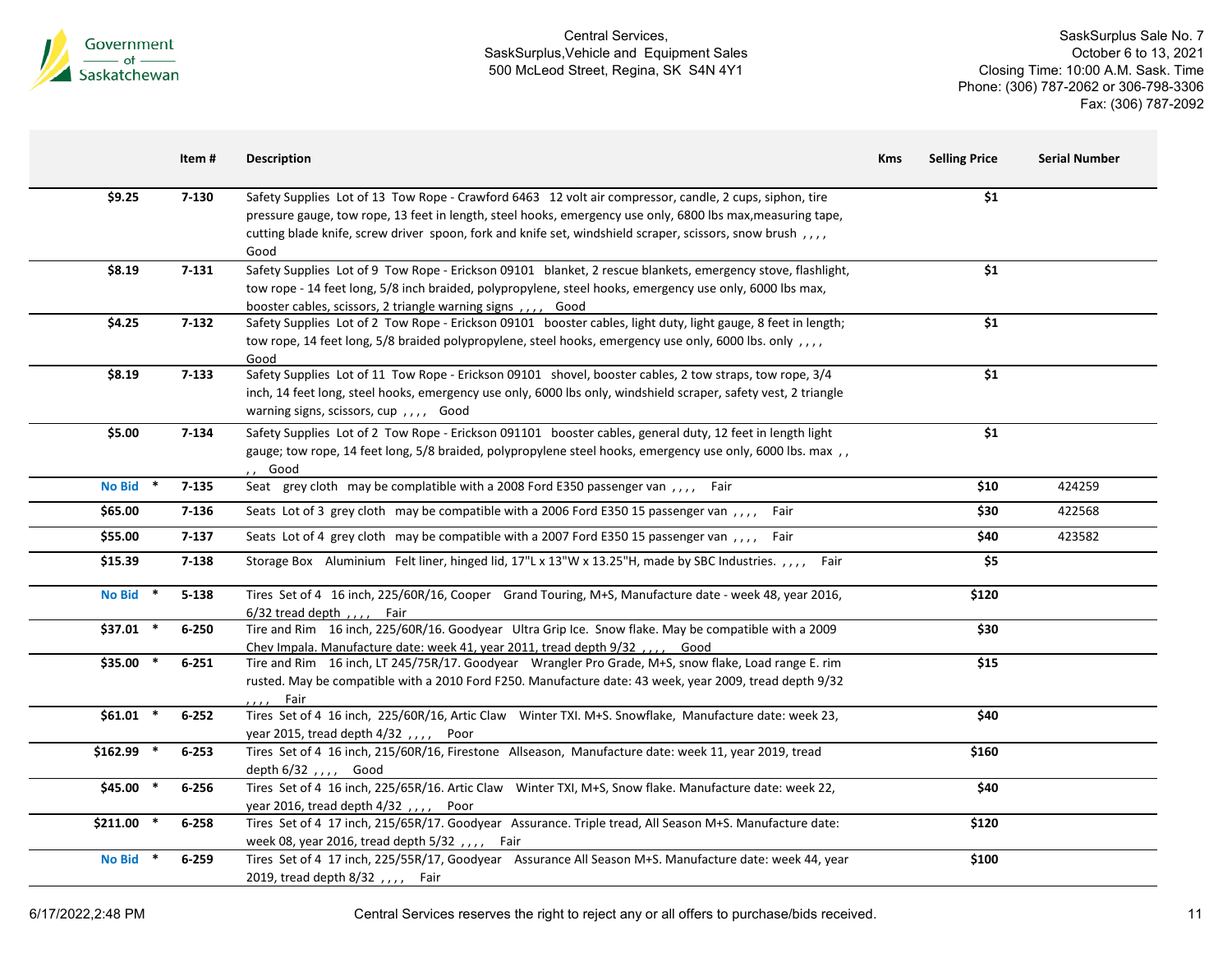

|     |               | Item #    | <b>Description</b>                                                                                                                                                                                                                                                                                                                               | <b>Kms</b> | <b>Selling Price</b> | <b>Serial Number</b> |
|-----|---------------|-----------|--------------------------------------------------------------------------------------------------------------------------------------------------------------------------------------------------------------------------------------------------------------------------------------------------------------------------------------------------|------------|----------------------|----------------------|
|     | $$206.00$ *   | $6 - 261$ | Tires Set of 4 16 inch, 225/60R/16, Sumitomo HTR Enhance L/X, M+S, Manufacture date: week 07, year<br>2019,,,, Good                                                                                                                                                                                                                              |            | \$160                |                      |
|     | \$160.00      | 7-139     | Tires Set of 4 15 inch, 195/60R/15, Sumitomo Ice Edge Snowflake, M+S, Manufature date: week 21, year<br>2017,,,, Good                                                                                                                                                                                                                            |            | \$160                |                      |
|     | \$73.16       | 7-140     | Tires Set of 2 15 inch, 215/70R/15, Firestone FR710 M+S, manufacture date: week 42, year 2015,,,,<br>Fair                                                                                                                                                                                                                                        |            | \$50                 |                      |
|     | \$107.00      | $7 - 141$ | Tires Set of 2 15 inch, 215/70R/15, Goodride Snow Master SW608, M+S, Snowflake, manufacture date:<br>week 25, year 2018, , , ,<br>Excellent                                                                                                                                                                                                      |            | \$90                 |                      |
|     | \$103.00      | $7 - 142$ | Tires Set of 2 15 inch, 215/70R/15, Nokian Entyre M+S, Manufacture date: week 23, year 2017,,,,<br>Good                                                                                                                                                                                                                                          |            | \$80                 |                      |
|     | <b>No Bid</b> | $7 - 143$ | Tires Set of 2 16 inch, 205/60R/16, Winter TXI M+S, Snowflake, manufacture date: week 24, year 2016,,,<br>Good                                                                                                                                                                                                                                   |            | \$80                 |                      |
|     | <b>No Bid</b> | $7 - 144$ | Tires Set of 2 16 inch, 205/60R/16. Sumitomo Ice Edge M+S. Snowflake. Manufacture date: week 17, year<br>2018, , , , Good                                                                                                                                                                                                                        |            | \$80                 |                      |
|     | \$201.99      | $7 - 145$ | Tires Set of 4 16 inch, 225/60R/16, Dunlop Wintermaxx. M+S, Manufacture date: week 30, year 2017,<br>Good                                                                                                                                                                                                                                        |            | \$160                |                      |
|     | \$68.99       | $7 - 146$ | Tires Set of 4 16 inch, 225/60R/16, Winter Claw Extreme Grip MX. Snow flake, M+S. Manufacture date:<br>week 23, year 2014,,,, Poor                                                                                                                                                                                                               |            | \$40                 |                      |
|     | \$84.30       | $7 - 147$ | Tires Set of 2 16 inch, 225/60R/16. Sumitomo Ice Edge M+S. Snowflake. Manufacture date: week 15, year<br>2019,,,, Good                                                                                                                                                                                                                           |            | \$80                 |                      |
|     | \$30.30       | 7-148     | Tire 16 inch, 225/65R/16. Winter TXI Mud and snow, Snowflake. Manufacture date: week 26, year 2013,<br>,, Fair                                                                                                                                                                                                                                   |            | \$25                 |                      |
|     | \$122.00      | $7 - 151$ | Tires Set of 2 17 inch, LT245/70R/17, Wild Spirit M+S, Snowflake. Load range E. Manufacture date: week<br>10, year 2014,,,,, Good                                                                                                                                                                                                                |            | \$90                 |                      |
|     | \$83.00       | $7 - 152$ | Tire and Steel Rim 17 inch, LT245/70R/17. Wild Spirit Radial AT/S. Mud and snow, Snowflake. Load range<br>E. Manufacture date: week 39, year 2013.,,,, Excellent                                                                                                                                                                                 |            | \$80                 |                      |
|     | \$85.00       | 7-154     | Tires Set of 2 17 inch, LT265/70R/17, Wild Country Radial XTX Load range E, M+S, snow flake,<br>Manufacture date: week31, year 2015,,,, Fair                                                                                                                                                                                                     |            | \$60                 |                      |
|     | <b>No Bid</b> | $7 - 155$ | Tires Set of 2 17, inch 215/60R/17, Winter TXI M+S, Snowflake, manufacture date: week 24, year 2016,,,<br>Fair                                                                                                                                                                                                                                   |            | \$50                 |                      |
|     | \$1.25        | $6 - 263$ | Tool Box Plastic compartments in lid, grey,,,, Fair                                                                                                                                                                                                                                                                                              |            | \$1                  |                      |
|     | \$628.00      | $7 - 156$ | Trailer 1962 Home built large hydraulic cable dolly, with 2 hydraulic pump jacks for arms, length 198<br>inches, width 96 inches, 1 3/4 ich thickness rod pintle eye hook, 6 pin round trailer connection, has 2 rear<br>stablizer legs, tires: 2-11.00X20 14 ply, has a front tongue jack, ,,,, Good                                            |            | \$500                | SASK90577000262      |
| *WD |               | $7 - 157$ | Trailer, Flat Deck 1997 Trail Tech total length 21 feet 7 inches, 22 ft, 101 inches wide from outside fender<br>to fender, wood deck 16 feet long, 80 inches wide with 2 beaver tails, 2 rear ramps, tires 4- ST235 85/R16,6<br>pin round trailer connection, center tong jack, rear deck has a 2 ft slope, spare tire 235/65R16 on front, 1 3/4 |            | \$500                | 2CU138GA5V2002812    |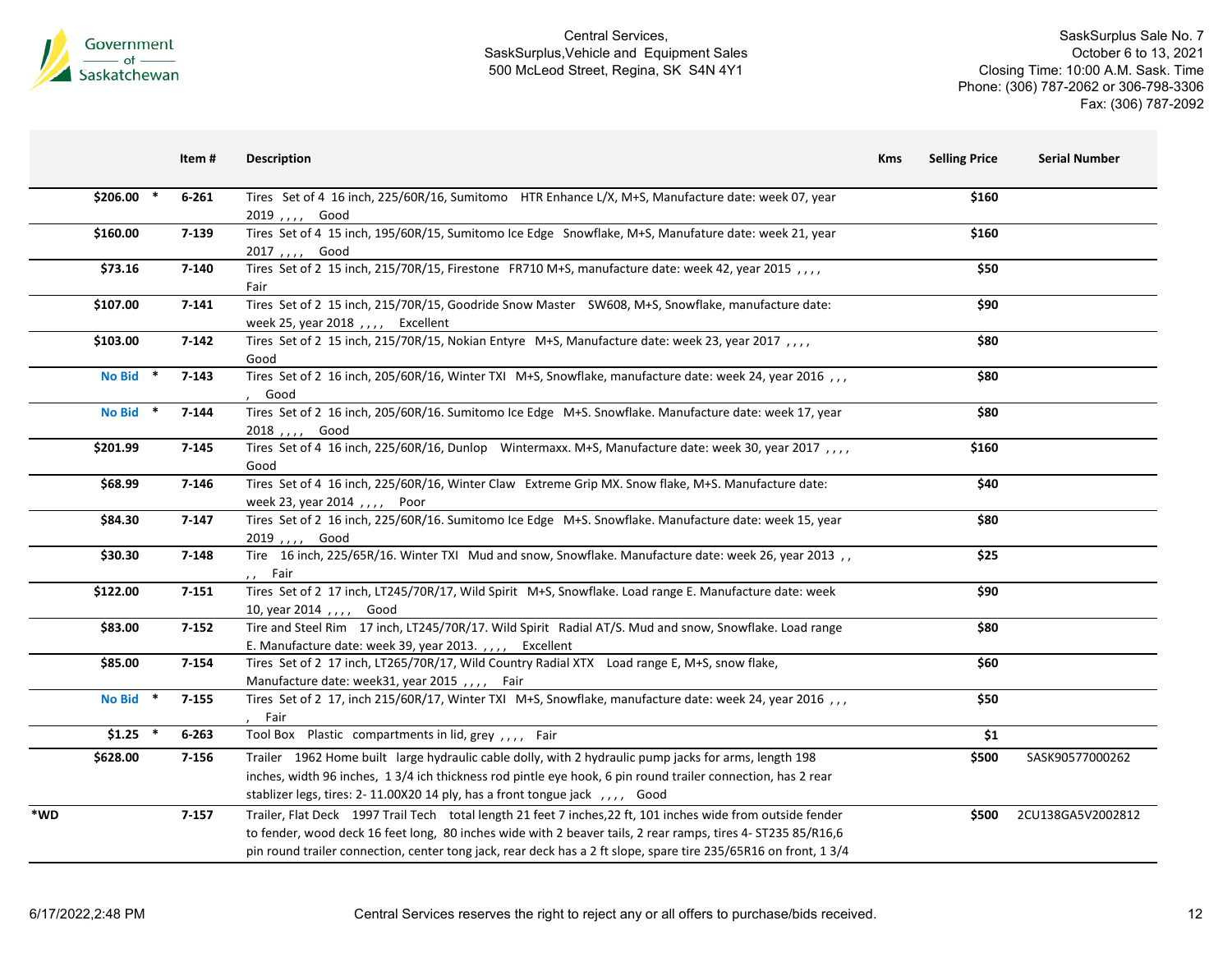

| *WD<br>7-158<br>Trailer, Flat Deck/Utility 2003 Majestic total length 15 ft, 82 inches wide, fender to outside of fender, deck<br>2M9US11263R151711<br>\$500<br>10 ft long, 60 inches wide, pintle hitch with 1 3/4 inch thickness rod, wind screen checker plate 56 1/2 inch<br>wide, 45 inches high, has 2 rear ramps, wood deck is in good shape, small 6 pin trailer connection, tires ST<br>\$1,250.00<br>7-159<br>2CU1MC393V2002245<br>Trailer, Utility 1998 Trail Tech L270 Hydraulic cable dolly (6,000 lb), 6 pin RV connection, 13 feet long, 94<br>\$500<br>inches wide, electric brakes, has a hydraulic take up wheel, has a new hydraulic pump jack for reel lift, has 2<br>rear stablizer jacks, center tongue jack at front, pintle hitch with 1 3/4 inch thickness rod ring, tires LT235-<br>\$1<br><b>No Bid</b><br>$6 - 268$<br>Transformer Standard high pressure sodium for 12/277/347 volt lights, lamp ignitor, and capacitor, ,,,<br>New - Unused<br>No Bid *<br>Vacuum switch Square D Class 9016, type GVG-1, Form E, On 3, Off 8, 2 pole, ,,,, New<br>\$1<br>6-294<br>\$1<br>$$2.00*$<br>Vapor Barrier Lot of 6 GMI inside dimensions 16"WX16"LX8"D, clear, with 3 inch edges on all sides , , , ,<br>$6 - 295$<br>New - Unused<br>\$1<br>$$5.55$ *<br>6-298<br>Water line plugs Lot of 2 Rubber, steel Tapered rubber, 3" top diameter, 2" bottom diameter, 2 1/2 " high,<br>with threaded rod, washers, 3 nuts,,,, Good<br>Bench Wooden, cast iron 50"W x 33"H, right side of bench broken but repairable, ,,,, Poor<br>\$1<br>\$39.93<br>7-160<br>Book Shelf Cherry Wood Laminate Adjustable shelving, bowing in some shelves, dimensions - 36x12x72,<br>\$1<br>\$1.05<br>$7 - 161$<br>,, Broken Repairable<br>Bullentin Board Cork dimensions - 24x36,,,, Poor<br>\$1<br>\$1.51<br>$7 - 162$<br>\$5<br>\$11.64<br>$7 - 163$<br>Cabinet Weatherguard brand. Hinged door with handle, metal Handle has lock and keys. Lock does not<br>work. 17"L x 20"W x 20"H, White in color. , , , , Fair<br>$\ast$<br>\$1<br>*WD<br>$6 - 133$<br>Chair Ergo 5 casters, no arms, grey, ,,,<br>Poor<br>\$1<br>$$2.00*$<br>6-134<br>Chair metal, stacking chrome, brown,,,, Good<br>\$1<br>$7 - 164$<br>\$22.00<br>Chair Wood side chair with arms, brown,,,, Fair<br>\$1<br>\$2.51<br>$7 - 165$<br>Chair Wood side chair, brown,,,, Fair<br>\$1<br>7-166<br>Chair Wood swivel, 4 casters, with arms, brown,,,,<br>\$6.00<br>Fair<br>\$1<br>\$35.00<br>$7 - 167$<br>Chair Wood swivel, 4 casters, with arms, brown,,,, Fair<br>\$1<br>7-168<br>\$21.02<br>5 caster, grey fabric, arms, ,,,,<br>Chair<br>Fair<br>\$1<br>\$3.25<br>7-169<br>5 caster, grey fabric, no arms, ,,,, Fair<br>Chair<br>\$1<br>7-170<br>Desk Steelcase, Double Pedestal, Metal, laminate top 60w x 30d & 60 long x 24 deep, two 2 drawer banks.<br>\$3.50<br>Left Hand L-shaped, locks and keys, ,,,, Fair<br>\$3.75<br>$7 - 171$<br>Desk Steelcase, Double Pedestal, Metal, laminate top 60w x 30d & 60 long x 24 deep, two 2 drawer banks.<br>\$1<br>Left Hand L-shaped, locks and keys, , , , , Fair<br>Desk Steelcase, Double Pedestal, Metal, laminate top 60w x 30d & 60 long x 24 deep, two 2 drawer banks.<br>\$1<br>\$3.25<br>$7 - 172$<br>Left Hand L-shaped, locks and keys, ,,,, Fair<br>\$2.75<br>Desk Steelcase, Double Pedestal, Metal, laminate top 60w x 30d & 60 long x 24 deep, two 2 drawer banks.<br>\$1<br>$7 - 173$<br>Left Hand L-shaped, locks and keys, ,,,, Fair | Item# | <b>Description</b> | <b>Kms</b> | <b>Selling Price</b> | <b>Serial Number</b> |
|------------------------------------------------------------------------------------------------------------------------------------------------------------------------------------------------------------------------------------------------------------------------------------------------------------------------------------------------------------------------------------------------------------------------------------------------------------------------------------------------------------------------------------------------------------------------------------------------------------------------------------------------------------------------------------------------------------------------------------------------------------------------------------------------------------------------------------------------------------------------------------------------------------------------------------------------------------------------------------------------------------------------------------------------------------------------------------------------------------------------------------------------------------------------------------------------------------------------------------------------------------------------------------------------------------------------------------------------------------------------------------------------------------------------------------------------------------------------------------------------------------------------------------------------------------------------------------------------------------------------------------------------------------------------------------------------------------------------------------------------------------------------------------------------------------------------------------------------------------------------------------------------------------------------------------------------------------------------------------------------------------------------------------------------------------------------------------------------------------------------------------------------------------------------------------------------------------------------------------------------------------------------------------------------------------------------------------------------------------------------------------------------------------------------------------------------------------------------------------------------------------------------------------------------------------------------------------------------------------------------------------------------------------------------------------------------------------------------------------------------------------------------------------------------------------------------------------------------------------------------------------------------------------------------------------------------------------------------------------------------------------------------------------------------------------------------------------------------------------------------------------------------------------------------------------------------------------------------------------------------------------------------------------------------------------------------------------------------------------------------------------------------------------------------------------------------------------------------------------|-------|--------------------|------------|----------------------|----------------------|
|                                                                                                                                                                                                                                                                                                                                                                                                                                                                                                                                                                                                                                                                                                                                                                                                                                                                                                                                                                                                                                                                                                                                                                                                                                                                                                                                                                                                                                                                                                                                                                                                                                                                                                                                                                                                                                                                                                                                                                                                                                                                                                                                                                                                                                                                                                                                                                                                                                                                                                                                                                                                                                                                                                                                                                                                                                                                                                                                                                                                                                                                                                                                                                                                                                                                                                                                                                                                                                                                                    |       |                    |            |                      |                      |
|                                                                                                                                                                                                                                                                                                                                                                                                                                                                                                                                                                                                                                                                                                                                                                                                                                                                                                                                                                                                                                                                                                                                                                                                                                                                                                                                                                                                                                                                                                                                                                                                                                                                                                                                                                                                                                                                                                                                                                                                                                                                                                                                                                                                                                                                                                                                                                                                                                                                                                                                                                                                                                                                                                                                                                                                                                                                                                                                                                                                                                                                                                                                                                                                                                                                                                                                                                                                                                                                                    |       |                    |            |                      |                      |
|                                                                                                                                                                                                                                                                                                                                                                                                                                                                                                                                                                                                                                                                                                                                                                                                                                                                                                                                                                                                                                                                                                                                                                                                                                                                                                                                                                                                                                                                                                                                                                                                                                                                                                                                                                                                                                                                                                                                                                                                                                                                                                                                                                                                                                                                                                                                                                                                                                                                                                                                                                                                                                                                                                                                                                                                                                                                                                                                                                                                                                                                                                                                                                                                                                                                                                                                                                                                                                                                                    |       |                    |            |                      |                      |
|                                                                                                                                                                                                                                                                                                                                                                                                                                                                                                                                                                                                                                                                                                                                                                                                                                                                                                                                                                                                                                                                                                                                                                                                                                                                                                                                                                                                                                                                                                                                                                                                                                                                                                                                                                                                                                                                                                                                                                                                                                                                                                                                                                                                                                                                                                                                                                                                                                                                                                                                                                                                                                                                                                                                                                                                                                                                                                                                                                                                                                                                                                                                                                                                                                                                                                                                                                                                                                                                                    |       |                    |            |                      |                      |
|                                                                                                                                                                                                                                                                                                                                                                                                                                                                                                                                                                                                                                                                                                                                                                                                                                                                                                                                                                                                                                                                                                                                                                                                                                                                                                                                                                                                                                                                                                                                                                                                                                                                                                                                                                                                                                                                                                                                                                                                                                                                                                                                                                                                                                                                                                                                                                                                                                                                                                                                                                                                                                                                                                                                                                                                                                                                                                                                                                                                                                                                                                                                                                                                                                                                                                                                                                                                                                                                                    |       |                    |            |                      |                      |
|                                                                                                                                                                                                                                                                                                                                                                                                                                                                                                                                                                                                                                                                                                                                                                                                                                                                                                                                                                                                                                                                                                                                                                                                                                                                                                                                                                                                                                                                                                                                                                                                                                                                                                                                                                                                                                                                                                                                                                                                                                                                                                                                                                                                                                                                                                                                                                                                                                                                                                                                                                                                                                                                                                                                                                                                                                                                                                                                                                                                                                                                                                                                                                                                                                                                                                                                                                                                                                                                                    |       |                    |            |                      |                      |
|                                                                                                                                                                                                                                                                                                                                                                                                                                                                                                                                                                                                                                                                                                                                                                                                                                                                                                                                                                                                                                                                                                                                                                                                                                                                                                                                                                                                                                                                                                                                                                                                                                                                                                                                                                                                                                                                                                                                                                                                                                                                                                                                                                                                                                                                                                                                                                                                                                                                                                                                                                                                                                                                                                                                                                                                                                                                                                                                                                                                                                                                                                                                                                                                                                                                                                                                                                                                                                                                                    |       |                    |            |                      |                      |
|                                                                                                                                                                                                                                                                                                                                                                                                                                                                                                                                                                                                                                                                                                                                                                                                                                                                                                                                                                                                                                                                                                                                                                                                                                                                                                                                                                                                                                                                                                                                                                                                                                                                                                                                                                                                                                                                                                                                                                                                                                                                                                                                                                                                                                                                                                                                                                                                                                                                                                                                                                                                                                                                                                                                                                                                                                                                                                                                                                                                                                                                                                                                                                                                                                                                                                                                                                                                                                                                                    |       |                    |            |                      |                      |
|                                                                                                                                                                                                                                                                                                                                                                                                                                                                                                                                                                                                                                                                                                                                                                                                                                                                                                                                                                                                                                                                                                                                                                                                                                                                                                                                                                                                                                                                                                                                                                                                                                                                                                                                                                                                                                                                                                                                                                                                                                                                                                                                                                                                                                                                                                                                                                                                                                                                                                                                                                                                                                                                                                                                                                                                                                                                                                                                                                                                                                                                                                                                                                                                                                                                                                                                                                                                                                                                                    |       |                    |            |                      |                      |
|                                                                                                                                                                                                                                                                                                                                                                                                                                                                                                                                                                                                                                                                                                                                                                                                                                                                                                                                                                                                                                                                                                                                                                                                                                                                                                                                                                                                                                                                                                                                                                                                                                                                                                                                                                                                                                                                                                                                                                                                                                                                                                                                                                                                                                                                                                                                                                                                                                                                                                                                                                                                                                                                                                                                                                                                                                                                                                                                                                                                                                                                                                                                                                                                                                                                                                                                                                                                                                                                                    |       |                    |            |                      |                      |
|                                                                                                                                                                                                                                                                                                                                                                                                                                                                                                                                                                                                                                                                                                                                                                                                                                                                                                                                                                                                                                                                                                                                                                                                                                                                                                                                                                                                                                                                                                                                                                                                                                                                                                                                                                                                                                                                                                                                                                                                                                                                                                                                                                                                                                                                                                                                                                                                                                                                                                                                                                                                                                                                                                                                                                                                                                                                                                                                                                                                                                                                                                                                                                                                                                                                                                                                                                                                                                                                                    |       |                    |            |                      |                      |
|                                                                                                                                                                                                                                                                                                                                                                                                                                                                                                                                                                                                                                                                                                                                                                                                                                                                                                                                                                                                                                                                                                                                                                                                                                                                                                                                                                                                                                                                                                                                                                                                                                                                                                                                                                                                                                                                                                                                                                                                                                                                                                                                                                                                                                                                                                                                                                                                                                                                                                                                                                                                                                                                                                                                                                                                                                                                                                                                                                                                                                                                                                                                                                                                                                                                                                                                                                                                                                                                                    |       |                    |            |                      |                      |
|                                                                                                                                                                                                                                                                                                                                                                                                                                                                                                                                                                                                                                                                                                                                                                                                                                                                                                                                                                                                                                                                                                                                                                                                                                                                                                                                                                                                                                                                                                                                                                                                                                                                                                                                                                                                                                                                                                                                                                                                                                                                                                                                                                                                                                                                                                                                                                                                                                                                                                                                                                                                                                                                                                                                                                                                                                                                                                                                                                                                                                                                                                                                                                                                                                                                                                                                                                                                                                                                                    |       |                    |            |                      |                      |
|                                                                                                                                                                                                                                                                                                                                                                                                                                                                                                                                                                                                                                                                                                                                                                                                                                                                                                                                                                                                                                                                                                                                                                                                                                                                                                                                                                                                                                                                                                                                                                                                                                                                                                                                                                                                                                                                                                                                                                                                                                                                                                                                                                                                                                                                                                                                                                                                                                                                                                                                                                                                                                                                                                                                                                                                                                                                                                                                                                                                                                                                                                                                                                                                                                                                                                                                                                                                                                                                                    |       |                    |            |                      |                      |
|                                                                                                                                                                                                                                                                                                                                                                                                                                                                                                                                                                                                                                                                                                                                                                                                                                                                                                                                                                                                                                                                                                                                                                                                                                                                                                                                                                                                                                                                                                                                                                                                                                                                                                                                                                                                                                                                                                                                                                                                                                                                                                                                                                                                                                                                                                                                                                                                                                                                                                                                                                                                                                                                                                                                                                                                                                                                                                                                                                                                                                                                                                                                                                                                                                                                                                                                                                                                                                                                                    |       |                    |            |                      |                      |
|                                                                                                                                                                                                                                                                                                                                                                                                                                                                                                                                                                                                                                                                                                                                                                                                                                                                                                                                                                                                                                                                                                                                                                                                                                                                                                                                                                                                                                                                                                                                                                                                                                                                                                                                                                                                                                                                                                                                                                                                                                                                                                                                                                                                                                                                                                                                                                                                                                                                                                                                                                                                                                                                                                                                                                                                                                                                                                                                                                                                                                                                                                                                                                                                                                                                                                                                                                                                                                                                                    |       |                    |            |                      |                      |
|                                                                                                                                                                                                                                                                                                                                                                                                                                                                                                                                                                                                                                                                                                                                                                                                                                                                                                                                                                                                                                                                                                                                                                                                                                                                                                                                                                                                                                                                                                                                                                                                                                                                                                                                                                                                                                                                                                                                                                                                                                                                                                                                                                                                                                                                                                                                                                                                                                                                                                                                                                                                                                                                                                                                                                                                                                                                                                                                                                                                                                                                                                                                                                                                                                                                                                                                                                                                                                                                                    |       |                    |            |                      |                      |
|                                                                                                                                                                                                                                                                                                                                                                                                                                                                                                                                                                                                                                                                                                                                                                                                                                                                                                                                                                                                                                                                                                                                                                                                                                                                                                                                                                                                                                                                                                                                                                                                                                                                                                                                                                                                                                                                                                                                                                                                                                                                                                                                                                                                                                                                                                                                                                                                                                                                                                                                                                                                                                                                                                                                                                                                                                                                                                                                                                                                                                                                                                                                                                                                                                                                                                                                                                                                                                                                                    |       |                    |            |                      |                      |
|                                                                                                                                                                                                                                                                                                                                                                                                                                                                                                                                                                                                                                                                                                                                                                                                                                                                                                                                                                                                                                                                                                                                                                                                                                                                                                                                                                                                                                                                                                                                                                                                                                                                                                                                                                                                                                                                                                                                                                                                                                                                                                                                                                                                                                                                                                                                                                                                                                                                                                                                                                                                                                                                                                                                                                                                                                                                                                                                                                                                                                                                                                                                                                                                                                                                                                                                                                                                                                                                                    |       |                    |            |                      |                      |
|                                                                                                                                                                                                                                                                                                                                                                                                                                                                                                                                                                                                                                                                                                                                                                                                                                                                                                                                                                                                                                                                                                                                                                                                                                                                                                                                                                                                                                                                                                                                                                                                                                                                                                                                                                                                                                                                                                                                                                                                                                                                                                                                                                                                                                                                                                                                                                                                                                                                                                                                                                                                                                                                                                                                                                                                                                                                                                                                                                                                                                                                                                                                                                                                                                                                                                                                                                                                                                                                                    |       |                    |            |                      |                      |
|                                                                                                                                                                                                                                                                                                                                                                                                                                                                                                                                                                                                                                                                                                                                                                                                                                                                                                                                                                                                                                                                                                                                                                                                                                                                                                                                                                                                                                                                                                                                                                                                                                                                                                                                                                                                                                                                                                                                                                                                                                                                                                                                                                                                                                                                                                                                                                                                                                                                                                                                                                                                                                                                                                                                                                                                                                                                                                                                                                                                                                                                                                                                                                                                                                                                                                                                                                                                                                                                                    |       |                    |            |                      |                      |
|                                                                                                                                                                                                                                                                                                                                                                                                                                                                                                                                                                                                                                                                                                                                                                                                                                                                                                                                                                                                                                                                                                                                                                                                                                                                                                                                                                                                                                                                                                                                                                                                                                                                                                                                                                                                                                                                                                                                                                                                                                                                                                                                                                                                                                                                                                                                                                                                                                                                                                                                                                                                                                                                                                                                                                                                                                                                                                                                                                                                                                                                                                                                                                                                                                                                                                                                                                                                                                                                                    |       |                    |            |                      |                      |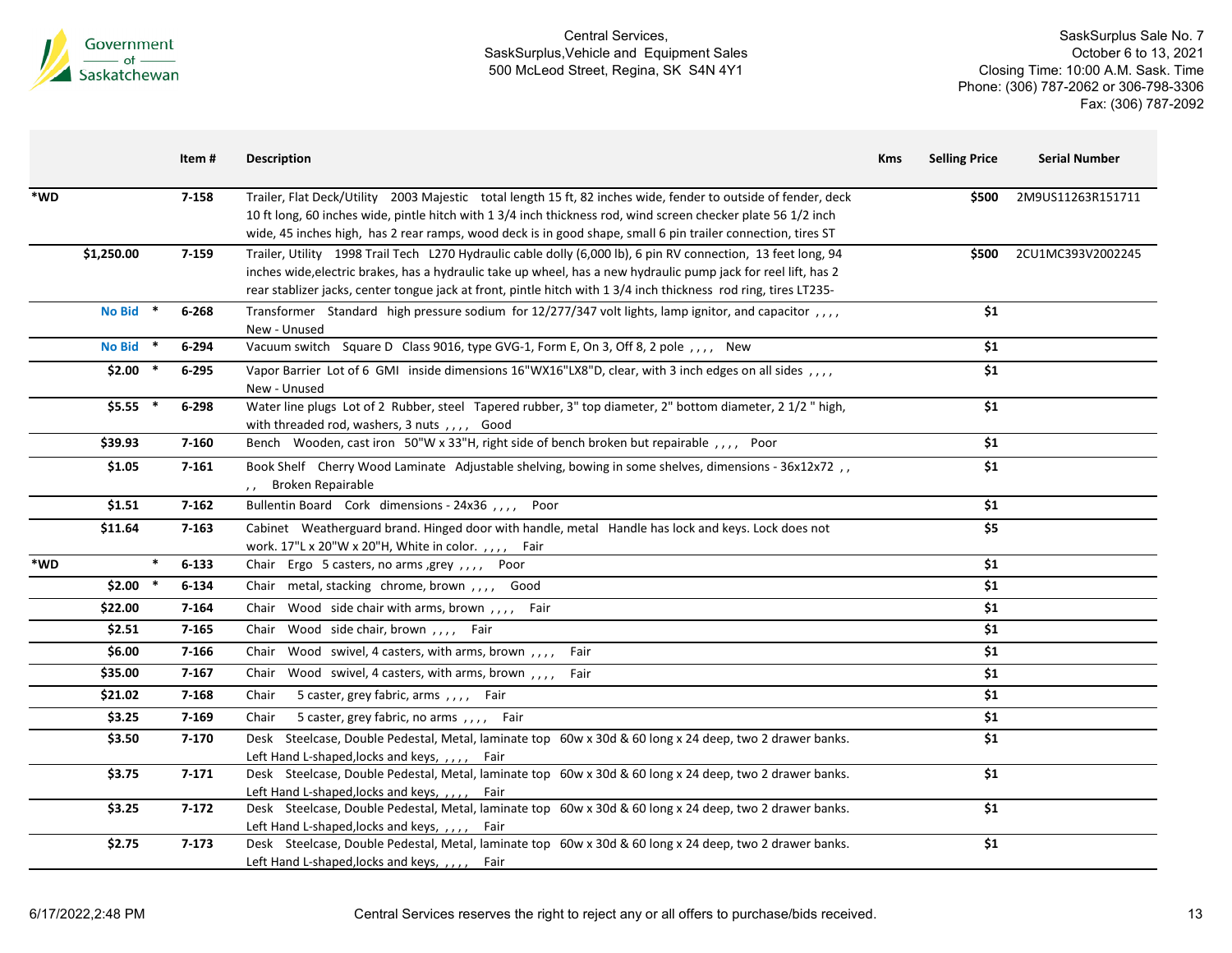

| \$1<br>$7 - 174$<br>Desk Steelcase, Double Pedestal, Metal, laminate top 60w x 30d & 60 long x 24 deep, two 2 drawer banks.<br>\$2.25<br>Left Hand L-shaped, locks and keys, ,,,, Fair<br>No Bid *<br>Desk Steelcase, Double Pedestal, Metal, laminate top 60w x 30d & 60 long x 24 deep, two 2 drawer banks.<br>\$1<br>$7-175$<br>Left Hand L-shaped, locks and keys, ,,,, Fair<br>Desk Steelcase, Double Pedestal, Metal, laminate top 60w x 30d & 60 long x 24 deep, two 2 drawer banks.<br>No Bid *<br>\$1<br>$7-176$<br>Left Hand L-shaped, locks and keys, , , , , Fair<br>\$1<br>No Bid *<br>Desk Steelcase, Double Pedestal, Metal, laminate top 60w x 30d & 60 long x 24 deep, two 2 drawer banks.<br>$7-177$<br>Left Hand L-shaped, locks and keys, ,,,, Fair<br>Desk Steelcase, Double Pedestal, Metal, laminate top 60w x 30d & 60 long x 24 deep, two 2 drawer banks.<br>No Bid *<br>\$1<br>$7-178$<br>Left Hand L-shaped, locks and keys, ,,,, Fair<br>Desk Steelcase, Double Pedestal, Metal, laminate top 60w x 30d & 60 long x 24 deep, two 2 drawer banks.<br>\$1<br>No Bid *<br>7-179<br>Left Hand L-shaped, locks and keys, ,,,, Fair<br>Desk Steelcase, Double Pedestal, Metal, laminate top 60w x 30d, 2 drawer bank, 3 drawer bank, locks and<br>\$1<br>\$2.25<br>7-180<br>keys , , , , Fair<br>Desk Steelcase, Double Pedestal, Metal, laminate top 60w x 30d, 2 drawer bank, 3 drawer bank, locks and<br>\$1<br>\$2.25<br>7-181<br>keys,,,, Fair<br>Desk Steelcase, Double Pedestal, Metal, laminate top 60w x 30d, 2 drawer bank, 3 drawer bank, locks and<br>\$1<br>\$2.25<br>$7 - 182$<br>keys,,,, Fair<br>\$1<br>\$2.25<br>$7 - 183$<br>Desk Steelcase, Double Pedestal, Metal, laminate top 60w x 30d, 2 drawer bank, 3 drawer bank, locks and<br>keys,,,, Fair<br>Desk Steelcase, Double Pedestal, Metal, laminate top 60w x 30d, 2 drawer bank, 3 drawer bank, locks and<br>\$1<br>\$2.25<br>7-184<br>keys , , , , Fair<br>Desk U-Desk, Arborite Top, Light Brown 114"W x 85"D x 29.5"H, Hutch piece is 108"W x 14.5"D x 44.5"H,<br>\$1<br>\$75.00<br>7-185<br>includes 2 pedestals without a key,,,, Fair<br>$$1.50$ *<br>Desk Runoff Pepperdust 30"w x 48"  x 28.5"h, left hand, finish worn ,,,, Fair<br>\$1<br>$6 - 150$<br>$$1.50$ *<br>\$1<br>Desk Runoff Pepperdust 42"w x 29"d x 28"h, right hand return only, broken feet, ,,,, Broken<br>$6 - 151$<br>Repairable<br>$$1.50$ *<br>Desk Runoff Pepperdust 42"w x 30.5"d x 29"h, left hand, finish worn, ,,,, Fair<br>\$1<br>$6 - 152$<br>\$1<br>$$1.50$ *<br>Desk Center Pepperdust 40"w x 42"d x 29"h,,,, Good<br>$6 - 154$<br>Desk Return Pepperdust 42"w x 30"d x 29"h, right hand,,,, Poor<br>\$1<br>$$1.50$ *<br>$6 - 155$<br>\$1<br>\$3.25<br>Glass Pane Set of 2 Metal 2 window panes with metal frame, dimensions -36x50 ,,,, Good<br>7-186<br>Hutch Pepperdust 42"w x 17"d x 42"h, no doors, 1 shelf, ,,,, Fair<br>\$1<br>$$1.05$ *<br>$6 - 168$<br>Hutch Pepperdust 48"w x 18"d x 42.25"h, 2 doors, 1 shelf, finish worn, ,,,, Fair<br>\$1<br>$$1.05$ *<br>$6 - 169$<br>\$1<br>$$11.00$ *<br>Hutch Pepperdust 60"w x 18"d X 42"h, 4 doors, 2 shelves, ,,,, Fair<br>$6 - 170$<br>$$11.00$ *<br>\$1<br>$6 - 171$<br>Hutch Pepperdust 72"w x 18"d x 42"h, 4 doors, 2 shelves, unit is broken, ,,,, Broken Repairable | Item # | <b>Description</b> | <b>Selling Price</b><br><b>Kms</b> | <b>Serial Number</b> |
|---------------------------------------------------------------------------------------------------------------------------------------------------------------------------------------------------------------------------------------------------------------------------------------------------------------------------------------------------------------------------------------------------------------------------------------------------------------------------------------------------------------------------------------------------------------------------------------------------------------------------------------------------------------------------------------------------------------------------------------------------------------------------------------------------------------------------------------------------------------------------------------------------------------------------------------------------------------------------------------------------------------------------------------------------------------------------------------------------------------------------------------------------------------------------------------------------------------------------------------------------------------------------------------------------------------------------------------------------------------------------------------------------------------------------------------------------------------------------------------------------------------------------------------------------------------------------------------------------------------------------------------------------------------------------------------------------------------------------------------------------------------------------------------------------------------------------------------------------------------------------------------------------------------------------------------------------------------------------------------------------------------------------------------------------------------------------------------------------------------------------------------------------------------------------------------------------------------------------------------------------------------------------------------------------------------------------------------------------------------------------------------------------------------------------------------------------------------------------------------------------------------------------------------------------------------------------------------------------------------------------------------------------------------------------------------------------------------------------------------------------------------------------------------------------------------------------------------------------------------------------------------------------------------------------------------------------------------------------------------------------------------------------------------------------------------------------------------------------------------------------------------------------------------------------------------------------------------------------------------------------------------------------------------------------------------------|--------|--------------------|------------------------------------|----------------------|
|                                                                                                                                                                                                                                                                                                                                                                                                                                                                                                                                                                                                                                                                                                                                                                                                                                                                                                                                                                                                                                                                                                                                                                                                                                                                                                                                                                                                                                                                                                                                                                                                                                                                                                                                                                                                                                                                                                                                                                                                                                                                                                                                                                                                                                                                                                                                                                                                                                                                                                                                                                                                                                                                                                                                                                                                                                                                                                                                                                                                                                                                                                                                                                                                                                                                                                                     |        |                    |                                    |                      |
|                                                                                                                                                                                                                                                                                                                                                                                                                                                                                                                                                                                                                                                                                                                                                                                                                                                                                                                                                                                                                                                                                                                                                                                                                                                                                                                                                                                                                                                                                                                                                                                                                                                                                                                                                                                                                                                                                                                                                                                                                                                                                                                                                                                                                                                                                                                                                                                                                                                                                                                                                                                                                                                                                                                                                                                                                                                                                                                                                                                                                                                                                                                                                                                                                                                                                                                     |        |                    |                                    |                      |
|                                                                                                                                                                                                                                                                                                                                                                                                                                                                                                                                                                                                                                                                                                                                                                                                                                                                                                                                                                                                                                                                                                                                                                                                                                                                                                                                                                                                                                                                                                                                                                                                                                                                                                                                                                                                                                                                                                                                                                                                                                                                                                                                                                                                                                                                                                                                                                                                                                                                                                                                                                                                                                                                                                                                                                                                                                                                                                                                                                                                                                                                                                                                                                                                                                                                                                                     |        |                    |                                    |                      |
|                                                                                                                                                                                                                                                                                                                                                                                                                                                                                                                                                                                                                                                                                                                                                                                                                                                                                                                                                                                                                                                                                                                                                                                                                                                                                                                                                                                                                                                                                                                                                                                                                                                                                                                                                                                                                                                                                                                                                                                                                                                                                                                                                                                                                                                                                                                                                                                                                                                                                                                                                                                                                                                                                                                                                                                                                                                                                                                                                                                                                                                                                                                                                                                                                                                                                                                     |        |                    |                                    |                      |
|                                                                                                                                                                                                                                                                                                                                                                                                                                                                                                                                                                                                                                                                                                                                                                                                                                                                                                                                                                                                                                                                                                                                                                                                                                                                                                                                                                                                                                                                                                                                                                                                                                                                                                                                                                                                                                                                                                                                                                                                                                                                                                                                                                                                                                                                                                                                                                                                                                                                                                                                                                                                                                                                                                                                                                                                                                                                                                                                                                                                                                                                                                                                                                                                                                                                                                                     |        |                    |                                    |                      |
|                                                                                                                                                                                                                                                                                                                                                                                                                                                                                                                                                                                                                                                                                                                                                                                                                                                                                                                                                                                                                                                                                                                                                                                                                                                                                                                                                                                                                                                                                                                                                                                                                                                                                                                                                                                                                                                                                                                                                                                                                                                                                                                                                                                                                                                                                                                                                                                                                                                                                                                                                                                                                                                                                                                                                                                                                                                                                                                                                                                                                                                                                                                                                                                                                                                                                                                     |        |                    |                                    |                      |
|                                                                                                                                                                                                                                                                                                                                                                                                                                                                                                                                                                                                                                                                                                                                                                                                                                                                                                                                                                                                                                                                                                                                                                                                                                                                                                                                                                                                                                                                                                                                                                                                                                                                                                                                                                                                                                                                                                                                                                                                                                                                                                                                                                                                                                                                                                                                                                                                                                                                                                                                                                                                                                                                                                                                                                                                                                                                                                                                                                                                                                                                                                                                                                                                                                                                                                                     |        |                    |                                    |                      |
|                                                                                                                                                                                                                                                                                                                                                                                                                                                                                                                                                                                                                                                                                                                                                                                                                                                                                                                                                                                                                                                                                                                                                                                                                                                                                                                                                                                                                                                                                                                                                                                                                                                                                                                                                                                                                                                                                                                                                                                                                                                                                                                                                                                                                                                                                                                                                                                                                                                                                                                                                                                                                                                                                                                                                                                                                                                                                                                                                                                                                                                                                                                                                                                                                                                                                                                     |        |                    |                                    |                      |
|                                                                                                                                                                                                                                                                                                                                                                                                                                                                                                                                                                                                                                                                                                                                                                                                                                                                                                                                                                                                                                                                                                                                                                                                                                                                                                                                                                                                                                                                                                                                                                                                                                                                                                                                                                                                                                                                                                                                                                                                                                                                                                                                                                                                                                                                                                                                                                                                                                                                                                                                                                                                                                                                                                                                                                                                                                                                                                                                                                                                                                                                                                                                                                                                                                                                                                                     |        |                    |                                    |                      |
|                                                                                                                                                                                                                                                                                                                                                                                                                                                                                                                                                                                                                                                                                                                                                                                                                                                                                                                                                                                                                                                                                                                                                                                                                                                                                                                                                                                                                                                                                                                                                                                                                                                                                                                                                                                                                                                                                                                                                                                                                                                                                                                                                                                                                                                                                                                                                                                                                                                                                                                                                                                                                                                                                                                                                                                                                                                                                                                                                                                                                                                                                                                                                                                                                                                                                                                     |        |                    |                                    |                      |
|                                                                                                                                                                                                                                                                                                                                                                                                                                                                                                                                                                                                                                                                                                                                                                                                                                                                                                                                                                                                                                                                                                                                                                                                                                                                                                                                                                                                                                                                                                                                                                                                                                                                                                                                                                                                                                                                                                                                                                                                                                                                                                                                                                                                                                                                                                                                                                                                                                                                                                                                                                                                                                                                                                                                                                                                                                                                                                                                                                                                                                                                                                                                                                                                                                                                                                                     |        |                    |                                    |                      |
|                                                                                                                                                                                                                                                                                                                                                                                                                                                                                                                                                                                                                                                                                                                                                                                                                                                                                                                                                                                                                                                                                                                                                                                                                                                                                                                                                                                                                                                                                                                                                                                                                                                                                                                                                                                                                                                                                                                                                                                                                                                                                                                                                                                                                                                                                                                                                                                                                                                                                                                                                                                                                                                                                                                                                                                                                                                                                                                                                                                                                                                                                                                                                                                                                                                                                                                     |        |                    |                                    |                      |
|                                                                                                                                                                                                                                                                                                                                                                                                                                                                                                                                                                                                                                                                                                                                                                                                                                                                                                                                                                                                                                                                                                                                                                                                                                                                                                                                                                                                                                                                                                                                                                                                                                                                                                                                                                                                                                                                                                                                                                                                                                                                                                                                                                                                                                                                                                                                                                                                                                                                                                                                                                                                                                                                                                                                                                                                                                                                                                                                                                                                                                                                                                                                                                                                                                                                                                                     |        |                    |                                    |                      |
|                                                                                                                                                                                                                                                                                                                                                                                                                                                                                                                                                                                                                                                                                                                                                                                                                                                                                                                                                                                                                                                                                                                                                                                                                                                                                                                                                                                                                                                                                                                                                                                                                                                                                                                                                                                                                                                                                                                                                                                                                                                                                                                                                                                                                                                                                                                                                                                                                                                                                                                                                                                                                                                                                                                                                                                                                                                                                                                                                                                                                                                                                                                                                                                                                                                                                                                     |        |                    |                                    |                      |
|                                                                                                                                                                                                                                                                                                                                                                                                                                                                                                                                                                                                                                                                                                                                                                                                                                                                                                                                                                                                                                                                                                                                                                                                                                                                                                                                                                                                                                                                                                                                                                                                                                                                                                                                                                                                                                                                                                                                                                                                                                                                                                                                                                                                                                                                                                                                                                                                                                                                                                                                                                                                                                                                                                                                                                                                                                                                                                                                                                                                                                                                                                                                                                                                                                                                                                                     |        |                    |                                    |                      |
|                                                                                                                                                                                                                                                                                                                                                                                                                                                                                                                                                                                                                                                                                                                                                                                                                                                                                                                                                                                                                                                                                                                                                                                                                                                                                                                                                                                                                                                                                                                                                                                                                                                                                                                                                                                                                                                                                                                                                                                                                                                                                                                                                                                                                                                                                                                                                                                                                                                                                                                                                                                                                                                                                                                                                                                                                                                                                                                                                                                                                                                                                                                                                                                                                                                                                                                     |        |                    |                                    |                      |
|                                                                                                                                                                                                                                                                                                                                                                                                                                                                                                                                                                                                                                                                                                                                                                                                                                                                                                                                                                                                                                                                                                                                                                                                                                                                                                                                                                                                                                                                                                                                                                                                                                                                                                                                                                                                                                                                                                                                                                                                                                                                                                                                                                                                                                                                                                                                                                                                                                                                                                                                                                                                                                                                                                                                                                                                                                                                                                                                                                                                                                                                                                                                                                                                                                                                                                                     |        |                    |                                    |                      |
|                                                                                                                                                                                                                                                                                                                                                                                                                                                                                                                                                                                                                                                                                                                                                                                                                                                                                                                                                                                                                                                                                                                                                                                                                                                                                                                                                                                                                                                                                                                                                                                                                                                                                                                                                                                                                                                                                                                                                                                                                                                                                                                                                                                                                                                                                                                                                                                                                                                                                                                                                                                                                                                                                                                                                                                                                                                                                                                                                                                                                                                                                                                                                                                                                                                                                                                     |        |                    |                                    |                      |
|                                                                                                                                                                                                                                                                                                                                                                                                                                                                                                                                                                                                                                                                                                                                                                                                                                                                                                                                                                                                                                                                                                                                                                                                                                                                                                                                                                                                                                                                                                                                                                                                                                                                                                                                                                                                                                                                                                                                                                                                                                                                                                                                                                                                                                                                                                                                                                                                                                                                                                                                                                                                                                                                                                                                                                                                                                                                                                                                                                                                                                                                                                                                                                                                                                                                                                                     |        |                    |                                    |                      |
|                                                                                                                                                                                                                                                                                                                                                                                                                                                                                                                                                                                                                                                                                                                                                                                                                                                                                                                                                                                                                                                                                                                                                                                                                                                                                                                                                                                                                                                                                                                                                                                                                                                                                                                                                                                                                                                                                                                                                                                                                                                                                                                                                                                                                                                                                                                                                                                                                                                                                                                                                                                                                                                                                                                                                                                                                                                                                                                                                                                                                                                                                                                                                                                                                                                                                                                     |        |                    |                                    |                      |
|                                                                                                                                                                                                                                                                                                                                                                                                                                                                                                                                                                                                                                                                                                                                                                                                                                                                                                                                                                                                                                                                                                                                                                                                                                                                                                                                                                                                                                                                                                                                                                                                                                                                                                                                                                                                                                                                                                                                                                                                                                                                                                                                                                                                                                                                                                                                                                                                                                                                                                                                                                                                                                                                                                                                                                                                                                                                                                                                                                                                                                                                                                                                                                                                                                                                                                                     |        |                    |                                    |                      |
|                                                                                                                                                                                                                                                                                                                                                                                                                                                                                                                                                                                                                                                                                                                                                                                                                                                                                                                                                                                                                                                                                                                                                                                                                                                                                                                                                                                                                                                                                                                                                                                                                                                                                                                                                                                                                                                                                                                                                                                                                                                                                                                                                                                                                                                                                                                                                                                                                                                                                                                                                                                                                                                                                                                                                                                                                                                                                                                                                                                                                                                                                                                                                                                                                                                                                                                     |        |                    |                                    |                      |
|                                                                                                                                                                                                                                                                                                                                                                                                                                                                                                                                                                                                                                                                                                                                                                                                                                                                                                                                                                                                                                                                                                                                                                                                                                                                                                                                                                                                                                                                                                                                                                                                                                                                                                                                                                                                                                                                                                                                                                                                                                                                                                                                                                                                                                                                                                                                                                                                                                                                                                                                                                                                                                                                                                                                                                                                                                                                                                                                                                                                                                                                                                                                                                                                                                                                                                                     |        |                    |                                    |                      |
|                                                                                                                                                                                                                                                                                                                                                                                                                                                                                                                                                                                                                                                                                                                                                                                                                                                                                                                                                                                                                                                                                                                                                                                                                                                                                                                                                                                                                                                                                                                                                                                                                                                                                                                                                                                                                                                                                                                                                                                                                                                                                                                                                                                                                                                                                                                                                                                                                                                                                                                                                                                                                                                                                                                                                                                                                                                                                                                                                                                                                                                                                                                                                                                                                                                                                                                     |        |                    |                                    |                      |
|                                                                                                                                                                                                                                                                                                                                                                                                                                                                                                                                                                                                                                                                                                                                                                                                                                                                                                                                                                                                                                                                                                                                                                                                                                                                                                                                                                                                                                                                                                                                                                                                                                                                                                                                                                                                                                                                                                                                                                                                                                                                                                                                                                                                                                                                                                                                                                                                                                                                                                                                                                                                                                                                                                                                                                                                                                                                                                                                                                                                                                                                                                                                                                                                                                                                                                                     |        |                    |                                    |                      |
|                                                                                                                                                                                                                                                                                                                                                                                                                                                                                                                                                                                                                                                                                                                                                                                                                                                                                                                                                                                                                                                                                                                                                                                                                                                                                                                                                                                                                                                                                                                                                                                                                                                                                                                                                                                                                                                                                                                                                                                                                                                                                                                                                                                                                                                                                                                                                                                                                                                                                                                                                                                                                                                                                                                                                                                                                                                                                                                                                                                                                                                                                                                                                                                                                                                                                                                     |        |                    |                                    |                      |
|                                                                                                                                                                                                                                                                                                                                                                                                                                                                                                                                                                                                                                                                                                                                                                                                                                                                                                                                                                                                                                                                                                                                                                                                                                                                                                                                                                                                                                                                                                                                                                                                                                                                                                                                                                                                                                                                                                                                                                                                                                                                                                                                                                                                                                                                                                                                                                                                                                                                                                                                                                                                                                                                                                                                                                                                                                                                                                                                                                                                                                                                                                                                                                                                                                                                                                                     |        |                    |                                    |                      |
|                                                                                                                                                                                                                                                                                                                                                                                                                                                                                                                                                                                                                                                                                                                                                                                                                                                                                                                                                                                                                                                                                                                                                                                                                                                                                                                                                                                                                                                                                                                                                                                                                                                                                                                                                                                                                                                                                                                                                                                                                                                                                                                                                                                                                                                                                                                                                                                                                                                                                                                                                                                                                                                                                                                                                                                                                                                                                                                                                                                                                                                                                                                                                                                                                                                                                                                     |        |                    |                                    |                      |
|                                                                                                                                                                                                                                                                                                                                                                                                                                                                                                                                                                                                                                                                                                                                                                                                                                                                                                                                                                                                                                                                                                                                                                                                                                                                                                                                                                                                                                                                                                                                                                                                                                                                                                                                                                                                                                                                                                                                                                                                                                                                                                                                                                                                                                                                                                                                                                                                                                                                                                                                                                                                                                                                                                                                                                                                                                                                                                                                                                                                                                                                                                                                                                                                                                                                                                                     |        |                    |                                    |                      |
|                                                                                                                                                                                                                                                                                                                                                                                                                                                                                                                                                                                                                                                                                                                                                                                                                                                                                                                                                                                                                                                                                                                                                                                                                                                                                                                                                                                                                                                                                                                                                                                                                                                                                                                                                                                                                                                                                                                                                                                                                                                                                                                                                                                                                                                                                                                                                                                                                                                                                                                                                                                                                                                                                                                                                                                                                                                                                                                                                                                                                                                                                                                                                                                                                                                                                                                     |        |                    |                                    |                      |
|                                                                                                                                                                                                                                                                                                                                                                                                                                                                                                                                                                                                                                                                                                                                                                                                                                                                                                                                                                                                                                                                                                                                                                                                                                                                                                                                                                                                                                                                                                                                                                                                                                                                                                                                                                                                                                                                                                                                                                                                                                                                                                                                                                                                                                                                                                                                                                                                                                                                                                                                                                                                                                                                                                                                                                                                                                                                                                                                                                                                                                                                                                                                                                                                                                                                                                                     |        |                    |                                    |                      |
|                                                                                                                                                                                                                                                                                                                                                                                                                                                                                                                                                                                                                                                                                                                                                                                                                                                                                                                                                                                                                                                                                                                                                                                                                                                                                                                                                                                                                                                                                                                                                                                                                                                                                                                                                                                                                                                                                                                                                                                                                                                                                                                                                                                                                                                                                                                                                                                                                                                                                                                                                                                                                                                                                                                                                                                                                                                                                                                                                                                                                                                                                                                                                                                                                                                                                                                     |        |                    |                                    |                      |
|                                                                                                                                                                                                                                                                                                                                                                                                                                                                                                                                                                                                                                                                                                                                                                                                                                                                                                                                                                                                                                                                                                                                                                                                                                                                                                                                                                                                                                                                                                                                                                                                                                                                                                                                                                                                                                                                                                                                                                                                                                                                                                                                                                                                                                                                                                                                                                                                                                                                                                                                                                                                                                                                                                                                                                                                                                                                                                                                                                                                                                                                                                                                                                                                                                                                                                                     |        |                    |                                    |                      |
|                                                                                                                                                                                                                                                                                                                                                                                                                                                                                                                                                                                                                                                                                                                                                                                                                                                                                                                                                                                                                                                                                                                                                                                                                                                                                                                                                                                                                                                                                                                                                                                                                                                                                                                                                                                                                                                                                                                                                                                                                                                                                                                                                                                                                                                                                                                                                                                                                                                                                                                                                                                                                                                                                                                                                                                                                                                                                                                                                                                                                                                                                                                                                                                                                                                                                                                     |        |                    |                                    |                      |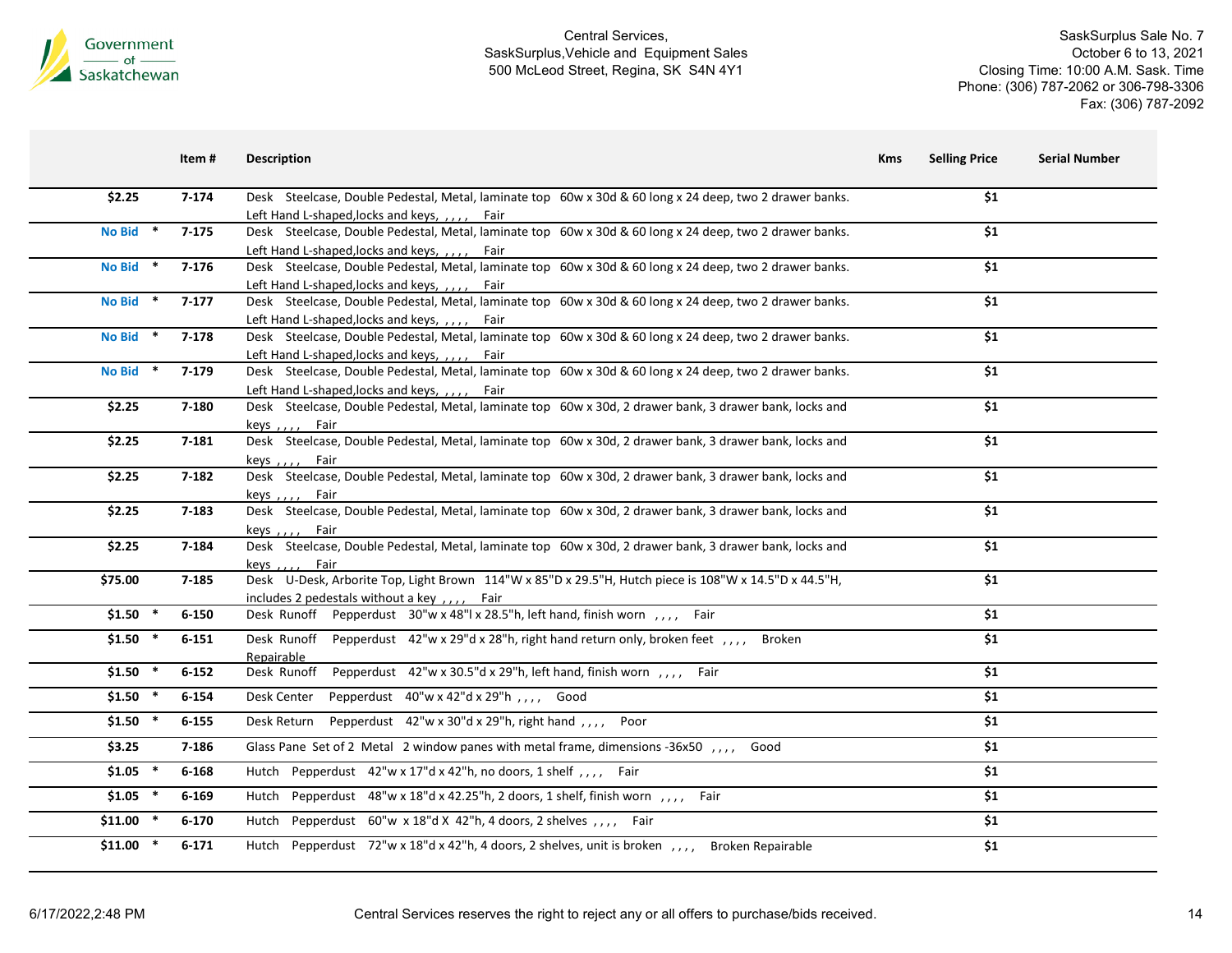

|               | Item#     | <b>Description</b>                                                                                                          | Kms | <b>Selling Price</b> | <b>Serial Number</b> |
|---------------|-----------|-----------------------------------------------------------------------------------------------------------------------------|-----|----------------------|----------------------|
| $$1.05$ *     | $6 - 172$ | Hutch Pepperdust 42"w x 16"d x 42"h, 1 shelf, no doors , , , , Fair                                                         |     | \$1                  |                      |
| $$1.05$ *     | $6 - 173$ | Pepperdust 60"w x 18"d x 42"h, light attached- condition unknown, 4 doors, 2 shelves, broken,<br>Hutch<br>Broken Repairable |     | \$1                  |                      |
| \$2.25        | 7-187     | Metal 2 file drawer, metal, dimensions - 15x22x25,,,, Fair<br>Pedestal                                                      |     | \$1                  |                      |
| \$55.50       | 7-188     | Wood 16"W x 19"D x 26"H, 3 drawers, lock no key, with 4 casters, beige, ,,,, Fair<br>Pedestal                               |     | \$1                  |                      |
| \$24.99       | 7-189     | Pedestal<br>Wood 16"W x 19"D x 29"H, 3 drawers, lock no key, beige, ,,,, Fair                                               |     | \$1                  |                      |
| \$24.99       | 7-190     | Pedestal<br>Wood 30"W x 19"D x 28"H, 2 drawers, lock no key, beige, y, y, Fair                                              |     | \$1                  |                      |
| \$12.00       | 7-191     | Wood 30"W x 19"D x 29"H, 2 drawers, lock no key, beige, ,,,, Fair<br>Pedestal                                               |     | \$1                  |                      |
| \$3.25        | $7-192$   | Wood 34"W x 191/2"D x 29"H, 2 drawers, lock no key, brown, ,,,, Fair<br>Pedestal                                            |     | \$1                  |                      |
| <b>No Bid</b> | $7-193$   | Picture Painting Landscape, 23" x 19",,,, Fair                                                                              |     | \$1                  |                      |
| <b>No Bid</b> | 7-194     | Picture Painting, Plastic Frame Flower, 9.5"W x 9.5"H,,,, Fair                                                              |     | \$1                  |                      |
| <b>No Bid</b> | 7-195     | Picture Lot of 2 Painting, Wood Frame Bathroom, 8"W x 10"H,,,, Fair                                                         |     | \$1                  |                      |
| <b>No Bid</b> | 7-196     | Picture Lot of 2 Painting, Wood Frame Chef, 8"W x 8"H, 11"W x 13"H , , , , Poor                                             |     | $\overline{\$1}$     |                      |
| \$22.00       | 7-197     | Picture Painting, Wood Frame Farm Scene, 13"W x 11"H , , , , Fair                                                           |     | \$1                  |                      |
| <b>No Bid</b> | 7-198     | Picture Lot of 2 Painting, Wood Frame Flower, 8"W x 8.5"H,,,, Fair                                                          |     | \$1                  |                      |
| <b>No Bid</b> | 7-199     | Picture Lot of 2 Painting, Wood Frame Flowers, 8"W x 10"H , , , , Fair                                                      |     | \$1                  |                      |
| \$6.01        | 7-200     | Picture Photograph, Plastic Frame Wolf, 18"W x 22"H , , , , Fair                                                            |     | \$1                  |                      |
| \$3.00        | $7 - 201$ | Picture Sign Coffee 5 cents, scratches, 15" x 8", , , , Poor                                                                |     | \$1                  |                      |
| \$1.25        | 7-202     | Picture Sign Home sweet home, 24" x 12", wooden, ,,,, Good                                                                  |     | \$1                  |                      |
| \$25.00       | 7-203     | Pictures Photos Anne Geddes, wall mounts, 20" x 10", 19" x 13" , , , , Good                                                 |     | \$1                  |                      |
| \$1.56        | 7-204     | Pictures Wooden frames Sunflower seeds, 12" x 14",,,, Good                                                                  |     | \$1                  |                      |
| \$16.00       | $7 - 205$ | Printer Hewlett-Packard LaserJet Enterprise 500 MFP M575<br>Model number-CD645A                                             |     | \$1                  | MXFCGBQOX4           |
|               |           | Manufacture date Oct 23 2014 Large Printer on pallet, hard drive removed, unsure if operational.,,,,                        |     |                      |                      |
| <b>No bid</b> | 7-206     | Fair<br>Printer Hewlett-Packard LaserJet Enterprise M651DN<br>Model number-CZ256A                                           |     | \$1                  | JPCCH5COLN           |
|               |           | Manufacture date May 12 2015 Large Printer on pallet, hard drive removed, unsure if operational.,,,,                        |     |                      |                      |
|               |           | Fair                                                                                                                        |     |                      |                      |
| \$23.00       | 7-207     | Printer Hewlett-Packard Color LaserJet CP5525DN<br>Model number-CE708A                                                      |     | \$1                  | CNFCD9W062           |
|               |           | Manufacture date Sept. 28 2012 Large Printer on pallet, hard drive removed, unsure if operational.,,,,<br>Fair              |     |                      |                      |
| <b>No Bid</b> | 7-208     | Printer Hewlett-Packard LaserJet 8100DN<br>Model number-C4216A                                                              |     | \$1                  | USJG006999           |
|               |           | Manufacture date August 9th 2000 Large Printer on pallet, no hard drive unsure if operational.,,,, Fair                     |     |                      |                      |
| $$1.25$ *     | 6-196     | Table Metal 25"w x 39"l x 26"h, pedestal legs, laminate top, worn edges, chipped, white , , , , Poor                        |     | \$1                  |                      |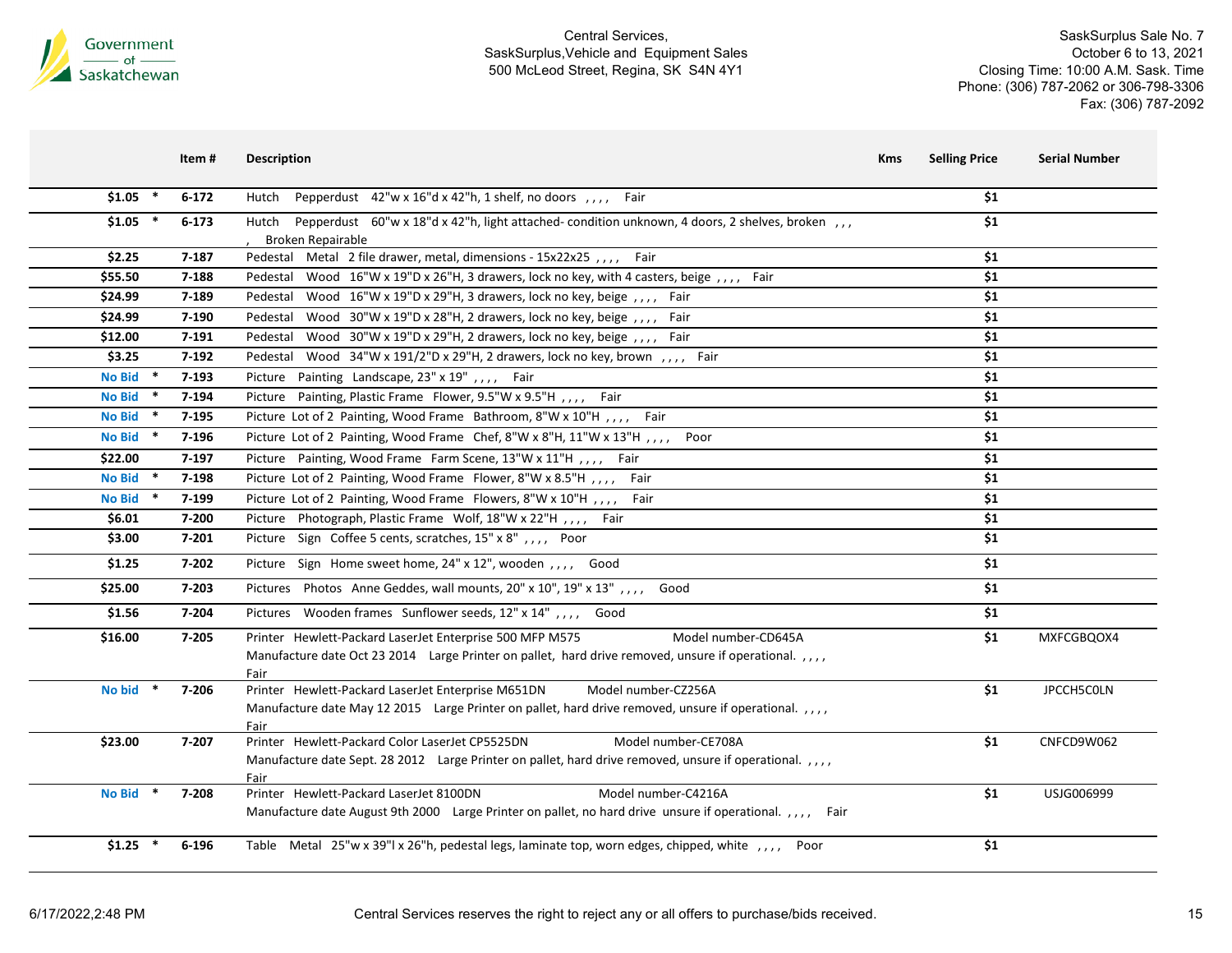

|            | Item #    | <b>Description</b>                                                                                               | <b>Selling Price</b><br>Kms | <b>Serial Number</b> |
|------------|-----------|------------------------------------------------------------------------------------------------------------------|-----------------------------|----------------------|
| $$1.25$ *  | 6-198     | Table Metal $27"w \times 54"l \times 30"h$ , arborite top, brown, ,,,<br>Poor                                    | \$1                         |                      |
| $$1.25$ *  | 6-207     | Table Metal 31"w x 61"l x 30"h, pedestal base, chrome, arborite top, brown,,,, Poor                              | \$1                         |                      |
| $$1.25$ *  | 6-208     | Table Metal 31"w x 61"l x 30"h, pedestal legs, chrome, brown, ,,,<br>Poor                                        | \$1                         |                      |
| $$1.25$ *  | 6-209     | Table Metal 31"w x 61"l x 30"h, pedestal legs, chrome, white,,,, Fair                                            | \$1                         |                      |
| $$21.88$ * | $6 - 210$ | Table Metal 33"w x 96"l x 31"h, folding legs, scuffed, laminate top, grey,,,,<br>Poor                            | \$1                         |                      |
| $$1.25$ *  | $6 - 211$ | Table Metal 36"w x 47"  x 29"h, chrome legs, arborite top, brown,,,, Poor                                        | \$1                         |                      |
| $$1.25$ *  | $6 - 212$ | Table Metal 36"w x 47"l x 30"h, rounded corners, white, ,,,, Poor                                                | \$1                         |                      |
| $$1.25$ *  | $6 - 213$ | Table Metal $36''w \times 48''l \times 29''h$ , arborite top, green, $l_1, l_2, \ldots$ Fair                     | \$1                         |                      |
| $$1.25$ *  | $6 - 214$ | Table Metal 36"w x 48"l x 29"h, arborite top, grey, ,,,, Poor                                                    | \$1                         |                      |
| $$1.25$ *  | $6 - 216$ | Table Metal 36"w x 48"l x 29"h, top edges rounded similar to split table, no board insert, green,,,,             | \$1                         |                      |
| $$1.25$ *  | $6 - 217$ | Table Metal 36"w x 48"l x 30"h, arborite top, brown,,,, Poor                                                     | \$1                         |                      |
| $$1.25$ *  | $6 - 218$ | Table Metal 36"w x 48"l x 30"h, chrome legs, arborite top, brown,,,, Poor                                        | \$1                         |                      |
| $$1.25$ *  | 6-219     | Table Metal 37"w x 73"l x 32"h, laminate top, white , , , , Poor                                                 | \$1                         |                      |
| $$1.25$ *  | $6 - 220$ | Table Metal 48"w X32"dx 30"h, laminate top, brown,,,, Poor                                                       | \$1                         |                      |
| $$1.25$ *  | $6 - 221$ | Table Metal $60''w$ X 30" D X 30"h, laminate top, brown, ,,, Fair                                                | \$1                         |                      |
| $$1.25$ *  | $6 - 222$ | Table Metal 60"w X30"d X 30"h, laminate top, 1 drawer, brown,,,,<br>Poor                                         | \$1                         |                      |
| $$1.25$ *  | 6-224     | Table Metal 67"w X34"d X 30"h, pedestal, laminate top, white , , , ,<br>Poor                                     | \$1                         |                      |
| $$21.88$ * | $6 - 225$ | Table Metal 72"w X 30"d X 28"h, laminate top, brown, ,,,, Poor                                                   | \$1                         |                      |
| No Bid *   | $6 - 226$ | Table Metal Legs and Frame 19.5"w x 54"l x 29.5"h, laminate top, scuffed, brown,,,, Fair                         | \$1                         |                      |
| $$10.00$ * | $6 - 227$ | Table Metal Legs and Frame 20"w x 56"l x 29"h, laminate top, worn edges, brown,,,, Fair                          | \$1                         |                      |
| $$1.25$ *  | 6-228     | Table Metal Legs and Frame 24"w x 60"l x 28"h, laminate top, scuffed, edge missing, brown,,,, Poor               | \$1                         |                      |
| $$1.25$ *  | $6 - 229$ | Table Metal Legs and Frame 30"w x 48"l x 29"h, 1 shelf, laminate top, scuffed and chipped, white , , , ,         | \$1                         |                      |
| $$1.25$ *  | 6-230     | Poor<br>Table Metal Legs and Frame 30"w x 48"l x 29"h, laminate top, 1 shelf, scuffed and chipped, white , , , , | \$1                         |                      |
|            |           | Poor                                                                                                             |                             |                      |
| $$1.25$ *  | $6 - 232$ | Table Metal Legs and Frame 30"w x 60"l x 29"h, laminate top, brown,,,,, Good                                     | \$1                         |                      |
| $$1.25$ *  | 6-233     | Table Metal Legs and Frame 30"w x 60"l x 29"h, laminate top, brown,,,,<br>Good                                   | \$1                         |                      |
| $$1.25$ *  | 6-234     | Table Metal Legs and Frame 30"w x 60"l x 29"h, laminate top, brown,,,,, Good                                     | \$1                         |                      |
| $$1.25$ *  | $6 - 235$ | Table Metal Legs and Frame 30"w x 60"l x 29"h, laminate top, scratched on frame, brown,,,, Fair                  | \$1                         |                      |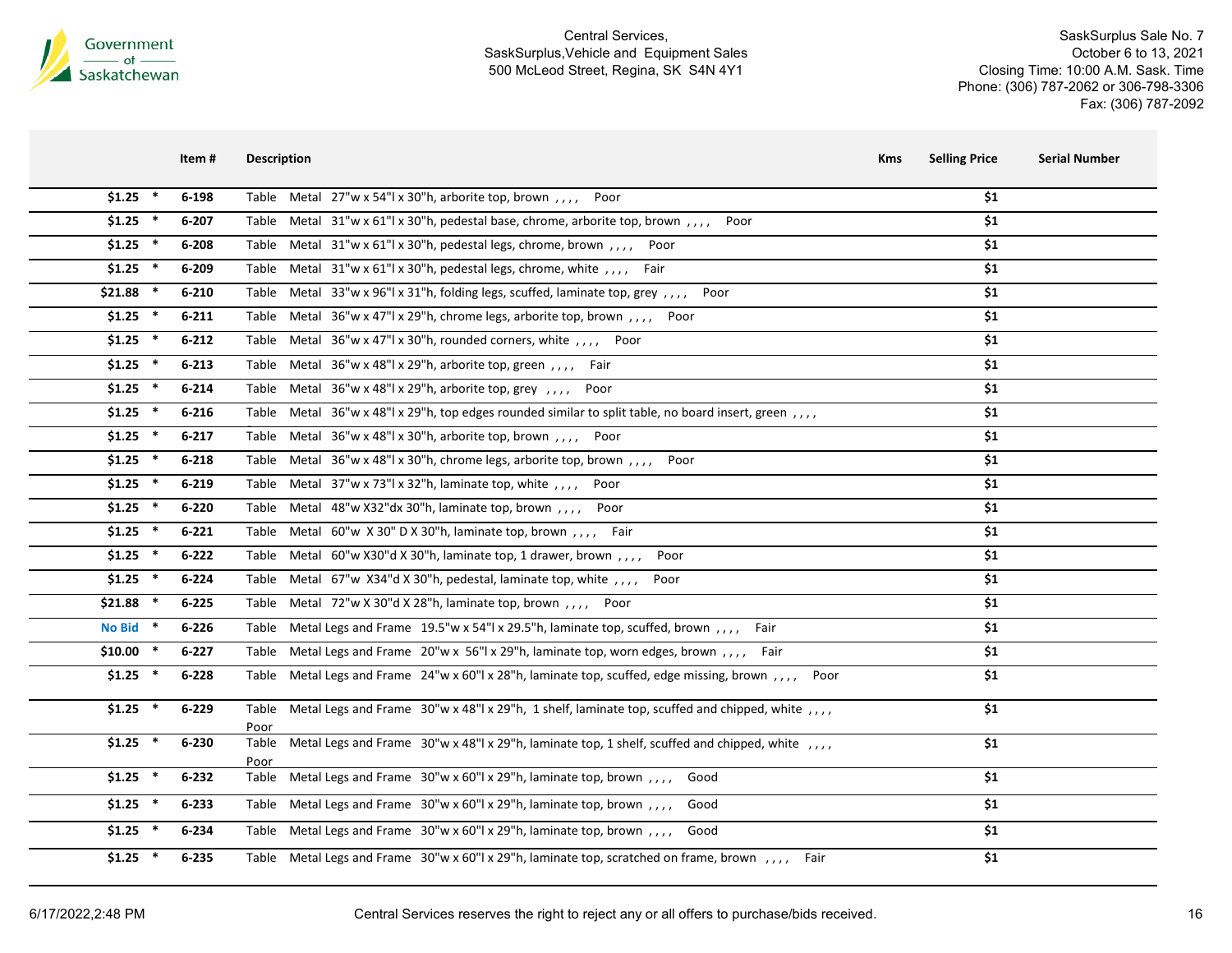

|           | Item #    | <b>Description</b>                                                                                                         | <b>Kms</b> | <b>Selling Price</b> | <b>Serial Number</b> |
|-----------|-----------|----------------------------------------------------------------------------------------------------------------------------|------------|----------------------|----------------------|
| $$1.25$ * | 6-237     | Table Metal Legs and Frame 36"w x 48"l x 30"h, laminate top, scuffed and chipped at the corners, brown<br>Poor<br>$\cdots$ |            | \$1                  |                      |
| \$1.25    | 6-238     | Table Metal Legs and Frame 36"w x 60"l x 28"h, laminate top, brown,,,, Poor                                                |            | \$1                  |                      |
| \$5.99    | 7-209     | Table Pepperdust Laminate Metal legs, dimensions - 30x48, ,,,, Good                                                        |            | \$1                  |                      |
| \$1.25    | 6-240     | Table Wood 30"w x 60"  x 28"h, laminate top, chipped, brown,,,, Fair                                                       |            | \$1                  |                      |
| \$5.00    | $6 - 242$ | Table Wood 30"w x 60"l x 29"h, arborite top, brown,,,, Fair                                                                |            | \$1                  |                      |
| $$1.25$ * | $6 - 243$ | Table Wood 30"w x 60"l x 29"h, arborite top, brown,,,, Poor                                                                |            | \$1                  |                      |
| \$9.43    | 6-244     | Table Wood 30"w x 60"l x 29"h, laminate top, scuffed, ,,,, Fair                                                            |            | \$1                  |                      |
| \$16.15   | $7 - 210$ | Vacuum Bissell Power Glide, Model: 91820 Operational<br>Fair                                                               |            | \$1                  |                      |
| \$5.25    | $7 - 211$ | White Board Wood 49"W x 5"D x 35"H, with ledge, brown,,,, Fair                                                             |            | \$1                  |                      |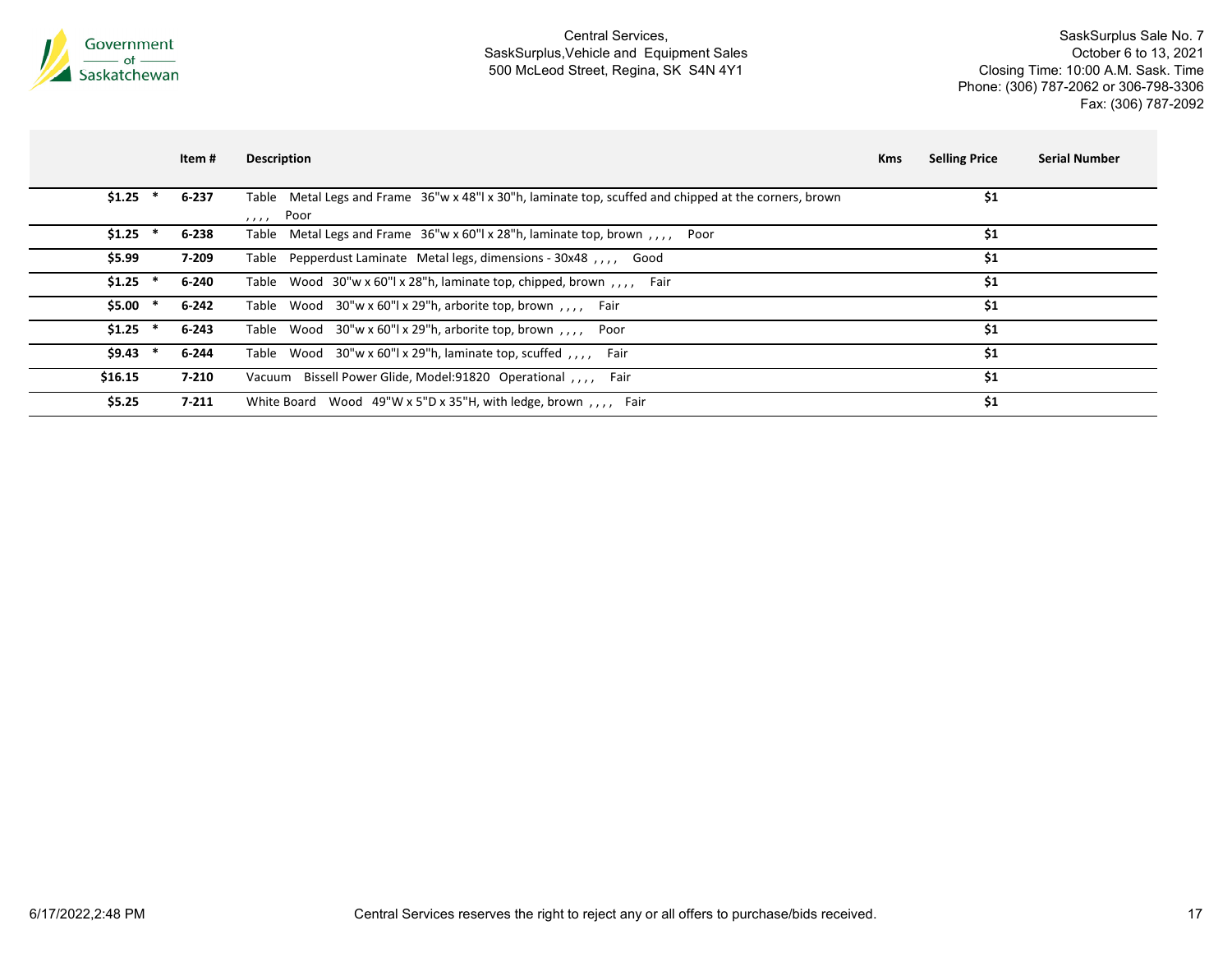

|  | ltem # | <b>Description</b> |
|--|--------|--------------------|
|--|--------|--------------------|

| m # | <b>Description</b> | Kms | <b>Selling Price</b> | Serial Number |
|-----|--------------------|-----|----------------------|---------------|
|     |                    |     |                      |               |
|     |                    |     |                      |               |

|                                      | <b>CHRISTOPHER LAKE, Parks Culture &amp; Sport, Carwin Park Shop, Emma Lake</b>                                                                                                                                                                                                       |                                                                      |
|--------------------------------------|---------------------------------------------------------------------------------------------------------------------------------------------------------------------------------------------------------------------------------------------------------------------------------------|----------------------------------------------------------------------|
|                                      | ON-LINE VIEWING ONLY. Contact Martin Dochylo 306-961-9051, martin.dochylo@gov.sk.ca or Kim Anderson 306-961-3798, kim.anderson@gov.sk.ca                                                                                                                                              |                                                                      |
| \$2,021.10<br>7-501                  | ATV 2001 Polaris 325 Expedition VIN#4XACK32A11B580578 Model#A01CK32AA Brown in colour, runs,                                                                                                                                                                                          | \$1                                                                  |
|                                      | doesn't go into reverse. Tires do not hold air. , , , , Broken Repairable                                                                                                                                                                                                             |                                                                      |
| \$445.55<br>7-502                    | ATV Trailer Green ATV Tub Trailer with Lid Removable Trailer Lid, tires don't hold air. , , , , Good                                                                                                                                                                                  | \$1                                                                  |
| \$106.00<br>7-503                    | Chainsaw Husqvarna 61cc No bar, for parts only.,,,,<br><b>Beyond Repair</b>                                                                                                                                                                                                           | \$1                                                                  |
| No Bid *<br>7-504                    | Coin Operated Machine Operated Timers Originally used for coin operated showers. Coins set at \$1,,,<br>Good                                                                                                                                                                          | \$1                                                                  |
| No Bid *<br>7-505                    | Coin Operated Machine Operated Timers Originally used for coin operated showers. Coins set at \$1,,,<br>Good                                                                                                                                                                          | \$1                                                                  |
| No Bid *<br>7-506                    | Coin Operated Machine Operated Timers Originally used for coin operated showers. Coins set at \$1,,,<br>Good                                                                                                                                                                          | \$1                                                                  |
| No Bid *<br>7-507                    | Coin Operated Machine Operated Timers Originally used for coin operated showers. Coins set at \$1,,,<br>Good                                                                                                                                                                          | \$1                                                                  |
| No Bid *<br>7-508                    | Coin Operated Machine Operated Timers Originally used for coin operated showers. Coins set at \$1,,,<br>Good                                                                                                                                                                          | \$1                                                                  |
| No Bid *<br>7-509                    | Coin Operated Machine Operated Timers Originally used for coin operated showers. Coins set at \$1,,,,<br>Good                                                                                                                                                                         | \$1                                                                  |
| No Bid *<br>7-510                    | Coin Operated Machine Operated Timers Originally used for coin operated showers. Coins set at \$1,,,<br>Good                                                                                                                                                                          | \$1                                                                  |
| <b>No Bid</b><br>$7 - 511$           | Coin Operated Machine Operated Timers Originally used for coin operated showers. Coins set at \$1,,,<br>Good                                                                                                                                                                          | \$1                                                                  |
| <b>No Bid</b><br>$7 - 512$<br>$\ast$ | Coin Operated Machine Operated Timers Originally used for coin operated showers. Coins set at \$1,,,<br>Good                                                                                                                                                                          | \$1                                                                  |
| $7 - 513$<br>\$51.00                 | Compressor Eagle Exhaust manifold is broken.,,,, Broken Repairable                                                                                                                                                                                                                    | \$1                                                                  |
| *MT<br>7-514                         | Generator Honda EG 3000 Gas powered, runs poorly,,,, Poor                                                                                                                                                                                                                             | \$1                                                                  |
| \$45.04<br>$7 - 515$                 | Grass Trimmer Lot of 2 STIHL FS 45C 2014 Mixed fuel trimmers, not running. , , , , Broken Repairable                                                                                                                                                                                  | \$1                                                                  |
| \$26.00<br>7-516                     | Lawn Mower Jacobsen Commercial 2 cycle push Gas powered. Unsure if it runs. , , , , Poor                                                                                                                                                                                              | \$1                                                                  |
| \$2,780.00<br>$7 - 517$              | Snowmobile 1984 Elan Alpine Orange, single ski, double track, runs good.,,,,, Good                                                                                                                                                                                                    | \$1                                                                  |
| \$112.61<br>7-518                    | Tires Set of 4 BFGoodrich All Terrain T/A LT 245/75 R17 , Fair                                                                                                                                                                                                                        | \$1                                                                  |
| \$1,010.00<br>7-519                  | Trailer 21' Tandem Axle 15' 8"Long x 6' 8" Wide Wood Deck, Metal Frame, Tires do not hold air and frame<br>has major rust. Unregistered trailer, serial number has rusted off. No other information can be found<br>regarding previous license or registration.,,,, Broken Repairable | N/A<br>\$1<br>- new VIN # needs to be<br>assigned by SGI in order to |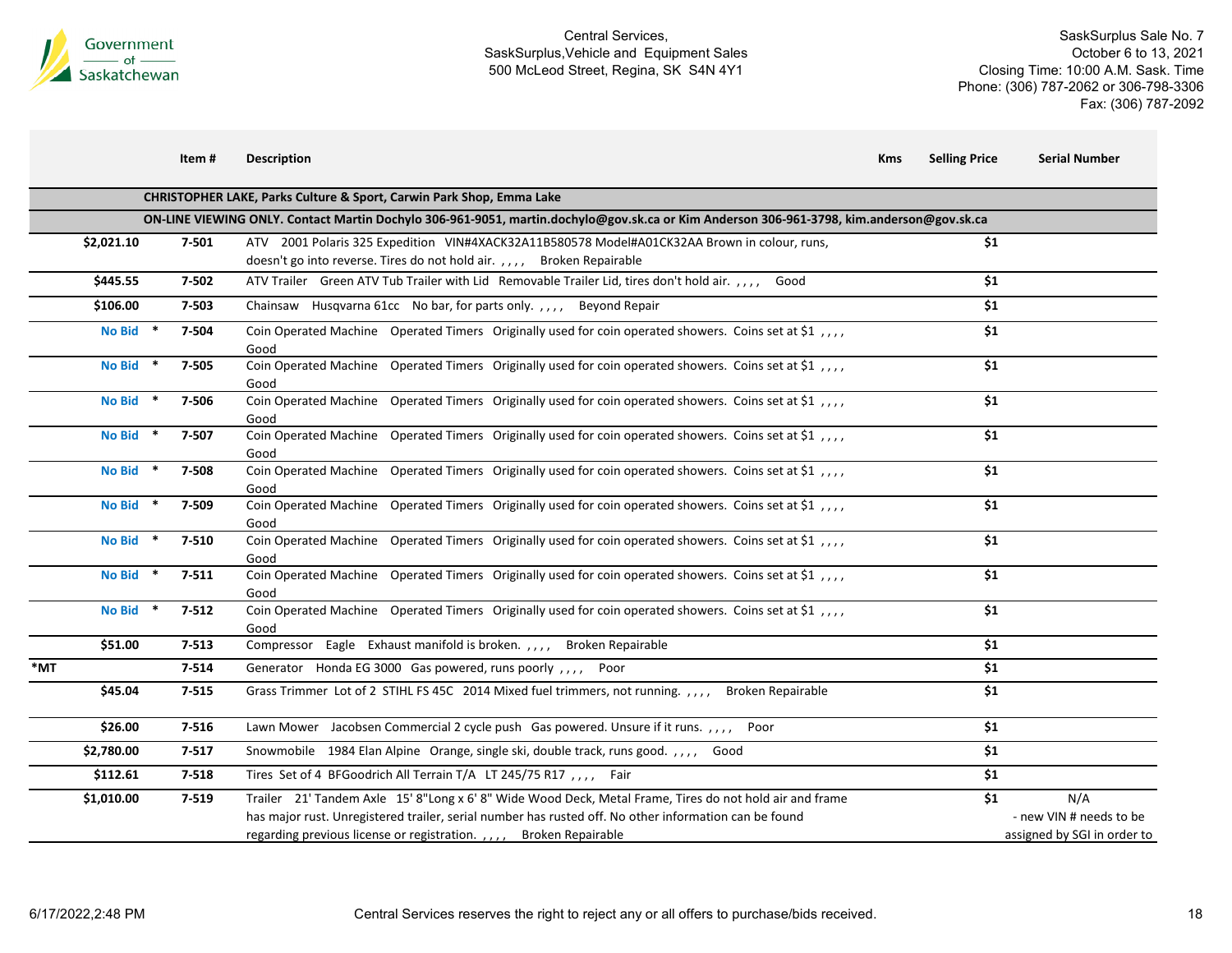

|            | Item#     | <b>Description</b>                                                                                                                                                                                                                                                                                                                                                                                            | <b>Kms</b> | <b>Selling Price</b> | <b>Serial Number</b> |
|------------|-----------|---------------------------------------------------------------------------------------------------------------------------------------------------------------------------------------------------------------------------------------------------------------------------------------------------------------------------------------------------------------------------------------------------------------|------------|----------------------|----------------------|
|            |           | KENOSEE LAKE, Parks Culture & Sport, Moose Mountain Provincial Park                                                                                                                                                                                                                                                                                                                                           |            |                      |                      |
|            |           | ON-LINE VIEWING ONLY. Contact Leigh Potter 306-577-7810 email: leigh.potter@gov.sk.ca                                                                                                                                                                                                                                                                                                                         |            |                      |                      |
| \$409.00   | 7-520     | Car 2002 Impala 4 door V6 Auto Air, Tilt, Cruise, 2 wheel drive, Tires: 225/60r16 Silver, 147,910 kms, Recent 147,910<br>Repairs:, Nothing else known about the car. It does not start. Motor, transmission, brakes, battery, exhaust, kms<br>lights and windshied wipers are all unknown, mirrors, horn, windshield are good. Body exterior, paint,<br>interior are unknown. Tires are poor, As is, Where is |            | \$100                | 2G1WF52E729363590    |
| \$456.88   | $7 - 521$ | Truck 2004 Ford 150 Supercab 4x4 V8, 5.4L Auto Air, Tilt, Cruise, Tires: 245/70r17 White, 333,811 kms,<br>Recent Repairs:, Nothing else known about the truck. Motor, transmission, brakes, battery, exhaust, light and kms<br>windshield wipers are all unknown, mirrors, horn, windshield are good, tires, body exterior, paint, interior<br>are poor condition., As is, Where is                           | 333,811    | \$100                | 1FTPX14524NB70486    |
| \$195.55   | $7 - 522$ | Truck Topper 8 foot. White in colour Tidy. Has been sitting in the yard for a while. ,,,, Fair                                                                                                                                                                                                                                                                                                                |            | \$1                  | N/A                  |
| \$225.55   | $7 - 523$ | Truck Topper 8 foot. White in colour. Beacon on top Raider. Has been sitting in the yard for a while. , , , ,<br>Fair                                                                                                                                                                                                                                                                                         |            | \$1                  | N/A                  |
|            |           | KINDERSLEY, Agriculture, 1120-608 12th Ave East                                                                                                                                                                                                                                                                                                                                                               |            |                      |                      |
|            |           | ON-LINE VIEWING ONLY. Contact Patricia Lumgair 306-460-5513 email: patricia.lumgair2@gov.sk.ca                                                                                                                                                                                                                                                                                                                |            |                      |                      |
| No Bid $*$ | 7-524     | ATV Case Rear Mounted 10 inches deep in high ends, 6.5 inches deep on mid range, 33.5 inches wide, 16.5<br>in depth,,,, Fair                                                                                                                                                                                                                                                                                  |            | \$1                  |                      |
| No Bid *   | $7 - 525$ | Chairs lot of 2 Wood side chair, blue in colour,,,, Fair                                                                                                                                                                                                                                                                                                                                                      |            | \$1                  |                      |
| No Bid *   | 7-526     | Chairs lot of 2 Metal side chair, grey in colour,,,,<br>Fair                                                                                                                                                                                                                                                                                                                                                  |            | \$1                  |                      |
|            |           | MEADOW LAKE, Justice, 207 3rd Ave East                                                                                                                                                                                                                                                                                                                                                                        |            |                      |                      |
|            |           | ON-LINE VIEWING ONLY. Contact Therese Moffat 306-536-7808, therese.moffat@gov.sk.ca or Cindy Whalen 306-236-9800, cindy.whalen@gov.sk.ca                                                                                                                                                                                                                                                                      |            |                      |                      |
| \$50.00    | $7 - 527$ | Wingback Chairs Lot of 2 Antique style 36" x 36" x 42" , , , , Good                                                                                                                                                                                                                                                                                                                                           |            | \$1                  |                      |
|            |           | MOOSE JAW, Agriculture, Regional Services, 45 Thatcher Drive East                                                                                                                                                                                                                                                                                                                                             |            |                      |                      |
|            |           | ON-LINE VIEWING ONLY. Contact Barb Field 306-694-3619 email: barb.field@gov.sk.ca                                                                                                                                                                                                                                                                                                                             |            |                      |                      |
| \$50.00    | 7-528     | File Cabinet Vertical, 4 drawer 19w x 29d x 52h, Tan no key,,,, Fair                                                                                                                                                                                                                                                                                                                                          |            | \$1                  |                      |
| \$50.00    | 7-529     | File Cabinet Vertical, 4 drawer 19w x 29d x 52h, Tan comes with a key,,,,<br>Fair                                                                                                                                                                                                                                                                                                                             |            | \$1                  |                      |
| \$50.00    | 7-530     | File Cabinet Vertical, 4 drawer 19w x 29d x 52h, Tan no key,,,, Fair                                                                                                                                                                                                                                                                                                                                          |            | \$1                  |                      |
| \$3.75     | 7-531     | File Cabinet Vertical, 4 drawer 19w x 29d x 52h, Tan no key,,,,<br>Fair                                                                                                                                                                                                                                                                                                                                       |            | \$1                  |                      |
| \$3.20     | 7-532     | File Cabinet Vertical, 4 drawer 19w x 29d x 52h, Tan no key,,,,<br>Fair                                                                                                                                                                                                                                                                                                                                       |            | \$1                  |                      |
| \$3.25     | 7-533     | File Cabinet Vertical, 4 drawer 19w x 29d x 52h, Tan no key,,,,<br>Fair                                                                                                                                                                                                                                                                                                                                       |            | \$1                  |                      |
| \$3.25     | 7-534     | File Cabinet Vertical, 4 drawer 19w x 29d x 52h, Tan no key,,,, Fair                                                                                                                                                                                                                                                                                                                                          |            | \$1                  |                      |
| \$16.75    | 7-535     | File Cabinet Lateral, 5 drawer 36w x 19d x 70h (Large), Tan has a key,,,, Fair                                                                                                                                                                                                                                                                                                                                |            | \$1                  |                      |
| \$15.25    | 7-536     | File Cabinet Lateral, 5 drawer 36w x 19d x 70h (Large), Tan no key,,,, Fair                                                                                                                                                                                                                                                                                                                                   |            | \$1                  |                      |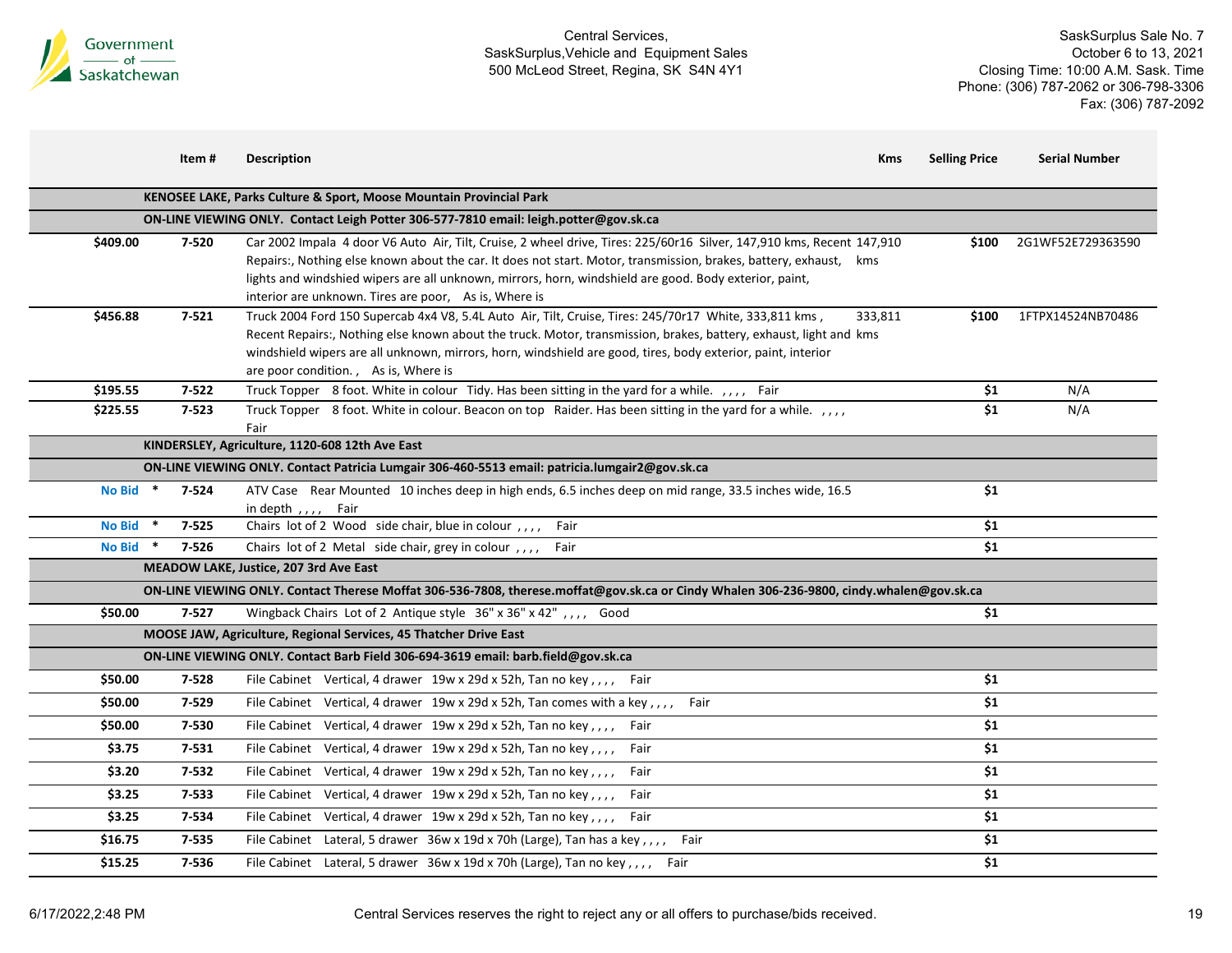

|     |               | Item#     | <b>Description</b>                                                                                                                                                                                                                                                                                                                                                                                                                                                                                    | <b>Selling Price</b><br>Kms | <b>Serial Number</b>  |
|-----|---------------|-----------|-------------------------------------------------------------------------------------------------------------------------------------------------------------------------------------------------------------------------------------------------------------------------------------------------------------------------------------------------------------------------------------------------------------------------------------------------------------------------------------------------------|-----------------------------|-----------------------|
|     | \$15.25       | 7-537     | File Cabinet Lateral, 5 drawer 36w x 19d x 70h (Large), Tan no key,,,, Fair                                                                                                                                                                                                                                                                                                                                                                                                                           | \$1                         |                       |
|     | \$15.25       | 7-538     | File Cabinet Lateral, 5 drawer 37w x 19d x 66h, Tan has a key,,,,<br>Fair                                                                                                                                                                                                                                                                                                                                                                                                                             | \$1                         |                       |
|     | \$17.50       | 7-539     | File Cabinet Lateral, 5 drawer 37w x 19d x 66h, Tan has a key,<br>Fair                                                                                                                                                                                                                                                                                                                                                                                                                                | \$1                         |                       |
|     | \$18.25       | 7-540     | File Cabinet Lateral, 4 drawer 37w x 19d x 53h, Tan has a key,,,,<br>Fair                                                                                                                                                                                                                                                                                                                                                                                                                             | \$1                         |                       |
|     | \$16.25       | $7 - 541$ | File Cabinet Lateral, 4 drawer 37w x 19d x 53h, Tan has a key,,,,<br>Fair                                                                                                                                                                                                                                                                                                                                                                                                                             | \$1                         |                       |
| *MT |               | $7 - 542$ | File Cabinet Lateral, 3 drawer 36w x 19d x 41h, Tan no keys,  Fair                                                                                                                                                                                                                                                                                                                                                                                                                                    | \$1                         |                       |
|     |               |           | MOOSE JAW, Highways & Infrastructure, Fleet Services, 1 km south of Moose Jaw on Highway #2.                                                                                                                                                                                                                                                                                                                                                                                                          |                             |                       |
|     |               |           | ON-LINE VIEWING ONLY. Contact Al Froehlich 306-694-3775 email: allan.froehlich@gov.sk.ca or Tara Watson 306-694-3773, tara.watson@gov.sk.ca                                                                                                                                                                                                                                                                                                                                                           |                             |                       |
|     | \$4,567.19    | 8-700     | Tandem Axle Trailer 2004 Majestik Trailtech TD220-28 20 ton tandem axle Yellow, , , PROBLEMS: Rusty<br>body, As is, Where is                                                                                                                                                                                                                                                                                                                                                                          | \$1,000                     | 2M9FSA2T64R151886     |
|     | \$11,111.00   | 7-543     | Drill Rig 2004 Foremost Mobile B-3300 Has not been used in years but was operating when shut down.<br>Note: only the drill rig, trailer is not for sale. Burgundy, , , , Fair                                                                                                                                                                                                                                                                                                                         | \$7,500                     | 32322                 |
|     |               |           | NORTH BATTLEFORD, Highways 502 114th Street.                                                                                                                                                                                                                                                                                                                                                                                                                                                          |                             |                       |
|     |               |           | ON-LINE VIEWING ONLY. Contact Mark Eisenkirch 306-526-9103 email: mark.eisenkirch@gov.sk.ca                                                                                                                                                                                                                                                                                                                                                                                                           |                             |                       |
|     | \$345.67      | 7-544     | Message Board S-15 American Signal portable message board On a Trailer, orange in colour,,,,<br><b>Broken Repairable</b>                                                                                                                                                                                                                                                                                                                                                                              | \$1                         |                       |
|     | \$5,777.00    | 7-545     | Rom Plow 10 ft, Model TAW205-30 Operational but needs extensive repair, ,,,, Poor                                                                                                                                                                                                                                                                                                                                                                                                                     | \$1                         | OTAW29965             |
|     |               |           | NORTH BATTLEFORD, Social Services, 300 1146 102 Street                                                                                                                                                                                                                                                                                                                                                                                                                                                |                             |                       |
|     |               |           | ON-LINE VIEWING ONLY. Contact Leona Boehm 306-446-7893, leona.boehm2@gov.sk.ca or Shannen Barthel 306-446-7928                                                                                                                                                                                                                                                                                                                                                                                        |                             |                       |
|     | <b>No Bid</b> | 5-509     | Sofa Vinyl Dark Brown, tears in some areas and worn out. Approximatley 87" X 17",,,, Poor                                                                                                                                                                                                                                                                                                                                                                                                             | \$1                         |                       |
|     | <b>No Bid</b> | 5-508     | Love Seat Vinyl Dark Brown, tears in some areas and worn out. Approximatley 66" X 17",,,, Poor                                                                                                                                                                                                                                                                                                                                                                                                        | \$1                         |                       |
|     | <b>No Bid</b> | 5-507     | Chair Vinyl Dark Brown, tears below cushion Approximatley 45" X 17",,,, Poor                                                                                                                                                                                                                                                                                                                                                                                                                          | \$1                         |                       |
|     |               |           | PRINCE ALBERT, Saskatchewan Public Safety Agency, 2120 Central Ave North                                                                                                                                                                                                                                                                                                                                                                                                                              |                             |                       |
|     |               |           | ON-LINE VIEWING ONLY. Contact Brent Zbaraschuk 306-953-2428 email: brent.zbaraschuk@gov.sk.ca                                                                                                                                                                                                                                                                                                                                                                                                         |                             |                       |
|     | \$2,775.00    | 7-546     | Truck 1998 GMC Sierra SL 3500 Dually V8, Gas Auto Air, Tilt, Cruise, 2 wheel drive, Vortec 5700 engine, 4.10<br>Rear Axle Ratio, 5 speed with OD, Tires: LT225/75R16 Crew Cab 8' box Red Fire, 237,744 kms, , Problems:<br>Motor, Windshield, transmission, tires, lights, windshield wipers, mirros, horn all good, Brakes, Battery and<br>Exhaust are fair, Interior, paint and body exterior are poor. Box has cracks in both front corners near the top<br>along the front rail., As Is, Where Is | 237,744<br>kms              | \$1 1GTHC33R4WF053683 |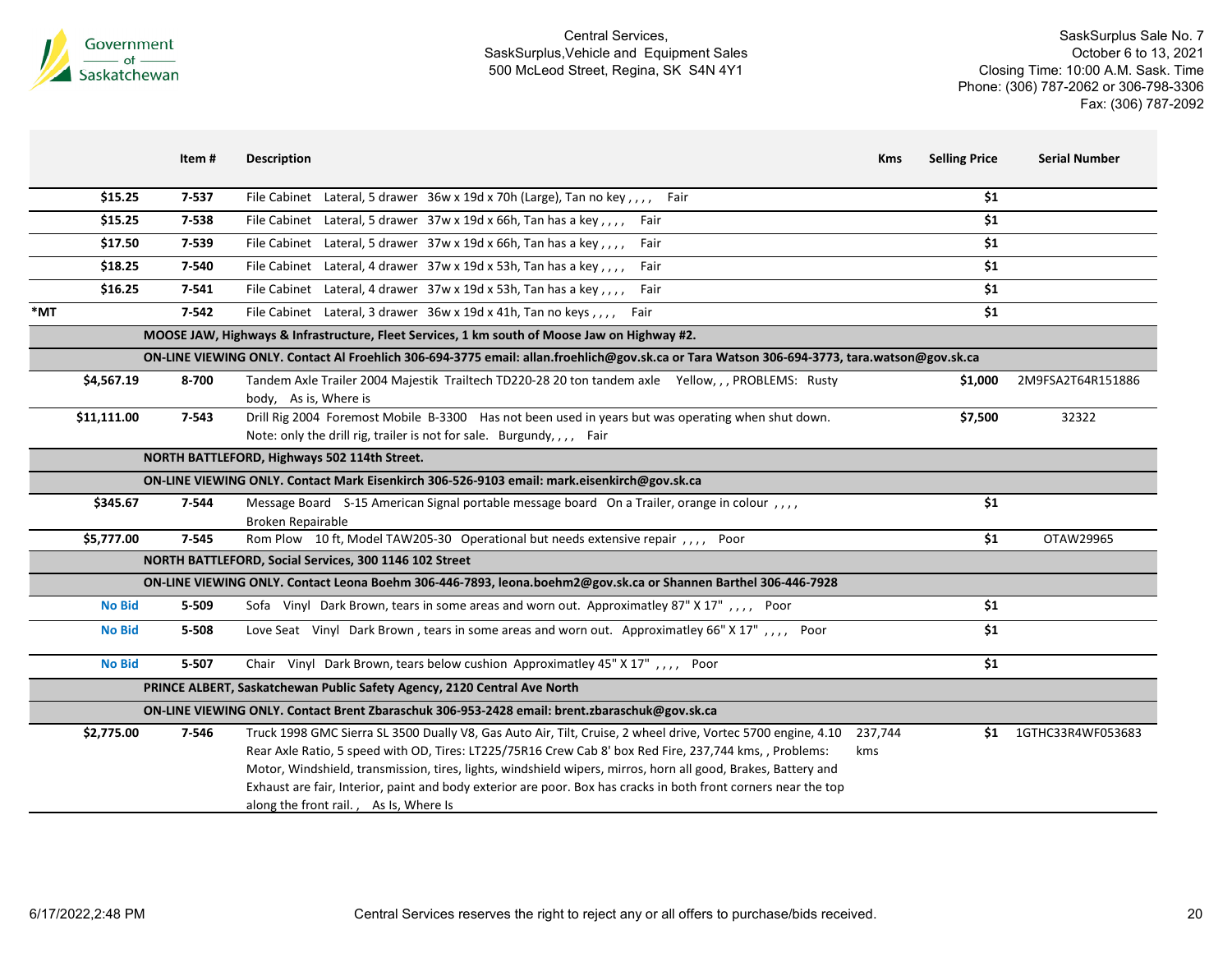

|                |        | Item#     | <b>Description</b>                                                                                                                                                                                                                                                                                                                                                                                                                                                                                                                                                                                                                                                                                                                                                                              | <b>Kms</b> | <b>Selling Price</b> | <b>Serial Number</b>                               |
|----------------|--------|-----------|-------------------------------------------------------------------------------------------------------------------------------------------------------------------------------------------------------------------------------------------------------------------------------------------------------------------------------------------------------------------------------------------------------------------------------------------------------------------------------------------------------------------------------------------------------------------------------------------------------------------------------------------------------------------------------------------------------------------------------------------------------------------------------------------------|------------|----------------------|----------------------------------------------------|
| \$12,551.00    |        | 7-547     | Office Trailer (Double Wide) 2000 ATCO Model CR28K6E-PFV-175 24' X 40'. Metal clad exterior, air<br>conditioning unit and propane furnace included, structure is on a metal fame. 4 offices (11x11.5) (20x11.5)<br>(26.5x11.5) (11.5x11.5) including a 3x7 washroom (toilet and sink) and 8x6 kitchen counter with sink on<br>metal skids. Electical is 120/240 volts - 60hz - phase 1 30 amps. Furnace is propane and trailer includes<br>attached exterior A/C (Model CR28K6E-PFV-175). The 24x40 trailer is two 12x40 contacted in the middle,<br>thus the two serial numbers. Not previously registered. Steps are removed but can go with the unit. Metal<br>skid frame, can be moved on a flat deck or on dollies. Utilities disconnected and all furniture is removed.<br>White.<br>Good |            |                      | \$1,000 Trailer units 24000 5002<br>and 24000 5001 |
|                |        |           | REGINA, Agriculture, 3085 Albert Street                                                                                                                                                                                                                                                                                                                                                                                                                                                                                                                                                                                                                                                                                                                                                         |            |                      |                                                    |
|                |        |           | ON-LINE VIEWING ONLY. Contact Denise Konieczny at 306-787-5854, denise.konieczny@gov.sk.ca                                                                                                                                                                                                                                                                                                                                                                                                                                                                                                                                                                                                                                                                                                      |            |                      |                                                    |
| $$25.00$ *     |        | $6 - 551$ | Hutch and Pedestals Lot of 3 Metal Wall mounted hutch with hardware (72"x15"x14"), 2 under desk<br>pedestals (28"x15"x22") , , , , Good                                                                                                                                                                                                                                                                                                                                                                                                                                                                                                                                                                                                                                                         |            | \$1                  |                                                    |
|                |        |           | SASKATOON, Corrections, Policing and Public Safety, SCC, 910 60th street East, Saskatoon. Loading Dock Stores                                                                                                                                                                                                                                                                                                                                                                                                                                                                                                                                                                                                                                                                                   |            |                      |                                                    |
|                |        |           | ON-LINE VIEWING ONLY. Contact Bob Kirton 306-956-8835 bob.kirton@gov.sk.ca Danielle.Corriveau@gov.sk.ca.                                                                                                                                                                                                                                                                                                                                                                                                                                                                                                                                                                                                                                                                                        |            |                      |                                                    |
| $$10.00$ *     |        | 6-556     | Flag Canadian Flag 26"H x 54"W,,,, New - Unused                                                                                                                                                                                                                                                                                                                                                                                                                                                                                                                                                                                                                                                                                                                                                 |            | \$1                  |                                                    |
| *WD            | $\ast$ | 6-559     | Kitchen Equipment kitchen food serving table, 3 well buffet trays rusted, lights need repair,,,,<br><b>Broken</b><br>Repairable                                                                                                                                                                                                                                                                                                                                                                                                                                                                                                                                                                                                                                                                 |            | \$1                  |                                                    |
| $$2.25$ *      |        | 6-563     | Miscellaneous Supplies Lot of 5 Miscellaneous Shower curtain/liner/paper towel holder<br>New - Unused<br>1.1.1.1                                                                                                                                                                                                                                                                                                                                                                                                                                                                                                                                                                                                                                                                                |            | \$1                  |                                                    |
| $$1.11$ *      |        | 6-570     | Radio batteries Lot of 11 Motorola 7.2 nickel Cadmium , , , , Fair                                                                                                                                                                                                                                                                                                                                                                                                                                                                                                                                                                                                                                                                                                                              |            | \$1                  |                                                    |
| $$12.75$ *     |        | 6-564     | Office Organizers Lot of 6 Accurair rails for cabinets 24 per box,,,,<br>New - Unused                                                                                                                                                                                                                                                                                                                                                                                                                                                                                                                                                                                                                                                                                                           |            | \$1                  |                                                    |
| $$5.00*$       |        | 6-565     | Office Organizers Lot of 5 Desk keyboard pull out trays Desk keyboard pull out trays , , , ,<br>New - Unused                                                                                                                                                                                                                                                                                                                                                                                                                                                                                                                                                                                                                                                                                    |            | \$1                  |                                                    |
| $$2.25$ *      |        | 6-566     | Office Organizers Lot of 8 Metal, plastic trays book ends, plastic file organizers, plastic and metal trays ,,,<br><b>Excellent</b>                                                                                                                                                                                                                                                                                                                                                                                                                                                                                                                                                                                                                                                             |            | \$1                  |                                                    |
| \$167.75       |        | $7 - 552$ | Commercial Food Preparing Machine/Potato Peeler Hobart Model G460, 200-230 Volts, 3.8 Amps, 1725<br>RPM, 60 Hz, 1 Hp, , , , Fair                                                                                                                                                                                                                                                                                                                                                                                                                                                                                                                                                                                                                                                                |            | \$1                  | 227-166-450                                        |
|                |        |           | SASKATOON, Highways, Fleet Services, 126 105th St E                                                                                                                                                                                                                                                                                                                                                                                                                                                                                                                                                                                                                                                                                                                                             |            |                      |                                                    |
|                |        |           | Due to COVID-19, ON-LINE VIEWING ONLY. Contact Richard Leibel 306-933-5262 email: Richard.Leibel@gov.sk.ca                                                                                                                                                                                                                                                                                                                                                                                                                                                                                                                                                                                                                                                                                      |            |                      |                                                    |
| $$15,500.00$ * |        | 8-722     | Motor Grader 2005 Volvo G720B Articulating Motor Grader D7D GBE2 Powershift 8400 Yellow, 8139 Hrs,,<br>PROBLEMS: Transmission jumps out of gear, blown hydraulic pump, engine oil leaks, hydraulic hoses<br>rubbed., As is, Where is                                                                                                                                                                                                                                                                                                                                                                                                                                                                                                                                                            | 8139 Hrs   | \$15,000             | 37022                                              |
|                |        |           | SASKATOON, TOURISM SASKATCHEWAN, 102-202-4th Ave N                                                                                                                                                                                                                                                                                                                                                                                                                                                                                                                                                                                                                                                                                                                                              |            |                      |                                                    |
|                |        |           | Contact Carla Gamracy 306-798-2409, carla.gamracy@tourismsask.com or Tracy Breher 306-933-5905, tracy.breher@tourismsask.com                                                                                                                                                                                                                                                                                                                                                                                                                                                                                                                                                                                                                                                                    |            |                      |                                                    |
| <b>No Bid</b>  |        | $7 - 553$ | Art Print Dave Hiebert (C.D. Hiebert 92) Reflections of Saskatchewan Eagle 9" x 13" signed numbered art<br>print (342/1000) on 12" x 18" paper,,,, New - Unused                                                                                                                                                                                                                                                                                                                                                                                                                                                                                                                                                                                                                                 |            | \$150                |                                                    |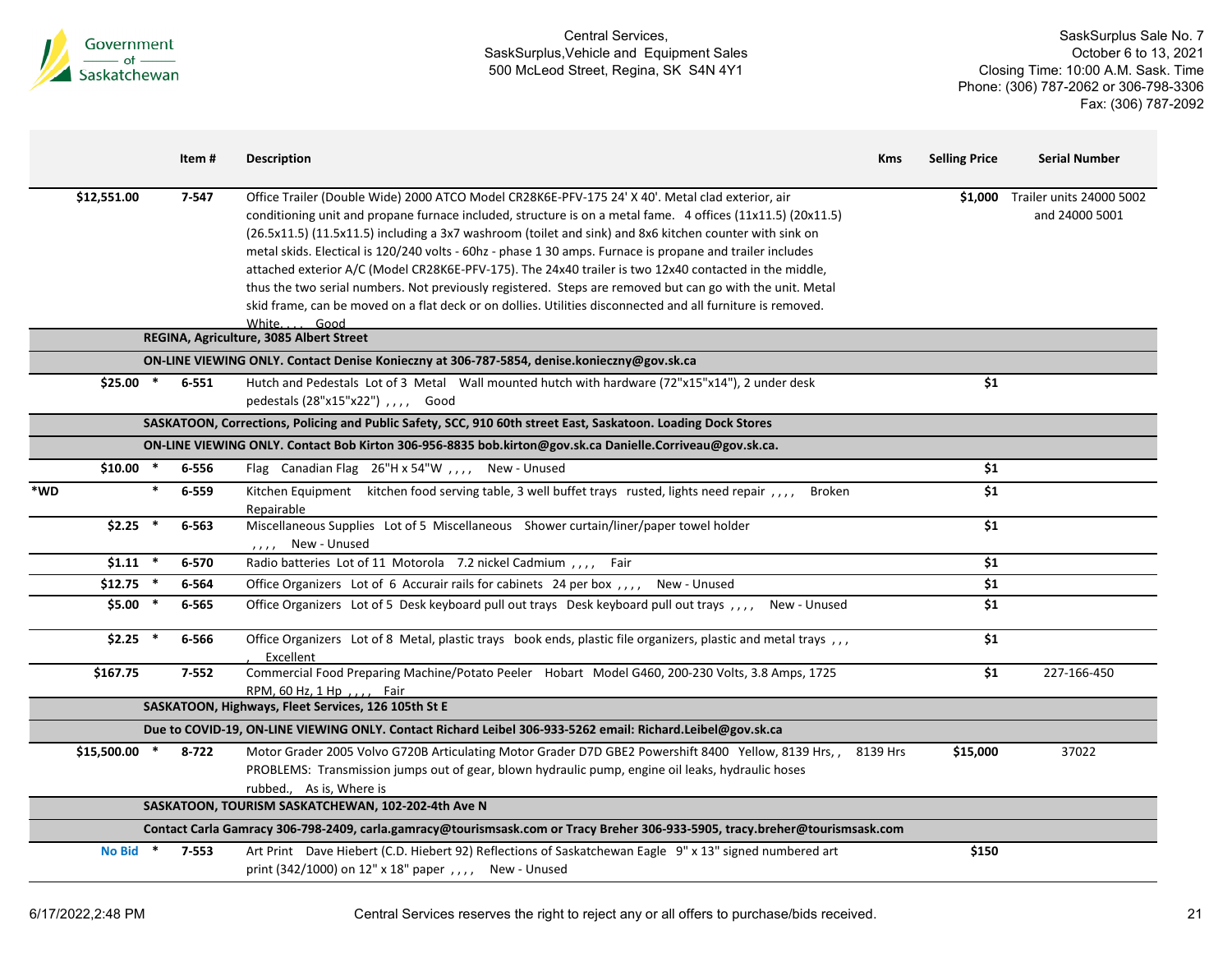

|                         | Item #    | <b>Description</b>                                                                                                                                                                                                                                                                                                                                | <b>Selling Price</b><br><b>Kms</b> | <b>Serial Number</b>                                                 |
|-------------------------|-----------|---------------------------------------------------------------------------------------------------------------------------------------------------------------------------------------------------------------------------------------------------------------------------------------------------------------------------------------------------|------------------------------------|----------------------------------------------------------------------|
| <b>No Bid</b><br>$\ast$ | $7 - 554$ | Art Print Dave Hiebert (C.D. Hiebert 92) Reflections of Saskatchewan Ducks 9" x 13" signed numbered art<br>print (341/1000) on 12" x 18" paper, $1, 1, 1$ New - Unused                                                                                                                                                                            | \$150                              |                                                                      |
| <b>No Bid</b>           | $7 - 555$ | Art Print Dave Hiebert (C.D. Hiebert 92) Reflections of Saskatchewan Ducks 9" x 13" signed numbered art<br>print (342/1000) on 12" x 18" paper, $1, 1, 1$<br>New - Unused                                                                                                                                                                         | \$150                              |                                                                      |
| No Bid *                | 7-556     | Art Print Dave Hiebert (C.D. Hiebert 92) Reflections of Saskatchewan Wolf 9" x 13" signed numbered art<br>print (341/1000) on 12" x 18" paper $, \, \cdot \,$ , $, \, \cdot$<br>New - Unused                                                                                                                                                      | \$150                              |                                                                      |
| <b>No Bid</b>           | $7 - 557$ | Art Print Dave Hiebert (C.D. Hiebert 92) Reflections of Saskatchewan Wolf 9" x 13" signed numbered art<br>print (343/1000) on 12" x 18" paper $, \, \cdot \,$ , $, \, \cdot$<br>New - Unused                                                                                                                                                      | \$150                              |                                                                      |
| <b>No Bid</b>           | 7-558     | Art Print Dave Hiebert (C.D. Hiebert 92) Reflections of Saskatchewan Deer 9" x 13" signed numbered art<br>print (341/1000) on 12" x 18" paper, $\mu$ , New - Unused                                                                                                                                                                               | \$150                              |                                                                      |
| <b>No Bid</b>           | 7-559     | Art Print Dave Hiebert (C.D. Hiebert 92) Reflections of Saskatchewan Deer 9" x 13" signed numbered art<br>print (342/1000) on 12" x 18" paper $, \, \cdot \,$ , $, \, \cdot$<br>New - Unused                                                                                                                                                      | \$150                              |                                                                      |
|                         |           | SWIFT CURRENT, Highways, Fleet Services, 1200 South Service Road W                                                                                                                                                                                                                                                                                |                                    |                                                                      |
|                         |           | ON-LINE VIEWING ONLY. Contact Landis Sather 306-778-8349, or 306-741-7937 email: landis.sather@gov.sk.ca                                                                                                                                                                                                                                          |                                    |                                                                      |
| \$1,110.00              | 7-560     | Water Trailer with Spray Bar 1977 ENTYRE, BTRT Tank Trailer, 5th wheel Honda WB30X Gas Tandum rear<br>axle, Dual Tires, Tire size: 11R20 Black, N/A, , PROBLEMS: Inactive 2013. Brake parts unavailable. Has been<br>sitting the yard for 20 years. No current SGI inspection and would not pass inspection. Tank rusted out., As<br>is, Where is | N/A<br>\$500                       | $J - 6128$                                                           |
|                         |           | WADENA, Environment, 77 1ST Street NE                                                                                                                                                                                                                                                                                                             |                                    |                                                                      |
|                         |           | ON-LINE VIEWING ONLY. Contact Dale Achtymichuk 306-338-8184 dale.achtymichuk@gov.sk.ca or Scott Harvey 306-338-8174 scott.harvey@gov.sk.ca                                                                                                                                                                                                        |                                    |                                                                      |
| \$1,386.00              | 7-561     | Boat, Outboard Motor, and Trailer is 1965 Holscaw 1986 Suzuki ECHO Model S127, aluminum, 1986 SUZUKI<br>DT 9.9 12' boat, motor: 9.9 horse power, motor has not been used since 2007, comes with tiller and gas<br>tank $, \, \,$ , Fair                                                                                                           | \$1                                | boat: 343084, ZIE<br>D5808M78B; motor:<br>619356. Trailer Reg: 4H930 |